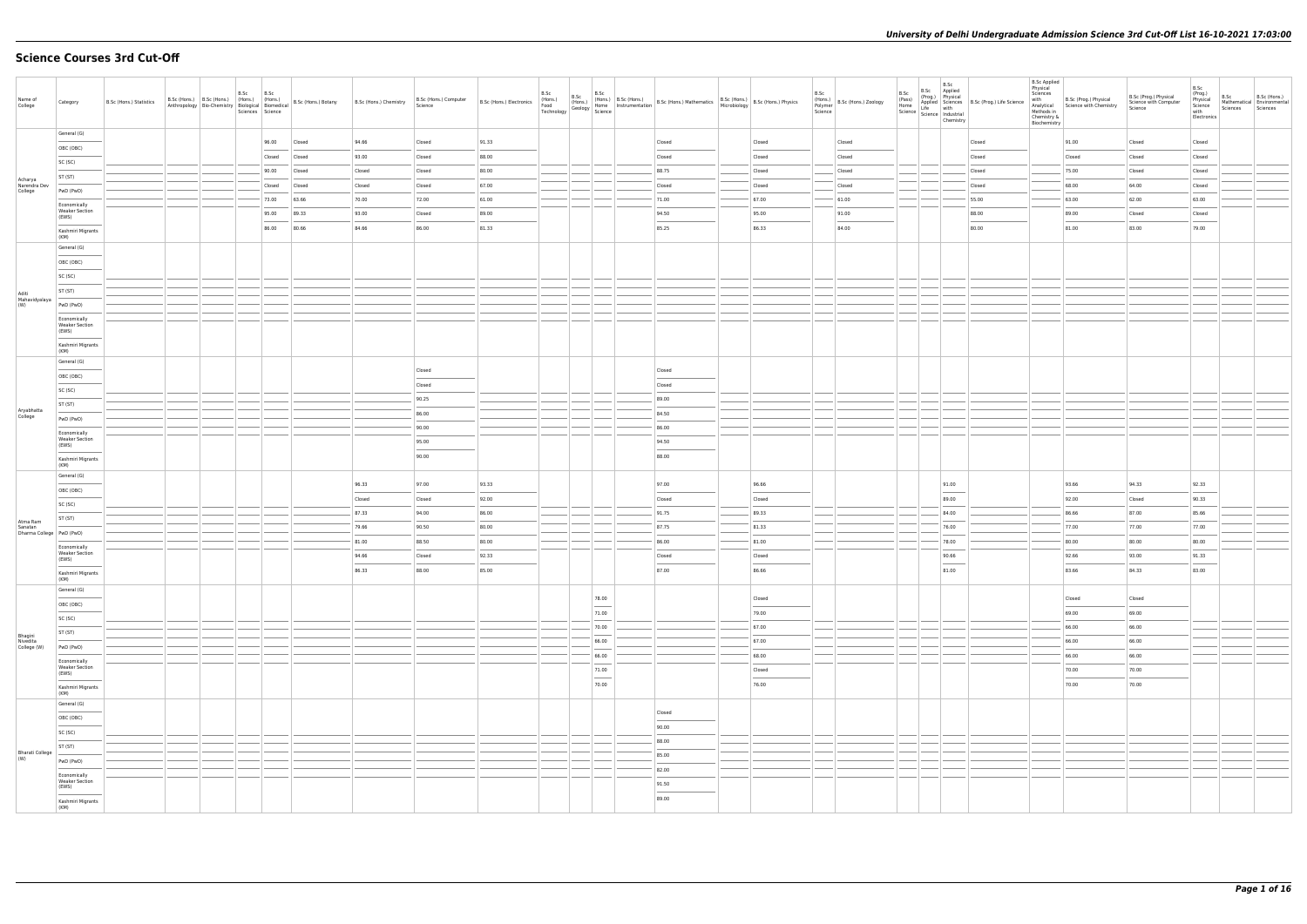| Name of<br>College                  | Category                                                                                                                                                                                                                                                                                                                                                                                                                                                                                                 | B.Sc (Hons.) Statistics | B.Sc (Hons.) B.Sc (Hons.) (Hons.) |        | B.Sc<br>Sciences Science | B.Sc<br>(Hons.) | Anthropology   Bio-Chemistry   $\left  \frac{1}{100} \frac{1}{100} \right $   $\left  \frac{1}{100} \frac{1}{100} \right $   Bio-Chemistry   $\left  \frac{1}{100} \frac{1}{100} \right $   Bio-Chemistry   $\left  \frac{1}{100} \frac{1}{100} \right $   Bio-Millonedical   Bio-Chemistry   $\left  \frac{$ | B.Sc (Hons.) Chemistry | B.Sc (Hons.) Computer<br>Science | <b>B.Sc (Hons.) Electronics</b> $\begin{bmatrix} V^{T(t_1,t_{2n+1})} \\ \text{Food} \\ \text{Technology} \end{bmatrix} \begin{bmatrix} V^{T(t_1,t_{2n+1})} \\ \text{Geology} \end{bmatrix}$ Science | B.Sc  | B.Sc<br>B.Sc |       | (Hons.) B.Sc (Hons.) B.Sc (Hons.) Mathematics B.Sc (Hons.) B.Sc (Hons.) Physics<br>Home Instrumentation B.Sc (Hons.) Mathematics Microbiology |        |        | B.Sc<br>Polymer<br>Science | $\left  \begin{array}{c} 1.116 \\ (Hons.) \\ \hline 2.016 \\ (Hons.) \end{array} \right $ B.Sc (Hons.) Zoology | B.Sc<br>(Pass)<br>Home<br>Home<br>Science Life with<br>Science Industrial | B.Sc | B.Sc<br>Applied<br>(Prog.) Physical<br>Applied Sciences B.Sc (Prog.) Life Science<br>Chemistry | <b>B.Sc Applied</b><br>Physical<br>Sciences<br>with<br>Analytical<br>Methods in<br>Chemistry &<br>Biochemistry | B.Sc (Prog.) Physical<br>Science with Chemistry | B.Sc (Prog.) Physical<br>Science with Computer<br>Science | B.Sc<br>(Prog.)<br>Physical<br>Science<br>with<br>Electronics | B.Sc<br>Sciences | B.Sc (Hons.)<br>Mathematical Environmental<br>Sciences |
|-------------------------------------|----------------------------------------------------------------------------------------------------------------------------------------------------------------------------------------------------------------------------------------------------------------------------------------------------------------------------------------------------------------------------------------------------------------------------------------------------------------------------------------------------------|-------------------------|-----------------------------------|--------|--------------------------|-----------------|---------------------------------------------------------------------------------------------------------------------------------------------------------------------------------------------------------------------------------------------------------------------------------------------------------------|------------------------|----------------------------------|-----------------------------------------------------------------------------------------------------------------------------------------------------------------------------------------------------|-------|--------------|-------|-----------------------------------------------------------------------------------------------------------------------------------------------|--------|--------|----------------------------|----------------------------------------------------------------------------------------------------------------|---------------------------------------------------------------------------|------|------------------------------------------------------------------------------------------------|----------------------------------------------------------------------------------------------------------------|-------------------------------------------------|-----------------------------------------------------------|---------------------------------------------------------------|------------------|--------------------------------------------------------|
|                                     | General (G)                                                                                                                                                                                                                                                                                                                                                                                                                                                                                              |                         |                                   |        |                          | Closed          | Closed                                                                                                                                                                                                                                                                                                        | 94.33                  | Closed                           | 90.33                                                                                                                                                                                               | 97.00 |              | 88.00 |                                                                                                                                               | Closed | Closed |                            | 88.00 Closed                                                                                                   |                                                                           |      |                                                                                                |                                                                                                                |                                                 |                                                           |                                                               |                  |                                                        |
|                                     | OBC (OBC)                                                                                                                                                                                                                                                                                                                                                                                                                                                                                                |                         |                                   |        |                          | 92.66           | 89.00                                                                                                                                                                                                                                                                                                         | 90.66                  | Closed                           | 87.66                                                                                                                                                                                               | 91.00 |              | 86.00 |                                                                                                                                               | 92.33  | Closed |                            | 86.00 89.00                                                                                                    |                                                                           |      |                                                                                                |                                                                                                                |                                                 |                                                           |                                                               |                  |                                                        |
|                                     | SC (SC)                                                                                                                                                                                                                                                                                                                                                                                                                                                                                                  |                         |                                   |        |                          | 90.00           | 86.00                                                                                                                                                                                                                                                                                                         | 87.00                  | 90.00                            | 85.00                                                                                                                                                                                               | 90.00 |              | 84.00 |                                                                                                                                               | 90.00  | 90.00  |                            | 84.00 85.00                                                                                                    | ____                                                                      |      |                                                                                                |                                                                                                                |                                                 |                                                           |                                                               |                  |                                                        |
| Bhaskaracharya ST (ST)              |                                                                                                                                                                                                                                                                                                                                                                                                                                                                                                          |                         |                                   |        |                          | 88.00           | 84.00                                                                                                                                                                                                                                                                                                         | 85.00                  | 88.00                            | 83.00                                                                                                                                                                                               | 86.00 |              | 82.00 |                                                                                                                                               | 88.00  | 87.00  |                            | 82.00 83.00                                                                                                    |                                                                           |      |                                                                                                |                                                                                                                |                                                 |                                                           |                                                               |                  |                                                        |
| College of<br>Applied<br>Sciences   | PwD (PwD)                                                                                                                                                                                                                                                                                                                                                                                                                                                                                                |                         |                                   |        |                          | 92.00           | 87.00                                                                                                                                                                                                                                                                                                         | 90.00                  | 91.00                            | 86.00                                                                                                                                                                                               | 91.00 |              | 86.00 |                                                                                                                                               | 91.00  | 91.00  |                            | 86.00 90.00                                                                                                    |                                                                           |      |                                                                                                |                                                                                                                |                                                 |                                                           |                                                               |                  |                                                        |
|                                     | Economically<br><b>Weaker Section</b>                                                                                                                                                                                                                                                                                                                                                                                                                                                                    |                         |                                   |        |                          | 95.66           | 90.66                                                                                                                                                                                                                                                                                                         | 93.33                  | Closed                           | 89.66                                                                                                                                                                                               | 95.00 |              | 87.66 |                                                                                                                                               | 93.66  | 93.66  | 87.66 92.00                |                                                                                                                |                                                                           |      |                                                                                                |                                                                                                                |                                                 |                                                           |                                                               |                  |                                                        |
|                                     | (EWS)<br>$\frac{1}{2} \left( \frac{1}{2} \right) \left( \frac{1}{2} \right) \left( \frac{1}{2} \right) \left( \frac{1}{2} \right) \left( \frac{1}{2} \right) \left( \frac{1}{2} \right) \left( \frac{1}{2} \right) \left( \frac{1}{2} \right) \left( \frac{1}{2} \right) \left( \frac{1}{2} \right) \left( \frac{1}{2} \right) \left( \frac{1}{2} \right) \left( \frac{1}{2} \right) \left( \frac{1}{2} \right) \left( \frac{1}{2} \right) \left( \frac{1}{2} \right) \left( \frac$<br>Kashmiri Migrants |                         |                                   |        |                          | 95.00           | 90.00                                                                                                                                                                                                                                                                                                         | 92.33                  | 91.50                            | 89.00                                                                                                                                                                                               | 93.66 |              | 87.00 |                                                                                                                                               | 91.00  | 91.00  |                            | 87.00 90.00                                                                                                    |                                                                           |      |                                                                                                |                                                                                                                |                                                 |                                                           |                                                               |                  |                                                        |
|                                     | (KM)<br>General (G)                                                                                                                                                                                                                                                                                                                                                                                                                                                                                      |                         |                                   |        |                          |                 |                                                                                                                                                                                                                                                                                                               |                        |                                  |                                                                                                                                                                                                     |       |              |       |                                                                                                                                               |        |        |                            |                                                                                                                |                                                                           |      |                                                                                                |                                                                                                                |                                                 |                                                           |                                                               |                  |                                                        |
|                                     | OBC (OBC)                                                                                                                                                                                                                                                                                                                                                                                                                                                                                                |                         |                                   |        |                          |                 |                                                                                                                                                                                                                                                                                                               |                        | Closed                           |                                                                                                                                                                                                     |       |              |       |                                                                                                                                               |        |        |                            |                                                                                                                |                                                                           |      |                                                                                                |                                                                                                                |                                                 |                                                           |                                                               |                  |                                                        |
|                                     | SC (SC)                                                                                                                                                                                                                                                                                                                                                                                                                                                                                                  |                         |                                   |        |                          |                 |                                                                                                                                                                                                                                                                                                               |                        | Closed                           |                                                                                                                                                                                                     |       |              |       |                                                                                                                                               |        |        |                            |                                                                                                                |                                                                           |      |                                                                                                |                                                                                                                |                                                 |                                                           |                                                               |                  |                                                        |
|                                     | ST (ST)                                                                                                                                                                                                                                                                                                                                                                                                                                                                                                  |                         |                                   |        |                          |                 |                                                                                                                                                                                                                                                                                                               |                        | 85.00                            |                                                                                                                                                                                                     |       |              |       |                                                                                                                                               |        |        |                            |                                                                                                                |                                                                           |      |                                                                                                |                                                                                                                |                                                 |                                                           |                                                               |                  |                                                        |
| College of<br>Vocational<br>Studies | PwD (PwD)                                                                                                                                                                                                                                                                                                                                                                                                                                                                                                |                         |                                   |        |                          |                 |                                                                                                                                                                                                                                                                                                               |                        | 83.50                            |                                                                                                                                                                                                     |       |              |       |                                                                                                                                               |        |        |                            |                                                                                                                |                                                                           |      |                                                                                                |                                                                                                                |                                                 |                                                           |                                                               |                  |                                                        |
|                                     | Economically                                                                                                                                                                                                                                                                                                                                                                                                                                                                                             |                         |                                   |        |                          |                 |                                                                                                                                                                                                                                                                                                               |                        | 82.00                            |                                                                                                                                                                                                     |       |              |       |                                                                                                                                               |        |        |                            |                                                                                                                |                                                                           |      |                                                                                                |                                                                                                                |                                                 |                                                           |                                                               |                  |                                                        |
|                                     | <b>Weaker Section</b><br>(EWS)                                                                                                                                                                                                                                                                                                                                                                                                                                                                           |                         |                                   |        |                          |                 |                                                                                                                                                                                                                                                                                                               |                        | Closed                           |                                                                                                                                                                                                     |       |              |       |                                                                                                                                               |        |        |                            |                                                                                                                |                                                                           |      |                                                                                                |                                                                                                                |                                                 |                                                           |                                                               |                  |                                                        |
|                                     | Kashmiri Migrants<br>(KM)                                                                                                                                                                                                                                                                                                                                                                                                                                                                                |                         |                                   |        |                          |                 |                                                                                                                                                                                                                                                                                                               |                        | 84.00                            |                                                                                                                                                                                                     |       |              |       |                                                                                                                                               |        |        |                            |                                                                                                                |                                                                           |      |                                                                                                |                                                                                                                |                                                 |                                                           |                                                               |                  |                                                        |
|                                     | General (G)                                                                                                                                                                                                                                                                                                                                                                                                                                                                                              |                         |                                   | Closed |                          |                 | Closed                                                                                                                                                                                                                                                                                                        | 96.66                  |                                  |                                                                                                                                                                                                     |       |              |       | Closed                                                                                                                                        |        | 97.33  |                            | 93.33                                                                                                          |                                                                           |      | 94.33                                                                                          |                                                                                                                |                                                 |                                                           |                                                               |                  |                                                        |
|                                     | OBC (OBC)                                                                                                                                                                                                                                                                                                                                                                                                                                                                                                |                         |                                   | Closed |                          |                 | 90.66                                                                                                                                                                                                                                                                                                         | Closed                 |                                  |                                                                                                                                                                                                     |       |              |       | Closed                                                                                                                                        |        | 95.00  |                            | Closed                                                                                                         |                                                                           |      | 91.66                                                                                          |                                                                                                                |                                                 |                                                           |                                                               |                  |                                                        |
|                                     | SC (SC)                                                                                                                                                                                                                                                                                                                                                                                                                                                                                                  |                         |                                   | Closed |                          |                 | 86.00                                                                                                                                                                                                                                                                                                         | Closed                 |                                  |                                                                                                                                                                                                     |       |              |       | Closed                                                                                                                                        |        | 89.00  |                            | 88.33                                                                                                          |                                                                           |      | 86.00                                                                                          |                                                                                                                |                                                 |                                                           |                                                               |                  |                                                        |
| Daulat Ram<br>College (W)           | ST (ST)                                                                                                                                                                                                                                                                                                                                                                                                                                                                                                  |                         |                                   | Closed |                          |                 | 83.00                                                                                                                                                                                                                                                                                                         | 84.00                  |                                  |                                                                                                                                                                                                     |       |              |       | Closed                                                                                                                                        |        | 81.00  |                            | 86.00                                                                                                          |                                                                           |      | 83.00                                                                                          |                                                                                                                |                                                 |                                                           |                                                               |                  |                                                        |
|                                     | PwD (PwD)                                                                                                                                                                                                                                                                                                                                                                                                                                                                                                |                         |                                   | 80.00  |                          |                 | 89.00                                                                                                                                                                                                                                                                                                         | 85.33                  |                                  |                                                                                                                                                                                                     |       |              |       | 91.75                                                                                                                                         |        | 89.00  |                            | 91.66                                                                                                          |                                                                           |      | 84.00                                                                                          |                                                                                                                |                                                 |                                                           |                                                               |                  |                                                        |
|                                     | Economically<br><b>Weaker Section</b><br>(EWS)                                                                                                                                                                                                                                                                                                                                                                                                                                                           |                         |                                   | Closed |                          |                 | 90.66                                                                                                                                                                                                                                                                                                         | 95.66                  |                                  |                                                                                                                                                                                                     |       |              |       | 97.00                                                                                                                                         |        | Closed |                            | 95.00                                                                                                          |                                                                           |      | 93.33                                                                                          |                                                                                                                |                                                 |                                                           |                                                               |                  |                                                        |
|                                     | Kashmiri Migrants                                                                                                                                                                                                                                                                                                                                                                                                                                                                                        |                         |                                   | 90.00  |                          |                 | 90.00                                                                                                                                                                                                                                                                                                         | 88.66                  |                                  |                                                                                                                                                                                                     |       |              |       | 94.75                                                                                                                                         |        | 93.00  |                            | 91.00                                                                                                          |                                                                           |      | 90.00                                                                                          |                                                                                                                |                                                 |                                                           |                                                               |                  |                                                        |
|                                     | (KM)<br>General (G)                                                                                                                                                                                                                                                                                                                                                                                                                                                                                      |                         |                                   |        |                          |                 |                                                                                                                                                                                                                                                                                                               |                        |                                  |                                                                                                                                                                                                     |       |              |       |                                                                                                                                               |        |        |                            |                                                                                                                |                                                                           |      |                                                                                                |                                                                                                                |                                                 |                                                           |                                                               |                  |                                                        |
|                                     | OBC (OBC)                                                                                                                                                                                                                                                                                                                                                                                                                                                                                                |                         |                                   |        |                          |                 | 93.33                                                                                                                                                                                                                                                                                                         | 96.33                  | 97.00                            | 92.00                                                                                                                                                                                               |       |              |       | 97.00                                                                                                                                         |        | Closed |                            | Closed                                                                                                         |                                                                           |      | 93.00                                                                                          |                                                                                                                | Closed                                          | Closed                                                    |                                                               | Closed           |                                                        |
|                                     | SC (SC)                                                                                                                                                                                                                                                                                                                                                                                                                                                                                                  |                         |                                   |        |                          |                 | 90.33                                                                                                                                                                                                                                                                                                         | Closed                 | 96.00                            | 89.00                                                                                                                                                                                               |       |              |       | Closed                                                                                                                                        |        | Closed |                            | Closed                                                                                                         |                                                                           |      | Closed                                                                                         |                                                                                                                | 91.33                                           | Closed                                                    |                                                               | 91.50            |                                                        |
| Deen Dayal                          | ST (ST)                                                                                                                                                                                                                                                                                                                                                                                                                                                                                                  |                         |                                   |        |                          |                 | Closed                                                                                                                                                                                                                                                                                                        | Closed                 | Closed                           | 84.00                                                                                                                                                                                               |       |              |       | Closed                                                                                                                                        |        | 89.33  |                            | Closed                                                                                                         |                                                                           |      | Closed                                                                                         |                                                                                                                | Closed                                          | Closed                                                    |                                                               | 83.00            |                                                        |
| Upadhyaya<br>College                | PwD (PwD)                                                                                                                                                                                                                                                                                                                                                                                                                                                                                                |                         |                                   |        |                          |                 | Closed                                                                                                                                                                                                                                                                                                        | Closed                 | Closed                           | 71.00                                                                                                                                                                                               |       |              |       | Closed                                                                                                                                        |        | 82.00  |                            | Closed                                                                                                         |                                                                           |      | Closed                                                                                         |                                                                                                                | Closed                                          | Closed                                                    |                                                               | Closed           |                                                        |
|                                     | Economically                                                                                                                                                                                                                                                                                                                                                                                                                                                                                             |                         |                                   |        |                          |                 | Closed                                                                                                                                                                                                                                                                                                        | 65.00                  | Closed                           | 65.00                                                                                                                                                                                               |       |              |       | 65.00                                                                                                                                         |        | 72.00  |                            | Closed                                                                                                         |                                                                           |      | 60.00                                                                                          |                                                                                                                | 60.00                                           | 60.00                                                     |                                                               | 60.00            |                                                        |
|                                     | <b>Weaker Section</b><br>(EWS)                                                                                                                                                                                                                                                                                                                                                                                                                                                                           |                         |                                   |        |                          |                 | Closed                                                                                                                                                                                                                                                                                                        | 94.00                  | Closed                           | Closed                                                                                                                                                                                              |       |              |       | 96.00                                                                                                                                         |        | Closed |                            | 94.00                                                                                                          |                                                                           |      | 90.00                                                                                          |                                                                                                                | Closed                                          | Closed                                                    |                                                               | 92.00            |                                                        |
|                                     | Kashmiri Migrants<br>(KM)                                                                                                                                                                                                                                                                                                                                                                                                                                                                                |                         |                                   |        |                          |                 | 83.33                                                                                                                                                                                                                                                                                                         | 86.33                  | 87.00                            | 82.00                                                                                                                                                                                               |       |              |       | 87.00                                                                                                                                         |        | 87.00  |                            | 86.00                                                                                                          |                                                                           |      | 83.00                                                                                          |                                                                                                                | 84.00                                           | 85.00                                                     |                                                               | 85.00            |                                                        |
|                                     | General (G)                                                                                                                                                                                                                                                                                                                                                                                                                                                                                              |                         |                                   |        |                          |                 |                                                                                                                                                                                                                                                                                                               |                        |                                  |                                                                                                                                                                                                     |       |              |       |                                                                                                                                               |        |        |                            |                                                                                                                |                                                                           |      |                                                                                                |                                                                                                                |                                                 |                                                           |                                                               |                  |                                                        |
|                                     | OBC (OBC)                                                                                                                                                                                                                                                                                                                                                                                                                                                                                                |                         |                                   |        |                          |                 |                                                                                                                                                                                                                                                                                                               |                        |                                  |                                                                                                                                                                                                     |       |              |       |                                                                                                                                               |        |        |                            |                                                                                                                |                                                                           |      |                                                                                                |                                                                                                                |                                                 |                                                           |                                                               |                  |                                                        |
|                                     | SC (SC)                                                                                                                                                                                                                                                                                                                                                                                                                                                                                                  |                         |                                   |        |                          |                 |                                                                                                                                                                                                                                                                                                               |                        |                                  |                                                                                                                                                                                                     |       |              |       |                                                                                                                                               |        |        |                            |                                                                                                                |                                                                           |      |                                                                                                |                                                                                                                |                                                 |                                                           |                                                               |                  |                                                        |
| Delhi College of                    | ST (ST)                                                                                                                                                                                                                                                                                                                                                                                                                                                                                                  |                         |                                   |        |                          |                 |                                                                                                                                                                                                                                                                                                               |                        |                                  |                                                                                                                                                                                                     |       |              |       |                                                                                                                                               |        |        |                            |                                                                                                                |                                                                           |      |                                                                                                |                                                                                                                |                                                 |                                                           |                                                               |                  |                                                        |
| Arts and<br>Commerce                | PwD (PwD)                                                                                                                                                                                                                                                                                                                                                                                                                                                                                                |                         |                                   |        |                          |                 |                                                                                                                                                                                                                                                                                                               |                        |                                  |                                                                                                                                                                                                     |       |              |       |                                                                                                                                               |        |        |                            |                                                                                                                |                                                                           |      |                                                                                                |                                                                                                                |                                                 |                                                           |                                                               |                  |                                                        |
|                                     | Economically<br>Weaker Section                                                                                                                                                                                                                                                                                                                                                                                                                                                                           |                         |                                   |        |                          |                 |                                                                                                                                                                                                                                                                                                               |                        |                                  |                                                                                                                                                                                                     |       |              |       |                                                                                                                                               |        |        |                            |                                                                                                                |                                                                           |      |                                                                                                |                                                                                                                |                                                 |                                                           |                                                               |                  |                                                        |
|                                     | (EWS)<br>$\sim$<br>Kashmiri Migrants                                                                                                                                                                                                                                                                                                                                                                                                                                                                     |                         |                                   |        |                          |                 |                                                                                                                                                                                                                                                                                                               |                        |                                  |                                                                                                                                                                                                     |       |              |       |                                                                                                                                               |        |        |                            |                                                                                                                |                                                                           |      |                                                                                                |                                                                                                                |                                                 |                                                           |                                                               |                  |                                                        |
|                                     | (KM)<br>General (G)                                                                                                                                                                                                                                                                                                                                                                                                                                                                                      |                         |                                   |        |                          |                 |                                                                                                                                                                                                                                                                                                               |                        |                                  |                                                                                                                                                                                                     |       |              |       |                                                                                                                                               |        |        |                            |                                                                                                                |                                                                           |      |                                                                                                |                                                                                                                |                                                 |                                                           |                                                               |                  |                                                        |
|                                     | OBC (OBC)                                                                                                                                                                                                                                                                                                                                                                                                                                                                                                |                         |                                   |        |                          |                 |                                                                                                                                                                                                                                                                                                               |                        |                                  |                                                                                                                                                                                                     |       |              |       |                                                                                                                                               |        |        |                            |                                                                                                                |                                                                           |      |                                                                                                |                                                                                                                |                                                 |                                                           |                                                               |                  |                                                        |
|                                     | SC (SC)                                                                                                                                                                                                                                                                                                                                                                                                                                                                                                  |                         |                                   |        |                          |                 |                                                                                                                                                                                                                                                                                                               |                        |                                  |                                                                                                                                                                                                     |       |              |       |                                                                                                                                               |        |        |                            |                                                                                                                |                                                                           |      |                                                                                                |                                                                                                                |                                                 |                                                           |                                                               |                  |                                                        |
| Department of                       | ST (ST)                                                                                                                                                                                                                                                                                                                                                                                                                                                                                                  |                         |                                   |        |                          |                 |                                                                                                                                                                                                                                                                                                               |                        |                                  |                                                                                                                                                                                                     |       |              |       |                                                                                                                                               |        |        |                            |                                                                                                                |                                                                           |      |                                                                                                |                                                                                                                |                                                 |                                                           |                                                               |                  |                                                        |
| Germanic and<br>Romance             | PwD (PwD)                                                                                                                                                                                                                                                                                                                                                                                                                                                                                                |                         |                                   |        |                          |                 |                                                                                                                                                                                                                                                                                                               |                        |                                  |                                                                                                                                                                                                     |       |              |       |                                                                                                                                               |        |        |                            |                                                                                                                |                                                                           |      |                                                                                                |                                                                                                                |                                                 |                                                           |                                                               |                  |                                                        |
| Studies                             | Economically                                                                                                                                                                                                                                                                                                                                                                                                                                                                                             |                         |                                   |        |                          |                 |                                                                                                                                                                                                                                                                                                               |                        |                                  |                                                                                                                                                                                                     |       |              |       |                                                                                                                                               |        |        |                            |                                                                                                                |                                                                           |      |                                                                                                |                                                                                                                |                                                 |                                                           |                                                               |                  |                                                        |
|                                     | <b>Weaker Section</b><br>(EWS)                                                                                                                                                                                                                                                                                                                                                                                                                                                                           |                         |                                   |        |                          |                 |                                                                                                                                                                                                                                                                                                               |                        |                                  |                                                                                                                                                                                                     |       |              |       |                                                                                                                                               |        |        |                            |                                                                                                                |                                                                           |      |                                                                                                |                                                                                                                |                                                 |                                                           |                                                               |                  |                                                        |
|                                     | Kashmiri Migrants<br>(KM)                                                                                                                                                                                                                                                                                                                                                                                                                                                                                |                         |                                   |        |                          |                 |                                                                                                                                                                                                                                                                                                               |                        |                                  |                                                                                                                                                                                                     |       |              |       |                                                                                                                                               |        |        |                            |                                                                                                                |                                                                           |      |                                                                                                |                                                                                                                |                                                 |                                                           |                                                               |                  |                                                        |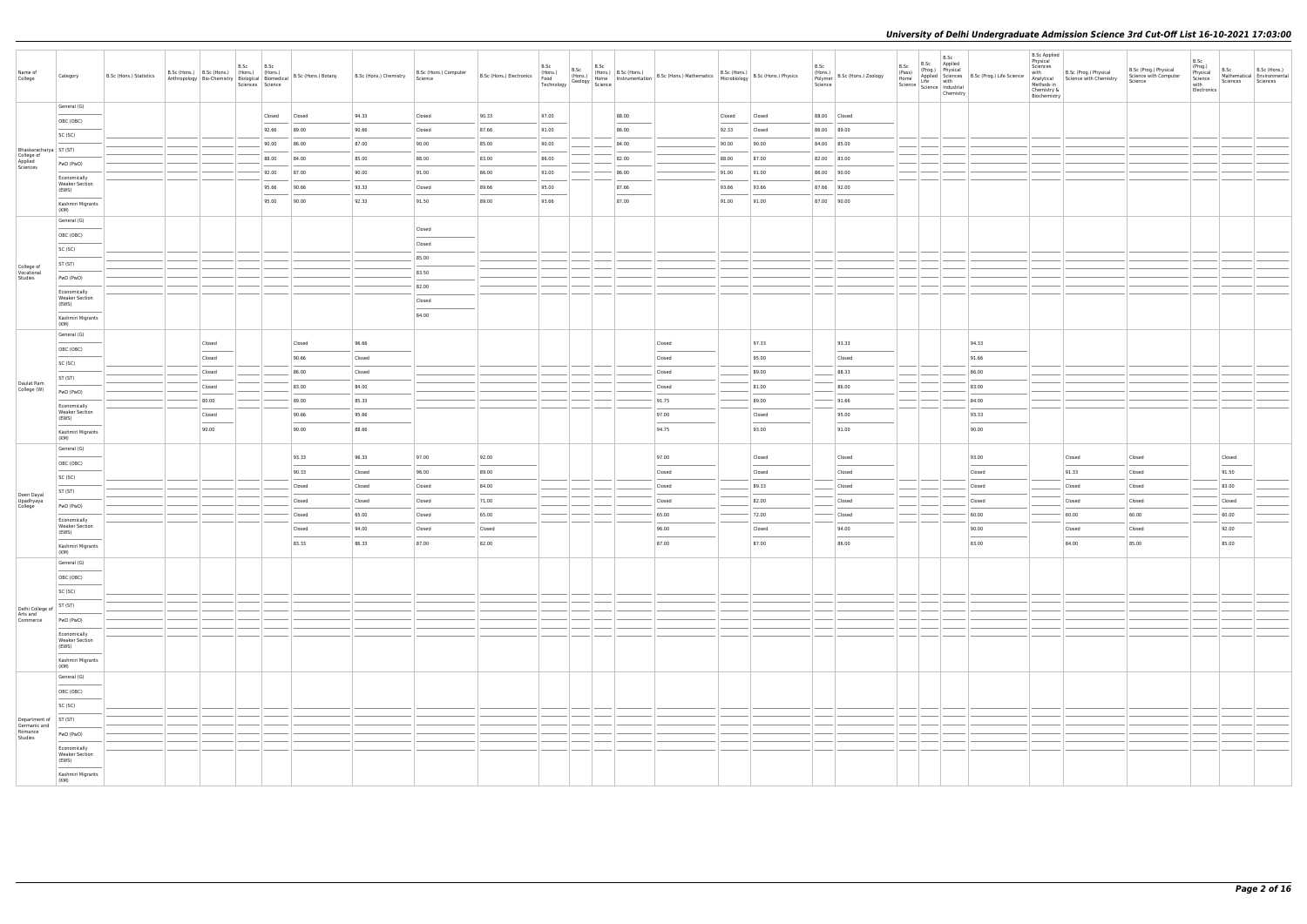| Name of<br>College                 | Category                                       | B.Sc (Hons.) Statistics |        |        | B.Sc B.Sc<br>Sciences Science | B.Sc (Hons.) B.Sc (Hons.) (Hons.) (Hons.) (Hons.) B.Sc (Hons.) Botany<br>Anthropology Bio-Chemistry Biological Biomedical B.Sc (Hons.) Botany | B.Sc (Hons.) Chemistry | B.Sc (Hons.) Computer<br>Science | B.Sc (Hons.) Electronics   [110113.7] | B.Sc | B.Sc                                                                                                                                                                                                                                                                                                                                                                                                                                                                                | B.Sc (Hons.) B.Sc (Bose (Hons.) B.Sc (Hons.) B.Sc (Hons.) Asset (Hons.) CHOMEL (Hons.) Home Instrumentation B.Sc (Hons.) Mathematics B.Sc (Hons.) Home Instrumentation B.Sc (Hons.) Microbiology (Seology Science |                  | B.Sc<br>$\left  \begin{array}{l} B.Sc \text{ (Hons.)} \\ \text{1.2.2.2.2.2.2.2.00001} \end{array} \right $ B.Sc (Hons.) Physics | (Hons.)<br>Polymer<br>Science | B.Sc (Hons.) Zoology | B.Sc<br>Chemistry | B.Sc B.Sc Applied<br>(Prog.) Physical<br>(Prog.) Physical<br>Home Applied Science<br>Life with<br>Science Life with<br>Science Industrial                                                                                                                                                                                                                                                                                                                                           | <b>B.Sc Applied</b><br>Physical<br>Sciences<br>with<br>Analytical<br>Methods in<br>Chemistry &<br>Biochemistry | B.Sc (Prog.) Physical<br>Science with Chemistry | B.Sc (Prog.) Physical<br>Science with Computer<br>Science | B.Sc<br>(Prog.)<br>B.Sc<br>B.Sc (Hons.)<br>Physical<br>Science<br>Mathematical Environmental<br>Sciences<br>Sciences<br>with<br>Electronics |
|------------------------------------|------------------------------------------------|-------------------------|--------|--------|-------------------------------|-----------------------------------------------------------------------------------------------------------------------------------------------|------------------------|----------------------------------|---------------------------------------|------|-------------------------------------------------------------------------------------------------------------------------------------------------------------------------------------------------------------------------------------------------------------------------------------------------------------------------------------------------------------------------------------------------------------------------------------------------------------------------------------|-------------------------------------------------------------------------------------------------------------------------------------------------------------------------------------------------------------------|------------------|---------------------------------------------------------------------------------------------------------------------------------|-------------------------------|----------------------|-------------------|-------------------------------------------------------------------------------------------------------------------------------------------------------------------------------------------------------------------------------------------------------------------------------------------------------------------------------------------------------------------------------------------------------------------------------------------------------------------------------------|----------------------------------------------------------------------------------------------------------------|-------------------------------------------------|-----------------------------------------------------------|---------------------------------------------------------------------------------------------------------------------------------------------|
|                                    | General (G)                                    |                         |        | Closed |                               | 90.33                                                                                                                                         | 94.00                  |                                  |                                       |      |                                                                                                                                                                                                                                                                                                                                                                                                                                                                                     | Closed                                                                                                                                                                                                            |                  | 94.33                                                                                                                           |                               | 92.33                |                   | Closed 89.66                                                                                                                                                                                                                                                                                                                                                                                                                                                                        |                                                                                                                | Closed                                          | Closed                                                    |                                                                                                                                             |
|                                    | OBC (OBC)                                      |                         |        | 89.33  |                               | 88.00                                                                                                                                         | 91.00                  |                                  |                                       |      |                                                                                                                                                                                                                                                                                                                                                                                                                                                                                     | Closed                                                                                                                                                                                                            |                  | 92.00                                                                                                                           |                               | 90.00                | 83.66             | 86.00                                                                                                                                                                                                                                                                                                                                                                                                                                                                               |                                                                                                                | 85.00                                           | 88.00                                                     |                                                                                                                                             |
|                                    | SC (SC)                                        |                         |        | 84.33  |                               | 82.00                                                                                                                                         | 81.00                  |                                  |                                       |      |                                                                                                                                                                                                                                                                                                                                                                                                                                                                                     | 87.00                                                                                                                                                                                                             |                  | 86.00                                                                                                                           |                               | 84.00                |                   | 73.66 82.33                                                                                                                                                                                                                                                                                                                                                                                                                                                                         |                                                                                                                | 76.00                                           | 81.00                                                     |                                                                                                                                             |
| Deshbandhu<br>College              | ST (ST)                                        |                         |        | 77.66  |                               | 74.00                                                                                                                                         | 70.00                  |                                  |                                       |      |                                                                                                                                                                                                                                                                                                                                                                                                                                                                                     | 77.00                                                                                                                                                                                                             |                  | 79.00                                                                                                                           |                               | 78.33                | 55.00             | 75.00                                                                                                                                                                                                                                                                                                                                                                                                                                                                               |                                                                                                                | 59.00                                           | 75.00                                                     |                                                                                                                                             |
|                                    | PwD (PwD)                                      |                         |        | 83.00  |                               | 82.00                                                                                                                                         | 85.00                  |                                  |                                       |      |                                                                                                                                                                                                                                                                                                                                                                                                                                                                                     | 87.00                                                                                                                                                                                                             |                  | 85.00                                                                                                                           |                               | 84.00                | 65.00             | 79.00                                                                                                                                                                                                                                                                                                                                                                                                                                                                               |                                                                                                                | 68.00                                           | 80.00                                                     |                                                                                                                                             |
|                                    | Economically<br><b>Weaker Section</b>          |                         |        | Closed |                               | 89.00                                                                                                                                         | 93.00                  |                                  |                                       |      |                                                                                                                                                                                                                                                                                                                                                                                                                                                                                     | 93.00                                                                                                                                                                                                             |                  | 93.00                                                                                                                           |                               | 90.00                | 85.00             | Closed                                                                                                                                                                                                                                                                                                                                                                                                                                                                              |                                                                                                                | Closed                                          | 89.33                                                     |                                                                                                                                             |
|                                    | (EWS)<br>Kashmiri Migrants                     |                         |        | 86.00  |                               | 84.00                                                                                                                                         | 85.00                  |                                  |                                       |      |                                                                                                                                                                                                                                                                                                                                                                                                                                                                                     | 87.00                                                                                                                                                                                                             |                  | 86.00                                                                                                                           |                               | 83.00                | 76.00             | 79.66                                                                                                                                                                                                                                                                                                                                                                                                                                                                               |                                                                                                                | 75.00                                           | 81.00                                                     |                                                                                                                                             |
|                                    | (KM)                                           |                         |        |        |                               |                                                                                                                                               |                        |                                  |                                       |      |                                                                                                                                                                                                                                                                                                                                                                                                                                                                                     |                                                                                                                                                                                                                   |                  |                                                                                                                                 |                               |                      |                   |                                                                                                                                                                                                                                                                                                                                                                                                                                                                                     |                                                                                                                |                                                 |                                                           |                                                                                                                                             |
|                                    | General (G)                                    |                         |        |        |                               |                                                                                                                                               |                        |                                  |                                       |      |                                                                                                                                                                                                                                                                                                                                                                                                                                                                                     |                                                                                                                                                                                                                   |                  |                                                                                                                                 |                               |                      |                   |                                                                                                                                                                                                                                                                                                                                                                                                                                                                                     |                                                                                                                |                                                 |                                                           |                                                                                                                                             |
|                                    | OBC (OBC)                                      |                         |        |        |                               |                                                                                                                                               |                        |                                  |                                       |      |                                                                                                                                                                                                                                                                                                                                                                                                                                                                                     |                                                                                                                                                                                                                   |                  |                                                                                                                                 |                               |                      |                   |                                                                                                                                                                                                                                                                                                                                                                                                                                                                                     |                                                                                                                |                                                 |                                                           |                                                                                                                                             |
|                                    | SC (SC)                                        |                         |        |        |                               |                                                                                                                                               |                        |                                  |                                       |      |                                                                                                                                                                                                                                                                                                                                                                                                                                                                                     |                                                                                                                                                                                                                   |                  |                                                                                                                                 |                               |                      |                   |                                                                                                                                                                                                                                                                                                                                                                                                                                                                                     |                                                                                                                |                                                 |                                                           |                                                                                                                                             |
| Dr. Bhim Rao<br>Ambedkar           | ST (ST)                                        |                         |        |        |                               |                                                                                                                                               |                        |                                  |                                       |      |                                                                                                                                                                                                                                                                                                                                                                                                                                                                                     |                                                                                                                                                                                                                   |                  |                                                                                                                                 |                               |                      |                   |                                                                                                                                                                                                                                                                                                                                                                                                                                                                                     |                                                                                                                |                                                 |                                                           |                                                                                                                                             |
| College                            | PwD (PwD)                                      |                         |        |        |                               |                                                                                                                                               |                        |                                  |                                       |      |                                                                                                                                                                                                                                                                                                                                                                                                                                                                                     |                                                                                                                                                                                                                   |                  |                                                                                                                                 |                               |                      |                   |                                                                                                                                                                                                                                                                                                                                                                                                                                                                                     |                                                                                                                |                                                 |                                                           |                                                                                                                                             |
|                                    | Economically<br><b>Weaker Section</b><br>(EWS) |                         |        |        |                               |                                                                                                                                               |                        |                                  |                                       |      |                                                                                                                                                                                                                                                                                                                                                                                                                                                                                     |                                                                                                                                                                                                                   |                  |                                                                                                                                 |                               |                      |                   |                                                                                                                                                                                                                                                                                                                                                                                                                                                                                     |                                                                                                                |                                                 |                                                           |                                                                                                                                             |
|                                    | Kashmiri Migrants<br>(KM)                      |                         |        |        |                               |                                                                                                                                               |                        |                                  |                                       |      |                                                                                                                                                                                                                                                                                                                                                                                                                                                                                     |                                                                                                                                                                                                                   |                  |                                                                                                                                 |                               |                      |                   |                                                                                                                                                                                                                                                                                                                                                                                                                                                                                     |                                                                                                                |                                                 |                                                           |                                                                                                                                             |
|                                    | General (G)                                    |                         |        |        |                               | 93.00                                                                                                                                         | Closed                 | 96.50                            |                                       |      |                                                                                                                                                                                                                                                                                                                                                                                                                                                                                     | Closed                                                                                                                                                                                                            |                  | Closed                                                                                                                          |                               | 94.66                |                   | Closed                                                                                                                                                                                                                                                                                                                                                                                                                                                                              |                                                                                                                | 91.00                                           | 93.66                                                     |                                                                                                                                             |
|                                    | OBC (OBC)                                      |                         |        |        |                               | 91.00                                                                                                                                         | 93.33                  | Closed                           |                                       |      |                                                                                                                                                                                                                                                                                                                                                                                                                                                                                     | 94.75                                                                                                                                                                                                             |                  | 93.66                                                                                                                           |                               | 92.33                |                   | 90.00                                                                                                                                                                                                                                                                                                                                                                                                                                                                               |                                                                                                                | 89.00                                           | 91.66                                                     |                                                                                                                                             |
|                                    | SC (SC)                                        |                         |        |        |                               | 86.00                                                                                                                                         | 85.66                  | 92.75                            |                                       |      |                                                                                                                                                                                                                                                                                                                                                                                                                                                                                     | 89.00                                                                                                                                                                                                             |                  | 86.00                                                                                                                           |                               | 87.00                |                   | 85.00                                                                                                                                                                                                                                                                                                                                                                                                                                                                               |                                                                                                                | 83.00                                           | 88.00                                                     |                                                                                                                                             |
| Dyal Singh<br>College              | ST (ST)                                        |                         |        |        |                               | 81.00                                                                                                                                         | 81.00                  | 88.75                            |                                       |      |                                                                                                                                                                                                                                                                                                                                                                                                                                                                                     | 87.00                                                                                                                                                                                                             |                  | 78.00                                                                                                                           |                               | Closed               |                   | 80.00                                                                                                                                                                                                                                                                                                                                                                                                                                                                               |                                                                                                                | 76.00                                           | 84.00                                                     |                                                                                                                                             |
|                                    | PwD (PwD)                                      |                         |        |        |                               | 67.00                                                                                                                                         | 68.00                  | 74.00                            |                                       |      |                                                                                                                                                                                                                                                                                                                                                                                                                                                                                     | 72.00                                                                                                                                                                                                             |                  | 65.00                                                                                                                           |                               | 70.00                |                   | 67.00                                                                                                                                                                                                                                                                                                                                                                                                                                                                               |                                                                                                                | 60.00                                           | 72.00                                                     |                                                                                                                                             |
|                                    | Economically<br><b>Weaker Section</b>          |                         |        |        |                               | 92.33                                                                                                                                         | 94.00                  | 95.75                            |                                       |      |                                                                                                                                                                                                                                                                                                                                                                                                                                                                                     | Closed                                                                                                                                                                                                            |                  | 94.33                                                                                                                           |                               | 93.33                |                   | 91.00                                                                                                                                                                                                                                                                                                                                                                                                                                                                               |                                                                                                                | 90.00                                           | 93.00                                                     |                                                                                                                                             |
|                                    | (EWS)                                          |                         |        |        |                               | 83.00                                                                                                                                         | 86.00                  | 86.50                            |                                       |      |                                                                                                                                                                                                                                                                                                                                                                                                                                                                                     | 86.50                                                                                                                                                                                                             |                  | 85.66                                                                                                                           |                               | 84.66                |                   | 83.00                                                                                                                                                                                                                                                                                                                                                                                                                                                                               |                                                                                                                | 81.00                                           | 83.66                                                     |                                                                                                                                             |
|                                    | Kashmiri Migrants<br>(KM)                      |                         |        |        |                               |                                                                                                                                               |                        |                                  |                                       |      |                                                                                                                                                                                                                                                                                                                                                                                                                                                                                     |                                                                                                                                                                                                                   |                  |                                                                                                                                 |                               |                      |                   |                                                                                                                                                                                                                                                                                                                                                                                                                                                                                     |                                                                                                                |                                                 |                                                           |                                                                                                                                             |
|                                    | General (G)                                    |                         |        |        |                               |                                                                                                                                               |                        |                                  |                                       |      |                                                                                                                                                                                                                                                                                                                                                                                                                                                                                     |                                                                                                                                                                                                                   |                  |                                                                                                                                 |                               |                      |                   |                                                                                                                                                                                                                                                                                                                                                                                                                                                                                     |                                                                                                                |                                                 |                                                           |                                                                                                                                             |
|                                    | OBC (OBC)                                      |                         |        |        |                               |                                                                                                                                               |                        |                                  |                                       |      |                                                                                                                                                                                                                                                                                                                                                                                                                                                                                     |                                                                                                                                                                                                                   |                  |                                                                                                                                 |                               |                      |                   |                                                                                                                                                                                                                                                                                                                                                                                                                                                                                     |                                                                                                                |                                                 |                                                           |                                                                                                                                             |
|                                    | SC (SC)                                        |                         |        |        |                               |                                                                                                                                               |                        |                                  |                                       |      |                                                                                                                                                                                                                                                                                                                                                                                                                                                                                     |                                                                                                                                                                                                                   |                  |                                                                                                                                 |                               |                      |                   |                                                                                                                                                                                                                                                                                                                                                                                                                                                                                     |                                                                                                                |                                                 |                                                           |                                                                                                                                             |
| Dyal Singh<br>College<br>(Evening) | ST (ST)                                        |                         |        |        |                               |                                                                                                                                               |                        |                                  |                                       |      |                                                                                                                                                                                                                                                                                                                                                                                                                                                                                     |                                                                                                                                                                                                                   |                  |                                                                                                                                 |                               |                      |                   |                                                                                                                                                                                                                                                                                                                                                                                                                                                                                     |                                                                                                                |                                                 |                                                           |                                                                                                                                             |
|                                    | PwD (PwD)                                      |                         |        |        |                               |                                                                                                                                               |                        |                                  |                                       |      |                                                                                                                                                                                                                                                                                                                                                                                                                                                                                     |                                                                                                                                                                                                                   |                  |                                                                                                                                 |                               |                      |                   |                                                                                                                                                                                                                                                                                                                                                                                                                                                                                     |                                                                                                                |                                                 |                                                           |                                                                                                                                             |
|                                    | Economically<br><b>Weaker Section</b><br>(EWS) |                         |        |        |                               |                                                                                                                                               |                        |                                  |                                       |      |                                                                                                                                                                                                                                                                                                                                                                                                                                                                                     |                                                                                                                                                                                                                   |                  |                                                                                                                                 |                               |                      |                   |                                                                                                                                                                                                                                                                                                                                                                                                                                                                                     |                                                                                                                |                                                 |                                                           |                                                                                                                                             |
|                                    | Kashmiri Migrants<br>(KM)                      |                         |        |        |                               |                                                                                                                                               |                        |                                  |                                       |      |                                                                                                                                                                                                                                                                                                                                                                                                                                                                                     |                                                                                                                                                                                                                   |                  |                                                                                                                                 |                               |                      |                   |                                                                                                                                                                                                                                                                                                                                                                                                                                                                                     |                                                                                                                |                                                 |                                                           |                                                                                                                                             |
|                                    | General (G)                                    |                         |        |        |                               | 94.00                                                                                                                                         | 96.00                  |                                  |                                       |      |                                                                                                                                                                                                                                                                                                                                                                                                                                                                                     | 97.00                                                                                                                                                                                                             | 96.66            | 96.00                                                                                                                           |                               | 95.00                |                   | Closed                                                                                                                                                                                                                                                                                                                                                                                                                                                                              |                                                                                                                | 93.00                                           |                                                           |                                                                                                                                             |
|                                    | OBC (OBC)                                      |                         |        |        |                               | 91.00                                                                                                                                         | 95.00                  |                                  |                                       |      |                                                                                                                                                                                                                                                                                                                                                                                                                                                                                     | 95.50                                                                                                                                                                                                             |                  | 95.00                                                                                                                           |                               | 93.00                |                   | Closed                                                                                                                                                                                                                                                                                                                                                                                                                                                                              |                                                                                                                | 91.66                                           |                                                           |                                                                                                                                             |
|                                    | SC (SC)                                        |                         |        |        |                               | 85.00                                                                                                                                         | 87.00                  |                                  |                                       |      |                                                                                                                                                                                                                                                                                                                                                                                                                                                                                     | 91.00                                                                                                                                                                                                             | Closed<br>Closed | 90.00                                                                                                                           |                               | Closed               |                   | Closed                                                                                                                                                                                                                                                                                                                                                                                                                                                                              |                                                                                                                | 85.00                                           |                                                           |                                                                                                                                             |
| Gargi College<br>(W)               | ST (ST)                                        |                         |        |        |                               | 82.00                                                                                                                                         | 80.00                  |                                  |                                       |      |                                                                                                                                                                                                                                                                                                                                                                                                                                                                                     | 90.00                                                                                                                                                                                                             | 84.00            | 88.00                                                                                                                           |                               | 84.00                |                   | 73.00                                                                                                                                                                                                                                                                                                                                                                                                                                                                               |                                                                                                                | 73.66                                           |                                                           |                                                                                                                                             |
|                                    | PwD (PwD)                                      |                         |        |        |                               | 65.00                                                                                                                                         | 84.00                  |                                  |                                       |      |                                                                                                                                                                                                                                                                                                                                                                                                                                                                                     | 89.00                                                                                                                                                                                                             | 87.00            | 85.00                                                                                                                           |                               | 67.00                |                   | 58.00                                                                                                                                                                                                                                                                                                                                                                                                                                                                               |                                                                                                                | 70.00                                           |                                                           |                                                                                                                                             |
|                                    | Economically<br><b>Weaker Section</b>          |                         |        |        |                               | 93.00                                                                                                                                         | 95.00                  |                                  |                                       |      |                                                                                                                                                                                                                                                                                                                                                                                                                                                                                     | 96.50                                                                                                                                                                                                             | Closed           | 95.00                                                                                                                           |                               | 94.00                |                   | 92.66                                                                                                                                                                                                                                                                                                                                                                                                                                                                               |                                                                                                                | 92.00                                           |                                                           |                                                                                                                                             |
|                                    | (EWS)                                          |                         |        |        |                               | 91.00                                                                                                                                         | 94.00                  |                                  |                                       |      |                                                                                                                                                                                                                                                                                                                                                                                                                                                                                     | <b>STATE</b><br>95.00                                                                                                                                                                                             | 92.00            | 92.00                                                                                                                           |                               | 88.00                |                   | $\frac{1}{2} \left( \frac{1}{2} \right) \left( \frac{1}{2} \right) \left( \frac{1}{2} \right) \left( \frac{1}{2} \right) \left( \frac{1}{2} \right) \left( \frac{1}{2} \right) \left( \frac{1}{2} \right) \left( \frac{1}{2} \right) \left( \frac{1}{2} \right) \left( \frac{1}{2} \right) \left( \frac{1}{2} \right) \left( \frac{1}{2} \right) \left( \frac{1}{2} \right) \left( \frac{1}{2} \right) \left( \frac{1}{2} \right) \left( \frac{1}{2} \right) \left( \frac$<br>85.00 |                                                                                                                | 88.00                                           |                                                           |                                                                                                                                             |
|                                    | Kashmiri Migrants<br>(KM)                      |                         |        |        |                               |                                                                                                                                               |                        |                                  |                                       |      |                                                                                                                                                                                                                                                                                                                                                                                                                                                                                     |                                                                                                                                                                                                                   |                  |                                                                                                                                 |                               |                      |                   |                                                                                                                                                                                                                                                                                                                                                                                                                                                                                     |                                                                                                                |                                                 |                                                           |                                                                                                                                             |
|                                    | General (G)                                    |                         | Closed |        |                               | 95.66                                                                                                                                         | 97.66                  | Closed                           | 97.00                                 |      | 98.00                                                                                                                                                                                                                                                                                                                                                                                                                                                                               | 98.25                                                                                                                                                                                                             |                  | 98.66                                                                                                                           |                               | 97.33                |                   | 96.00                                                                                                                                                                                                                                                                                                                                                                                                                                                                               |                                                                                                                | 96.00                                           | 98.00                                                     |                                                                                                                                             |
|                                    | OBC (OBC)                                      |                         | 93.00  |        |                               | Closed                                                                                                                                        | 96.66                  | 99.00                            | 96.00                                 |      | $\frac{1}{2}$<br>95.00                                                                                                                                                                                                                                                                                                                                                                                                                                                              | 97.50                                                                                                                                                                                                             |                  | 97.66                                                                                                                           |                               | 95.33                |                   | 95.00                                                                                                                                                                                                                                                                                                                                                                                                                                                                               |                                                                                                                | 95.00                                           | 96.00                                                     |                                                                                                                                             |
|                                    | SC (SC)                                        |                         | 90.00  |        |                               | Closed                                                                                                                                        | 93.00                  | 97.00                            | 93.66                                 |      | 92.00                                                                                                                                                                                                                                                                                                                                                                                                                                                                               | 96.25                                                                                                                                                                                                             |                  | 95.00                                                                                                                           |                               | 92.00                |                   | Closed                                                                                                                                                                                                                                                                                                                                                                                                                                                                              |                                                                                                                | 90.00                                           | 93.00                                                     |                                                                                                                                             |
| Hansraj College                    | ST (ST)                                        |                         | 90.00  |        |                               | Closed                                                                                                                                        | 85.00                  | 97.50                            | 87.00                                 |      | 89.00                                                                                                                                                                                                                                                                                                                                                                                                                                                                               | 95.00                                                                                                                                                                                                             |                  | Closed                                                                                                                          |                               | 90.00                |                   | 84.66                                                                                                                                                                                                                                                                                                                                                                                                                                                                               |                                                                                                                | 86.00                                           | 90.00                                                     |                                                                                                                                             |
|                                    | PwD (PwD)                                      |                         | 80.00  |        |                               | 82.00                                                                                                                                         | 84.00                  | 94.00                            | 87.00                                 |      | 89.00                                                                                                                                                                                                                                                                                                                                                                                                                                                                               | 91.00                                                                                                                                                                                                             |                  | 85.00                                                                                                                           |                               | 88.00                |                   | 83.00                                                                                                                                                                                                                                                                                                                                                                                                                                                                               |                                                                                                                | 86.00                                           | 87.00                                                     |                                                                                                                                             |
|                                    | Economically<br><b>Weaker Section</b>          |                         | 93.00  |        |                               | Closed                                                                                                                                        | 97.00                  | 98.75                            | 96.00                                 |      | 96.00                                                                                                                                                                                                                                                                                                                                                                                                                                                                               | 97.75                                                                                                                                                                                                             |                  | 98.00                                                                                                                           |                               | 95.66                |                   | Closed                                                                                                                                                                                                                                                                                                                                                                                                                                                                              |                                                                                                                | 95.00                                           | 97.00                                                     |                                                                                                                                             |
|                                    | (EWS)                                          |                         | 86.00  |        |                               | 85.00                                                                                                                                         | 87.00                  | 94.00                            | 88.00                                 |      | $\frac{1}{2} \left( \frac{1}{2} \right) \left( \frac{1}{2} \right) \left( \frac{1}{2} \right) \left( \frac{1}{2} \right) \left( \frac{1}{2} \right) \left( \frac{1}{2} \right) \left( \frac{1}{2} \right) \left( \frac{1}{2} \right) \left( \frac{1}{2} \right) \left( \frac{1}{2} \right) \left( \frac{1}{2} \right) \left( \frac{1}{2} \right) \left( \frac{1}{2} \right) \left( \frac{1}{2} \right) \left( \frac{1}{2} \right) \left( \frac{1}{2} \right) \left( \frac$<br>91.00 | 88.00                                                                                                                                                                                                             |                  | 89.00                                                                                                                           |                               | 92.00                |                   | 90.00                                                                                                                                                                                                                                                                                                                                                                                                                                                                               |                                                                                                                | 86.00                                           | 88.00                                                     |                                                                                                                                             |
|                                    | Kashmiri Migrants<br>(KM)                      |                         |        |        |                               |                                                                                                                                               |                        |                                  |                                       |      |                                                                                                                                                                                                                                                                                                                                                                                                                                                                                     |                                                                                                                                                                                                                   |                  |                                                                                                                                 |                               |                      |                   |                                                                                                                                                                                                                                                                                                                                                                                                                                                                                     |                                                                                                                |                                                 |                                                           |                                                                                                                                             |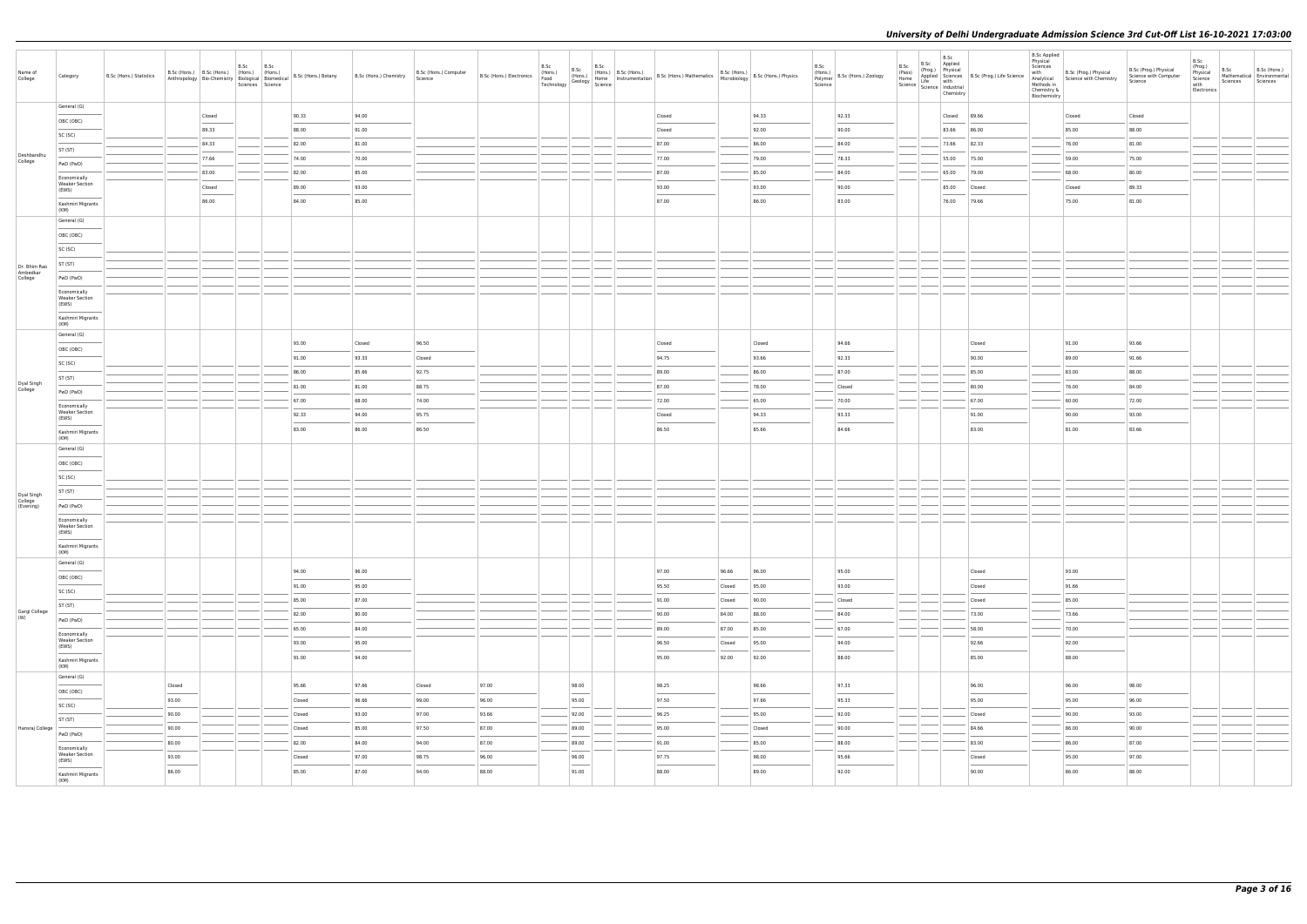| Name of<br>College       | Category                                       | B.Sc (Hons.) Statistics |        | B.Sc | B.Sc<br>Sciences Science | B.Sc (Hons.) B.Sc (Hons.) (Hons.) (Hons.) B.Sc (Hons.) Botany<br>Anthropology Bio-Chemistry Biological Biomedical B.Sc (Hons.) Botany | B.Sc (Hons.) Chemistry | B.Sc (Hons.) Computer<br>Science | B.Sc (Hons.) Electronics | B.Sc<br>(Hons.)<br>Food<br>Technology | B.Sc<br>(Hons.)<br>Geology   Runne | B.Sc  | (Hons.) B.Sc (Hons.) B.Sc (Hons.) Mathematics<br>Home Instrumentation B.Sc (Hons.) Mathematics |        | B.Sc (Hons.)<br>Microbiology B.Sc (Hons.) Physics | B.Sc<br>(Hons.)<br>Science | $\left  \frac{\text{trivial}}{\text{Polymer}} \right $ B.Sc (Hons.) Zoology | B.Sc<br>(Pass)<br>Home | B.Sc<br>(Prog.) | B.Sc<br>Applied<br>Physical<br>Applied Sciences B.Sc (<br>Science   Lite<br>  Science   Industrial<br>Chemistry |       |
|--------------------------|------------------------------------------------|-------------------------|--------|------|--------------------------|---------------------------------------------------------------------------------------------------------------------------------------|------------------------|----------------------------------|--------------------------|---------------------------------------|------------------------------------|-------|------------------------------------------------------------------------------------------------|--------|---------------------------------------------------|----------------------------|-----------------------------------------------------------------------------|------------------------|-----------------|-----------------------------------------------------------------------------------------------------------------|-------|
|                          | General (G)                                    |                         |        |      |                          |                                                                                                                                       |                        |                                  |                          |                                       |                                    |       |                                                                                                |        |                                                   |                            |                                                                             |                        |                 |                                                                                                                 |       |
|                          | OBC (OBC)                                      | Closed                  |        |      |                          | Closed                                                                                                                                | Closed                 |                                  |                          |                                       |                                    |       | Closed                                                                                         |        | Closed                                            |                            | Closed                                                                      |                        |                 |                                                                                                                 |       |
|                          | SC (SC)                                        | Closed                  |        |      |                          | Closed                                                                                                                                | Closed                 |                                  |                          |                                       |                                    |       | Closed                                                                                         |        | Closed                                            |                            | Closed                                                                      |                        |                 |                                                                                                                 |       |
|                          | ST (ST)                                        | 97.75                   |        |      |                          | Closed                                                                                                                                | Closed                 |                                  |                          |                                       |                                    |       | Closed                                                                                         |        | 96.66                                             |                            | Closed                                                                      |                        |                 |                                                                                                                 |       |
| Hindu College            | PwD (PwD)                                      | 97.50                   |        |      |                          | 92.66                                                                                                                                 | 90.33                  |                                  |                          |                                       |                                    |       | Closed                                                                                         |        | Closed                                            |                            | Closed                                                                      |                        |                 |                                                                                                                 |       |
|                          | Economically                                   | 95.00                   |        |      |                          | 89.66                                                                                                                                 | 86.00                  |                                  |                          |                                       |                                    |       | 95.00                                                                                          |        | Closed                                            |                            | Closed                                                                      |                        |                 |                                                                                                                 |       |
|                          | <b>Weaker Section</b><br>(EWS)                 | 98.50                   |        |      |                          | Closed                                                                                                                                | Closed                 |                                  |                          |                                       |                                    |       | Closed                                                                                         |        | 98.66                                             |                            | Closed                                                                      |                        |                 |                                                                                                                 |       |
|                          | Kashmiri Migrants<br>(KM)                      | 96.00                   |        |      |                          | 92.66                                                                                                                                 | 89.00                  |                                  |                          |                                       |                                    |       | 94.75                                                                                          |        | 92.00                                             |                            | Closed                                                                      |                        |                 |                                                                                                                 |       |
|                          | General (G)                                    |                         |        |      |                          |                                                                                                                                       |                        | 96.50                            |                          |                                       |                                    |       | Closed                                                                                         |        |                                                   |                            |                                                                             |                        |                 |                                                                                                                 |       |
|                          | OBC (OBC)                                      |                         |        |      |                          |                                                                                                                                       |                        |                                  |                          |                                       |                                    |       |                                                                                                |        |                                                   |                            |                                                                             |                        |                 |                                                                                                                 |       |
|                          | SC (SC)                                        |                         |        |      |                          |                                                                                                                                       |                        | 94.00                            |                          |                                       |                                    |       | 95.00                                                                                          |        |                                                   |                            |                                                                             |                        |                 |                                                                                                                 |       |
| Indraprastha             | ST (ST)                                        |                         |        |      |                          |                                                                                                                                       |                        | Closed                           |                          |                                       |                                    |       | 90.50                                                                                          |        |                                                   |                            |                                                                             |                        |                 |                                                                                                                 |       |
| College for<br>Women (W) | PwD (PwD)                                      |                         |        |      |                          |                                                                                                                                       |                        | 86.00                            |                          |                                       |                                    |       | 88.00                                                                                          |        |                                                   |                            |                                                                             |                        |                 |                                                                                                                 |       |
|                          | Economically                                   |                         |        |      |                          |                                                                                                                                       |                        | 92.00                            |                          |                                       |                                    |       | 87.00                                                                                          |        |                                                   |                            |                                                                             |                        |                 |                                                                                                                 |       |
|                          | <b>Weaker Section</b><br>(EWS)                 |                         |        |      |                          |                                                                                                                                       |                        | 94.50                            |                          |                                       |                                    |       | 95.75                                                                                          |        |                                                   |                            |                                                                             |                        |                 |                                                                                                                 |       |
|                          | Kashmiri Migrants<br>(KM)                      |                         |        |      |                          |                                                                                                                                       |                        | 94.50                            |                          |                                       |                                    |       | 95.75                                                                                          |        |                                                   |                            |                                                                             |                        |                 |                                                                                                                 |       |
|                          | General (G)                                    |                         |        |      |                          |                                                                                                                                       |                        |                                  |                          |                                       |                                    |       |                                                                                                |        |                                                   |                            |                                                                             |                        |                 |                                                                                                                 |       |
|                          | OBC (OBC)                                      |                         | Closed |      |                          |                                                                                                                                       |                        |                                  |                          | 91.00                                 |                                    | 79.00 |                                                                                                | Closed |                                                   |                            |                                                                             | 73.00                  |                 |                                                                                                                 |       |
|                          | SC (SC)                                        |                         | 86.00  |      |                          |                                                                                                                                       |                        |                                  |                          | 83.00                                 |                                    | 68.00 |                                                                                                | 87.33  |                                                   |                            |                                                                             | 63.00                  |                 |                                                                                                                 |       |
|                          | ST (ST)                                        |                         | Closed |      |                          |                                                                                                                                       |                        |                                  |                          | Closed                                |                                    | 65.00 |                                                                                                | 83.00  |                                                   |                            |                                                                             | 63.00                  |                 |                                                                                                                 |       |
| Institute of<br>Home     | PwD (PwD)                                      |                         | 77.00  |      |                          |                                                                                                                                       |                        |                                  |                          | 77.00                                 |                                    | 65.00 |                                                                                                | 83.00  |                                                   |                            |                                                                             | 63.00                  |                 |                                                                                                                 |       |
| Economics (W)            |                                                |                         | 77.00  |      |                          |                                                                                                                                       |                        |                                  |                          | 77.00                                 |                                    | 65.00 |                                                                                                | 83.00  |                                                   |                            |                                                                             | 63.00                  |                 |                                                                                                                 |       |
|                          | Economically<br><b>Weaker Section</b><br>(EWS) |                         | 91.00  |      |                          |                                                                                                                                       |                        |                                  |                          | 91.00                                 |                                    | 79.00 |                                                                                                | 93.00  |                                                   |                            |                                                                             | 73.00                  |                 |                                                                                                                 |       |
|                          | Kashmiri Migrants                              |                         | 79.00  |      |                          |                                                                                                                                       |                        |                                  |                          | 77.00                                 |                                    | 65.00 |                                                                                                | Closed |                                                   |                            |                                                                             | 63.00                  |                 |                                                                                                                 |       |
|                          | (KM)                                           |                         |        |      |                          |                                                                                                                                       |                        |                                  |                          |                                       |                                    |       |                                                                                                |        |                                                   |                            |                                                                             |                        |                 |                                                                                                                 |       |
|                          | General (G)                                    |                         |        |      |                          |                                                                                                                                       |                        |                                  |                          |                                       |                                    |       | 93.50                                                                                          |        |                                                   |                            |                                                                             |                        |                 |                                                                                                                 |       |
|                          | OBC (OBC)                                      |                         |        |      |                          |                                                                                                                                       |                        |                                  |                          |                                       |                                    |       | 91.00                                                                                          |        |                                                   |                            |                                                                             |                        |                 |                                                                                                                 |       |
|                          | SC (SC)                                        |                         |        |      |                          |                                                                                                                                       |                        |                                  |                          |                                       |                                    |       | 84.00                                                                                          |        |                                                   |                            |                                                                             |                        |                 |                                                                                                                 |       |
| Janki Devi<br>Memorial   | ST (ST)                                        |                         |        |      |                          |                                                                                                                                       |                        |                                  |                          |                                       |                                    |       | 83.00                                                                                          |        |                                                   |                            |                                                                             |                        |                 |                                                                                                                 |       |
| College (W)              | PwD (PwD)                                      |                         |        |      |                          |                                                                                                                                       |                        |                                  |                          |                                       |                                    |       | 83.00                                                                                          |        |                                                   |                            |                                                                             |                        |                 |                                                                                                                 |       |
|                          | Economically<br><b>Weaker Section</b>          |                         |        |      |                          |                                                                                                                                       |                        |                                  |                          |                                       |                                    |       |                                                                                                |        |                                                   |                            |                                                                             |                        |                 |                                                                                                                 |       |
|                          | (EWS)                                          |                         |        |      |                          |                                                                                                                                       |                        |                                  |                          |                                       |                                    |       | 92.00                                                                                          |        |                                                   |                            |                                                                             |                        |                 |                                                                                                                 |       |
|                          | Kashmiri Migrants<br>(KM)                      |                         |        |      |                          |                                                                                                                                       |                        |                                  |                          |                                       |                                    |       | 83.00                                                                                          |        |                                                   |                            |                                                                             |                        |                 |                                                                                                                 |       |
|                          | General (G)                                    |                         |        |      |                          | 90.50                                                                                                                                 | Closed                 | Closed                           |                          |                                       |                                    |       | Closed                                                                                         |        | 91.00                                             |                            | Closed                                                                      |                        |                 |                                                                                                                 | 88.00 |
|                          | OBC (OBC)                                      |                         |        |      |                          | 89.00                                                                                                                                 | 90.66                  | Closed                           |                          |                                       |                                    |       | Closed                                                                                         |        | 90.00                                             |                            | 90.66                                                                       |                        |                 |                                                                                                                 | 85.00 |
|                          | SC (SC)                                        |                         |        |      |                          | 88.00                                                                                                                                 | 85.00                  | 82.75                            |                          |                                       |                                    |       | 87.00                                                                                          |        | 80.00                                             |                            | 88.00                                                                       |                        |                 |                                                                                                                 | 79.00 |
| Kalindi College          | ST (ST)                                        |                         |        |      |                          | 84.00                                                                                                                                 | 85.00                  | 80.00                            |                          |                                       |                                    |       | 81.00                                                                                          |        | 80.00                                             |                            | 85.00                                                                       |                        |                 |                                                                                                                 | 75.00 |
| (W)                      | PwD (PwD)                                      |                         |        |      |                          | 83.00                                                                                                                                 | 89.00                  | 84.00                            |                          |                                       |                                    |       | 82.00                                                                                          |        | 90.00                                             |                            | 84.00                                                                       |                        |                 |                                                                                                                 | 80.00 |
|                          | Economically<br><b>Weaker Section</b>          |                         |        |      |                          |                                                                                                                                       | 90.66                  |                                  |                          |                                       |                                    |       |                                                                                                |        |                                                   |                            |                                                                             |                        |                 |                                                                                                                 |       |
|                          | (EWS)                                          |                         |        |      |                          | 90.00                                                                                                                                 |                        | 90.75                            |                          |                                       |                                    |       | 92.00                                                                                          |        | 88.00                                             |                            | 92.00                                                                       |                        |                 |                                                                                                                 | 87.00 |
|                          | Kashmiri Migrants<br>(KM)                      |                         |        |      |                          | 88.00                                                                                                                                 | 90.00                  | 82.00                            |                          |                                       |                                    |       | 87.00                                                                                          |        | 90.00                                             |                            | 89.00                                                                       |                        |                 |                                                                                                                 | 86.00 |
|                          | General (G)                                    |                         |        |      |                          |                                                                                                                                       |                        |                                  |                          |                                       |                                    |       | Closed                                                                                         |        |                                                   |                            |                                                                             |                        |                 |                                                                                                                 |       |
|                          | OBC (OBC)                                      |                         |        |      |                          |                                                                                                                                       |                        |                                  |                          |                                       |                                    |       | Closed                                                                                         |        |                                                   |                            |                                                                             |                        |                 |                                                                                                                 |       |
|                          | SC (SC)                                        |                         |        |      |                          |                                                                                                                                       |                        |                                  |                          |                                       |                                    |       | 87.00                                                                                          |        |                                                   |                            |                                                                             |                        |                 |                                                                                                                 |       |
| Kamala Nehru             | ST (ST)                                        |                         |        |      |                          |                                                                                                                                       |                        |                                  |                          |                                       |                                    |       |                                                                                                |        |                                                   |                            |                                                                             |                        |                 |                                                                                                                 |       |
| College (W)              | PwD (PwD)                                      |                         |        |      |                          |                                                                                                                                       |                        |                                  |                          |                                       |                                    |       | Closed                                                                                         |        |                                                   |                            |                                                                             |                        |                 |                                                                                                                 |       |
|                          | Economically<br><b>Weaker Section</b>          |                         |        |      |                          |                                                                                                                                       |                        |                                  |                          |                                       |                                    |       | 82.00                                                                                          |        |                                                   |                            |                                                                             |                        |                 |                                                                                                                 |       |
|                          | (EWS)                                          |                         |        |      |                          |                                                                                                                                       |                        |                                  |                          |                                       |                                    |       | Closed                                                                                         |        |                                                   |                            |                                                                             |                        |                 |                                                                                                                 |       |
|                          | Kashmiri Migrants<br>(KM)                      |                         |        |      |                          |                                                                                                                                       |                        |                                  |                          |                                       |                                    |       | 84.00                                                                                          |        |                                                   |                            |                                                                             |                        |                 |                                                                                                                 |       |

| B.Sc (Prog.) Life Science | <b>B.Sc Applied<br/>Physical<br/>Sciences</b><br>with<br>Analytical<br>Methods in<br>Chemistry &<br>Biochemistry | B.Sc (Prog.) Physical<br>Science with Chemistry | B.Sc (Prog.) Physical<br>Science with Computer<br>Science | B.Sc<br>(Prog.)<br>Physical<br>Science<br>with<br>Electronics | B.Sc<br>Mathematical<br>Sciences | B.Sc (Hons.)<br>Environmental<br>Sciences |
|---------------------------|------------------------------------------------------------------------------------------------------------------|-------------------------------------------------|-----------------------------------------------------------|---------------------------------------------------------------|----------------------------------|-------------------------------------------|
|                           |                                                                                                                  |                                                 |                                                           |                                                               |                                  |                                           |
|                           |                                                                                                                  | Closed                                          |                                                           | 96.33                                                         |                                  |                                           |
|                           |                                                                                                                  | Closed                                          |                                                           | 95.00                                                         |                                  |                                           |
|                           |                                                                                                                  | 93.33                                           |                                                           | Closed                                                        |                                  |                                           |
|                           |                                                                                                                  | Closed                                          |                                                           | Closed                                                        |                                  |                                           |
|                           |                                                                                                                  | 84.66                                           |                                                           | 73.00                                                         |                                  |                                           |
|                           |                                                                                                                  | Closed                                          |                                                           | 95.00                                                         |                                  |                                           |
|                           |                                                                                                                  | 88.00                                           |                                                           | 87.00                                                         |                                  |                                           |
|                           |                                                                                                                  |                                                 |                                                           |                                                               |                                  |                                           |
|                           |                                                                                                                  |                                                 |                                                           |                                                               |                                  |                                           |
|                           |                                                                                                                  |                                                 |                                                           |                                                               |                                  |                                           |
|                           |                                                                                                                  |                                                 |                                                           |                                                               |                                  |                                           |
|                           |                                                                                                                  |                                                 |                                                           |                                                               |                                  |                                           |
|                           |                                                                                                                  |                                                 |                                                           |                                                               |                                  |                                           |
|                           |                                                                                                                  |                                                 |                                                           |                                                               |                                  |                                           |
|                           |                                                                                                                  |                                                 |                                                           |                                                               |                                  |                                           |
|                           |                                                                                                                  |                                                 |                                                           |                                                               |                                  |                                           |
|                           |                                                                                                                  |                                                 |                                                           |                                                               |                                  |                                           |
|                           |                                                                                                                  |                                                 |                                                           |                                                               |                                  |                                           |
|                           |                                                                                                                  |                                                 |                                                           |                                                               |                                  |                                           |
|                           |                                                                                                                  |                                                 |                                                           |                                                               |                                  |                                           |
|                           |                                                                                                                  |                                                 |                                                           |                                                               |                                  |                                           |
|                           |                                                                                                                  |                                                 |                                                           |                                                               |                                  |                                           |
|                           |                                                                                                                  |                                                 |                                                           |                                                               |                                  |                                           |
|                           |                                                                                                                  |                                                 |                                                           |                                                               |                                  |                                           |
|                           |                                                                                                                  |                                                 |                                                           |                                                               |                                  |                                           |
|                           |                                                                                                                  |                                                 |                                                           |                                                               |                                  |                                           |
|                           |                                                                                                                  |                                                 |                                                           |                                                               |                                  |                                           |
|                           |                                                                                                                  |                                                 |                                                           |                                                               |                                  |                                           |
|                           |                                                                                                                  |                                                 |                                                           |                                                               |                                  |                                           |
|                           |                                                                                                                  |                                                 |                                                           |                                                               |                                  |                                           |
|                           |                                                                                                                  |                                                 |                                                           |                                                               |                                  |                                           |
|                           |                                                                                                                  |                                                 |                                                           |                                                               |                                  |                                           |
| 88.00                     |                                                                                                                  |                                                 | Closed                                                    |                                                               |                                  |                                           |
| 85.00                     |                                                                                                                  |                                                 | 84.00                                                     |                                                               |                                  |                                           |
| 79.00                     |                                                                                                                  |                                                 | 80.00                                                     |                                                               |                                  |                                           |
| 75.00                     |                                                                                                                  |                                                 | 79.00                                                     |                                                               |                                  |                                           |
| 80.00                     |                                                                                                                  |                                                 | 86.00                                                     |                                                               |                                  |                                           |
| 87.00                     |                                                                                                                  |                                                 | 84.00                                                     |                                                               |                                  |                                           |
| 86.00                     |                                                                                                                  |                                                 | 87.00                                                     |                                                               |                                  |                                           |
|                           |                                                                                                                  |                                                 |                                                           |                                                               |                                  |                                           |
|                           |                                                                                                                  |                                                 |                                                           |                                                               |                                  |                                           |
|                           |                                                                                                                  |                                                 |                                                           |                                                               |                                  |                                           |
|                           |                                                                                                                  |                                                 |                                                           |                                                               |                                  |                                           |
|                           |                                                                                                                  |                                                 |                                                           |                                                               |                                  |                                           |
|                           |                                                                                                                  |                                                 |                                                           |                                                               |                                  |                                           |
|                           |                                                                                                                  |                                                 |                                                           |                                                               |                                  |                                           |
|                           |                                                                                                                  |                                                 |                                                           |                                                               |                                  |                                           |
|                           |                                                                                                                  |                                                 |                                                           |                                                               |                                  |                                           |
|                           |                                                                                                                  |                                                 |                                                           |                                                               |                                  |                                           |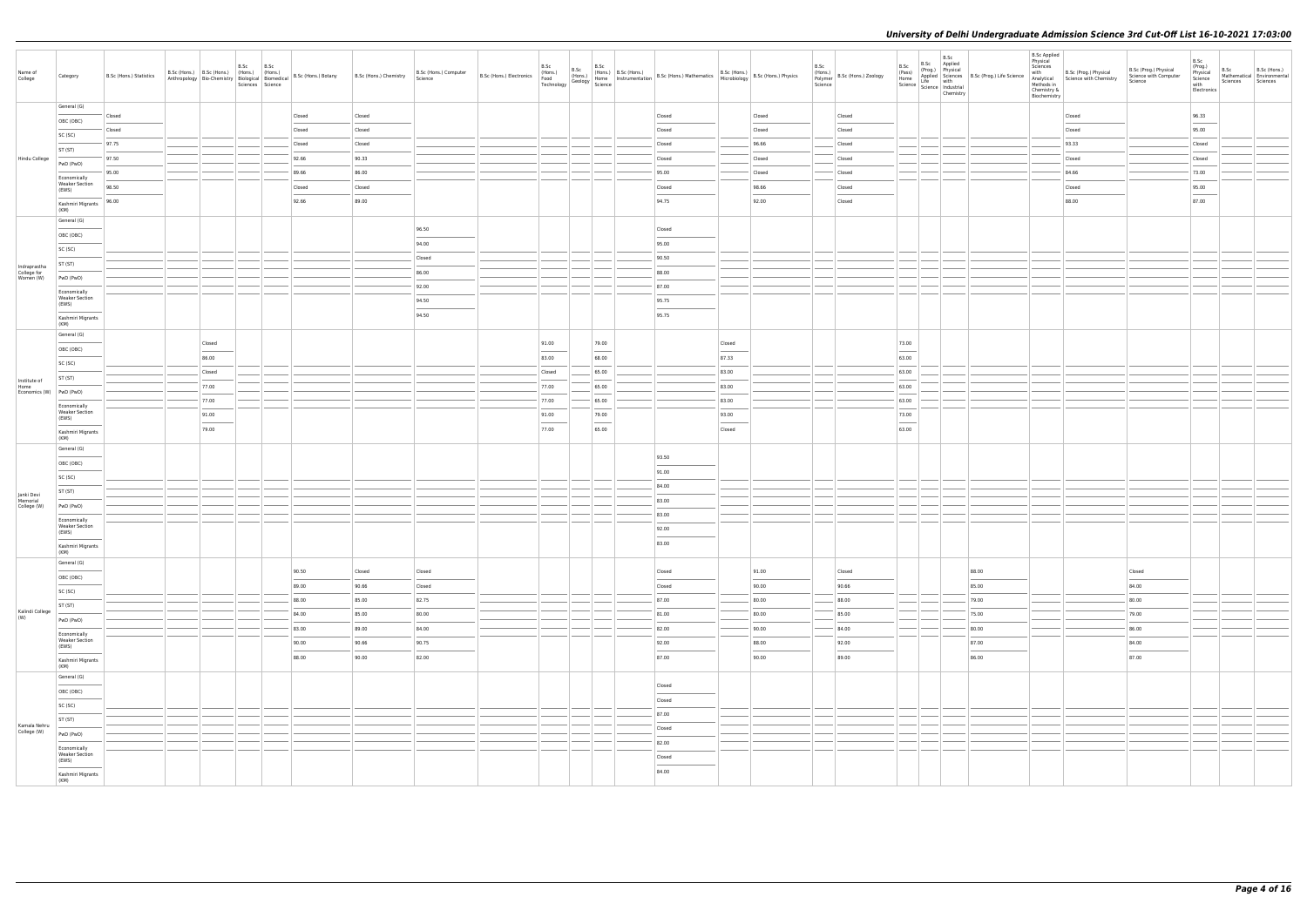| Name of<br>College                        | Category                                                                                                                                                                                                                                                                                                                                                                                                                                                                                | B.Sc (Hons.) Statistics | B.Sc (Hons.) B.Sc (Hons.) (Hons.) (Hons.) |  | B.Sc B.Sc<br>Sciences Science | Anthropology Bio-Chemistry Biological Biomedical B.Sc (Hons.) Botany | B.Sc (Hons.) Chemistry | B.Sc (Hons.) Computer<br>Science | B.Sc (Hons.) Electronics          | B.Sc<br>(Hons.)                   |                                   | $B.Sc$<br>(Hons.) $B.Sc$ (Hons.) | B.Sc (Hons.) B.Sc (Hons.) B.Sc (Hons.) B.Sc (Hons.) Athematics B.Sc (Hons.) B.Sc (Hons.) Home Instrumentation B.Sc (Hons.) Mathematics B.Sc (Hons.) B.Sc (Hons.) Physics Technology Science Instrumentation B.Sc (Hons.) Micro                                                                                                                                                                                                                                                      |        | B.Sc<br>Science | (Hons.)<br>Polymer   B.Sc (Hons.) Zoology |                                                                                                                                                                                                                                                                                                                                                                                                                                                                                      | B.Sc<br>Chemistry | B.Sc B.Sc Applied<br>(Prog.) Physical<br>(Prog.) Physical<br>Home Applied Science<br>Life with<br>Science Life with<br>Science Industrial | <b>B.Sc Applied</b><br>Physical<br>Sciences<br>with<br>Methods in<br>Chemistry &<br>Biochemistry | B.Sc (Prog.) Physical<br>Analytical Science with Chemistry | B.Sc (Prog.) Physical<br>Science with Computer<br>Science | B.Sc<br>(Prog.)<br>Physical<br>Science<br>with<br>Electronics | B.Sc<br>B.Sc (Hons.)<br>Mathematical Environmental<br>Sciences<br>Sciences                                                                                                                                                                                                                                                                                                                                                                                                          |
|-------------------------------------------|-----------------------------------------------------------------------------------------------------------------------------------------------------------------------------------------------------------------------------------------------------------------------------------------------------------------------------------------------------------------------------------------------------------------------------------------------------------------------------------------|-------------------------|-------------------------------------------|--|-------------------------------|----------------------------------------------------------------------|------------------------|----------------------------------|-----------------------------------|-----------------------------------|-----------------------------------|----------------------------------|-------------------------------------------------------------------------------------------------------------------------------------------------------------------------------------------------------------------------------------------------------------------------------------------------------------------------------------------------------------------------------------------------------------------------------------------------------------------------------------|--------|-----------------|-------------------------------------------|--------------------------------------------------------------------------------------------------------------------------------------------------------------------------------------------------------------------------------------------------------------------------------------------------------------------------------------------------------------------------------------------------------------------------------------------------------------------------------------|-------------------|-------------------------------------------------------------------------------------------------------------------------------------------|--------------------------------------------------------------------------------------------------|------------------------------------------------------------|-----------------------------------------------------------|---------------------------------------------------------------|-------------------------------------------------------------------------------------------------------------------------------------------------------------------------------------------------------------------------------------------------------------------------------------------------------------------------------------------------------------------------------------------------------------------------------------------------------------------------------------|
|                                           | General (G)                                                                                                                                                                                                                                                                                                                                                                                                                                                                             |                         |                                           |  |                               |                                                                      |                        | 96.50                            | Closed                            |                                   |                                   |                                  | 95.25                                                                                                                                                                                                                                                                                                                                                                                                                                                                               | Closed |                 |                                           |                                                                                                                                                                                                                                                                                                                                                                                                                                                                                      |                   |                                                                                                                                           |                                                                                                  |                                                            | 92.50                                                     |                                                               | 93.00                                                                                                                                                                                                                                                                                                                                                                                                                                                                               |
|                                           | OBC (OBC)                                                                                                                                                                                                                                                                                                                                                                                                                                                                               |                         |                                           |  |                               |                                                                      |                        | 95.00                            | 86.33                             |                                   |                                   |                                  | 93.50                                                                                                                                                                                                                                                                                                                                                                                                                                                                               | Closed |                 |                                           |                                                                                                                                                                                                                                                                                                                                                                                                                                                                                      |                   |                                                                                                                                           |                                                                                                  |                                                            | 90.50                                                     |                                                               | 91.50                                                                                                                                                                                                                                                                                                                                                                                                                                                                               |
|                                           | SC (SC)<br>ST (ST)                                                                                                                                                                                                                                                                                                                                                                                                                                                                      |                         |                                           |  |                               |                                                                      |                        | Closed                           | Closed                            |                                   |                                   |                                  | 86.50                                                                                                                                                                                                                                                                                                                                                                                                                                                                               | 84.00  |                 |                                           |                                                                                                                                                                                                                                                                                                                                                                                                                                                                                      |                   |                                                                                                                                           |                                                                                                  |                                                            | 82.50                                                     |                                                               | 85.00                                                                                                                                                                                                                                                                                                                                                                                                                                                                               |
| Keshav<br>Mahavidyalaya                   | PwD (PwD)                                                                                                                                                                                                                                                                                                                                                                                                                                                                               |                         |                                           |  |                               |                                                                      |                        | 82.75                            | 58.00                             |                                   |                                   |                                  | 82.00                                                                                                                                                                                                                                                                                                                                                                                                                                                                               | 78.00  |                 |                                           |                                                                                                                                                                                                                                                                                                                                                                                                                                                                                      |                   |                                                                                                                                           |                                                                                                  |                                                            | 80.00                                                     |                                                               | 81.00                                                                                                                                                                                                                                                                                                                                                                                                                                                                               |
|                                           | Economically                                                                                                                                                                                                                                                                                                                                                                                                                                                                            |                         |                                           |  |                               |                                                                      |                        | 82.00                            | 68.00                             |                                   |                                   |                                  | 82.00                                                                                                                                                                                                                                                                                                                                                                                                                                                                               | 67.00  |                 |                                           |                                                                                                                                                                                                                                                                                                                                                                                                                                                                                      |                   |                                                                                                                                           |                                                                                                  |                                                            | 80.50                                                     |                                                               | 80.00                                                                                                                                                                                                                                                                                                                                                                                                                                                                               |
|                                           | <b>Weaker Section</b><br>(EWS)                                                                                                                                                                                                                                                                                                                                                                                                                                                          |                         |                                           |  |                               |                                                                      |                        | Closed                           | Closed                            |                                   |                                   |                                  | 94.25                                                                                                                                                                                                                                                                                                                                                                                                                                                                               | Closed |                 |                                           |                                                                                                                                                                                                                                                                                                                                                                                                                                                                                      |                   |                                                                                                                                           |                                                                                                  |                                                            | 91.00                                                     |                                                               | 92.00                                                                                                                                                                                                                                                                                                                                                                                                                                                                               |
|                                           | Kashmiri Migrants                                                                                                                                                                                                                                                                                                                                                                                                                                                                       |                         |                                           |  |                               |                                                                      |                        | 88.00                            | 82.00                             |                                   |                                   |                                  | 86.00                                                                                                                                                                                                                                                                                                                                                                                                                                                                               | 84.33  |                 |                                           |                                                                                                                                                                                                                                                                                                                                                                                                                                                                                      |                   |                                                                                                                                           |                                                                                                  |                                                            | 84.00                                                     |                                                               | 84.00                                                                                                                                                                                                                                                                                                                                                                                                                                                                               |
|                                           | (KM)<br>General (G)                                                                                                                                                                                                                                                                                                                                                                                                                                                                     |                         |                                           |  |                               |                                                                      |                        |                                  |                                   |                                   |                                   |                                  |                                                                                                                                                                                                                                                                                                                                                                                                                                                                                     |        |                 |                                           |                                                                                                                                                                                                                                                                                                                                                                                                                                                                                      |                   |                                                                                                                                           |                                                                                                  |                                                            |                                                           |                                                               |                                                                                                                                                                                                                                                                                                                                                                                                                                                                                     |
|                                           | OBC (OBC)                                                                                                                                                                                                                                                                                                                                                                                                                                                                               | 98.25                   |                                           |  |                               | 94.33                                                                | 96.66                  |                                  |                                   |                                   |                                   |                                  | 97.75                                                                                                                                                                                                                                                                                                                                                                                                                                                                               | 97.66  |                 | 96.33                                     |                                                                                                                                                                                                                                                                                                                                                                                                                                                                                      |                   | 96.00                                                                                                                                     | 93.33                                                                                            | 95.33                                                      | 97.33                                                     |                                                               |                                                                                                                                                                                                                                                                                                                                                                                                                                                                                     |
|                                           | SC (SC)                                                                                                                                                                                                                                                                                                                                                                                                                                                                                 | 97.25                   |                                           |  |                               | 94.00                                                                | 96.00                  |                                  |                                   |                                   |                                   |                                  | 97.50                                                                                                                                                                                                                                                                                                                                                                                                                                                                               | 96.66  |                 | 94.66                                     |                                                                                                                                                                                                                                                                                                                                                                                                                                                                                      |                   | 93.00                                                                                                                                     | 91.00                                                                                            | 94.33                                                      | 96.00                                                     |                                                               |                                                                                                                                                                                                                                                                                                                                                                                                                                                                                     |
|                                           | ST (ST)                                                                                                                                                                                                                                                                                                                                                                                                                                                                                 | 95.50                   |                                           |  |                               | 90.00                                                                | 89.33                  |                                  |                                   |                                   |                                   |                                  | 96.00                                                                                                                                                                                                                                                                                                                                                                                                                                                                               | Closed |                 | Closed                                    |                                                                                                                                                                                                                                                                                                                                                                                                                                                                                      |                   | 88.00                                                                                                                                     | 82.33                                                                                            | 88.66                                                      | 94.00                                                     |                                                               |                                                                                                                                                                                                                                                                                                                                                                                                                                                                                     |
| Kirori Mal<br>College                     | PwD (PwD)                                                                                                                                                                                                                                                                                                                                                                                                                                                                               | 93.75                   |                                           |  |                               | 89.00                                                                | 81.00                  |                                  |                                   |                                   |                                   |                                  | 95.00                                                                                                                                                                                                                                                                                                                                                                                                                                                                               | 88.00  |                 | 88.33                                     |                                                                                                                                                                                                                                                                                                                                                                                                                                                                                      |                   | 85.00                                                                                                                                     | 76.00                                                                                            | 80.33                                                      | 90.00                                                     |                                                               |                                                                                                                                                                                                                                                                                                                                                                                                                                                                                     |
|                                           | Economically                                                                                                                                                                                                                                                                                                                                                                                                                                                                            | 94.00                   |                                           |  |                               | 85.00                                                                | 80.00                  |                                  |                                   |                                   |                                   |                                  | 92.00                                                                                                                                                                                                                                                                                                                                                                                                                                                                               | 81.00  |                 | 90.00                                     |                                                                                                                                                                                                                                                                                                                                                                                                                                                                                      |                   | 83.00                                                                                                                                     | 81.00                                                                                            | 79.00                                                      | 90.00                                                     |                                                               |                                                                                                                                                                                                                                                                                                                                                                                                                                                                                     |
|                                           | <b>Weaker Section</b><br>(EWS)                                                                                                                                                                                                                                                                                                                                                                                                                                                          | 97.75                   |                                           |  |                               | 93.00                                                                | 96.00                  |                                  |                                   |                                   |                                   |                                  | 97.50                                                                                                                                                                                                                                                                                                                                                                                                                                                                               | 96.66  |                 | 95.33                                     |                                                                                                                                                                                                                                                                                                                                                                                                                                                                                      |                   | 93.66                                                                                                                                     | Closed                                                                                           | Closed                                                     | 96.33                                                     |                                                               |                                                                                                                                                                                                                                                                                                                                                                                                                                                                                     |
|                                           | Kashmiri Migrants<br>(KM)                                                                                                                                                                                                                                                                                                                                                                                                                                                               | 95.00                   |                                           |  |                               | 91.00                                                                | 87.00                  |                                  |                                   |                                   |                                   |                                  | 92.00                                                                                                                                                                                                                                                                                                                                                                                                                                                                               | 91.00  |                 | 93.00                                     |                                                                                                                                                                                                                                                                                                                                                                                                                                                                                      |                   | 92.00                                                                                                                                     | 85.00                                                                                            | 86.00                                                      | 92.00                                                     |                                                               |                                                                                                                                                                                                                                                                                                                                                                                                                                                                                     |
|                                           | General (G)                                                                                                                                                                                                                                                                                                                                                                                                                                                                             |                         |                                           |  |                               |                                                                      |                        |                                  |                                   |                                   |                                   |                                  |                                                                                                                                                                                                                                                                                                                                                                                                                                                                                     |        |                 |                                           |                                                                                                                                                                                                                                                                                                                                                                                                                                                                                      |                   |                                                                                                                                           |                                                                                                  |                                                            |                                                           |                                                               |                                                                                                                                                                                                                                                                                                                                                                                                                                                                                     |
|                                           | OBC (OBC)                                                                                                                                                                                                                                                                                                                                                                                                                                                                               |                         |                                           |  |                               |                                                                      |                        |                                  |                                   | Closed                            | 86.00<br>$\sim$                   |                                  |                                                                                                                                                                                                                                                                                                                                                                                                                                                                                     |        |                 |                                           | Closed<br>$\frac{1}{2} \left( \frac{1}{2} \right) \left( \frac{1}{2} \right) \left( \frac{1}{2} \right) \left( \frac{1}{2} \right) \left( \frac{1}{2} \right) \left( \frac{1}{2} \right) \left( \frac{1}{2} \right) \left( \frac{1}{2} \right) \left( \frac{1}{2} \right) \left( \frac{1}{2} \right) \left( \frac{1}{2} \right) \left( \frac{1}{2} \right) \left( \frac{1}{2} \right) \left( \frac{1}{2} \right) \left( \frac{1}{2} \right) \left( \frac{1}{2} \right) \left( \frac$ |                   |                                                                                                                                           |                                                                                                  |                                                            |                                                           |                                                               |                                                                                                                                                                                                                                                                                                                                                                                                                                                                                     |
|                                           | SC (SC)                                                                                                                                                                                                                                                                                                                                                                                                                                                                                 |                         |                                           |  |                               |                                                                      |                        |                                  |                                   | Closed                            | 77.00                             |                                  |                                                                                                                                                                                                                                                                                                                                                                                                                                                                                     |        |                 |                                           | 77.00                                                                                                                                                                                                                                                                                                                                                                                                                                                                                |                   |                                                                                                                                           |                                                                                                  |                                                            |                                                           |                                                               |                                                                                                                                                                                                                                                                                                                                                                                                                                                                                     |
| Lady Irwin                                | ST (ST)                                                                                                                                                                                                                                                                                                                                                                                                                                                                                 |                         |                                           |  |                               |                                                                      |                        |                                  |                                   | Closed                            | 68.00<br>68.00                    |                                  |                                                                                                                                                                                                                                                                                                                                                                                                                                                                                     |        |                 |                                           | 65.00<br>60.00                                                                                                                                                                                                                                                                                                                                                                                                                                                                       |                   |                                                                                                                                           |                                                                                                  |                                                            |                                                           |                                                               |                                                                                                                                                                                                                                                                                                                                                                                                                                                                                     |
| College (W)                               | PwD (PwD)                                                                                                                                                                                                                                                                                                                                                                                                                                                                               |                         |                                           |  |                               |                                                                      |                        |                                  |                                   | Closed<br>80.00                   | 68.00                             |                                  |                                                                                                                                                                                                                                                                                                                                                                                                                                                                                     |        |                 |                                           | 65.00                                                                                                                                                                                                                                                                                                                                                                                                                                                                                |                   |                                                                                                                                           |                                                                                                  |                                                            |                                                           |                                                               |                                                                                                                                                                                                                                                                                                                                                                                                                                                                                     |
|                                           | Economically<br><b>Weaker Section</b>                                                                                                                                                                                                                                                                                                                                                                                                                                                   |                         |                                           |  |                               |                                                                      |                        |                                  |                                   | Closed                            | 78.00                             |                                  |                                                                                                                                                                                                                                                                                                                                                                                                                                                                                     |        |                 |                                           | 75.00                                                                                                                                                                                                                                                                                                                                                                                                                                                                                |                   |                                                                                                                                           |                                                                                                  |                                                            |                                                           |                                                               |                                                                                                                                                                                                                                                                                                                                                                                                                                                                                     |
|                                           | (EWS)                                                                                                                                                                                                                                                                                                                                                                                                                                                                                   |                         |                                           |  |                               |                                                                      |                        |                                  |                                   | $\overline{\phantom{a}}$<br>80.00 | $\overline{\phantom{a}}$<br>68.00 |                                  |                                                                                                                                                                                                                                                                                                                                                                                                                                                                                     |        |                 |                                           | $\overline{\phantom{a}}$<br>65.00                                                                                                                                                                                                                                                                                                                                                                                                                                                    |                   |                                                                                                                                           |                                                                                                  |                                                            |                                                           |                                                               |                                                                                                                                                                                                                                                                                                                                                                                                                                                                                     |
|                                           | Kashmiri Migrants<br>(KM)                                                                                                                                                                                                                                                                                                                                                                                                                                                               |                         |                                           |  |                               |                                                                      |                        |                                  |                                   |                                   |                                   |                                  |                                                                                                                                                                                                                                                                                                                                                                                                                                                                                     |        |                 |                                           |                                                                                                                                                                                                                                                                                                                                                                                                                                                                                      |                   |                                                                                                                                           |                                                                                                  |                                                            |                                                           |                                                               |                                                                                                                                                                                                                                                                                                                                                                                                                                                                                     |
|                                           | General (G)                                                                                                                                                                                                                                                                                                                                                                                                                                                                             | 98.75                   |                                           |  |                               |                                                                      |                        |                                  |                                   |                                   |                                   |                                  | Closed                                                                                                                                                                                                                                                                                                                                                                                                                                                                              |        |                 |                                           |                                                                                                                                                                                                                                                                                                                                                                                                                                                                                      |                   |                                                                                                                                           |                                                                                                  |                                                            |                                                           |                                                               |                                                                                                                                                                                                                                                                                                                                                                                                                                                                                     |
|                                           | OBC (OBC)                                                                                                                                                                                                                                                                                                                                                                                                                                                                               | 97.50                   |                                           |  |                               |                                                                      |                        |                                  |                                   |                                   |                                   |                                  | Closed                                                                                                                                                                                                                                                                                                                                                                                                                                                                              |        |                 |                                           |                                                                                                                                                                                                                                                                                                                                                                                                                                                                                      |                   |                                                                                                                                           |                                                                                                  |                                                            |                                                           |                                                               |                                                                                                                                                                                                                                                                                                                                                                                                                                                                                     |
|                                           | SC (SC)                                                                                                                                                                                                                                                                                                                                                                                                                                                                                 | Closed                  |                                           |  |                               |                                                                      |                        |                                  |                                   |                                   |                                   |                                  | Closed                                                                                                                                                                                                                                                                                                                                                                                                                                                                              |        |                 |                                           |                                                                                                                                                                                                                                                                                                                                                                                                                                                                                      |                   |                                                                                                                                           |                                                                                                  |                                                            |                                                           |                                                               |                                                                                                                                                                                                                                                                                                                                                                                                                                                                                     |
| Lady Shri Ram<br>College for<br>Women (W) | ST (ST)<br>PwD (PwD)                                                                                                                                                                                                                                                                                                                                                                                                                                                                    | 91.75                   |                                           |  |                               |                                                                      |                        |                                  |                                   |                                   |                                   |                                  | Closed                                                                                                                                                                                                                                                                                                                                                                                                                                                                              |        |                 |                                           |                                                                                                                                                                                                                                                                                                                                                                                                                                                                                      |                   |                                                                                                                                           |                                                                                                  |                                                            |                                                           |                                                               |                                                                                                                                                                                                                                                                                                                                                                                                                                                                                     |
|                                           | Economically                                                                                                                                                                                                                                                                                                                                                                                                                                                                            | 91.50                   |                                           |  |                               |                                                                      |                        |                                  |                                   |                                   |                                   |                                  | 90.75                                                                                                                                                                                                                                                                                                                                                                                                                                                                               |        |                 |                                           |                                                                                                                                                                                                                                                                                                                                                                                                                                                                                      |                   |                                                                                                                                           |                                                                                                  |                                                            |                                                           |                                                               |                                                                                                                                                                                                                                                                                                                                                                                                                                                                                     |
|                                           | <b>Weaker Section</b><br>(EWS)                                                                                                                                                                                                                                                                                                                                                                                                                                                          | Closed                  |                                           |  |                               |                                                                      |                        |                                  |                                   |                                   |                                   |                                  | Closed                                                                                                                                                                                                                                                                                                                                                                                                                                                                              |        |                 |                                           |                                                                                                                                                                                                                                                                                                                                                                                                                                                                                      |                   |                                                                                                                                           |                                                                                                  |                                                            |                                                           |                                                               |                                                                                                                                                                                                                                                                                                                                                                                                                                                                                     |
|                                           | Kashmiri Migrants   97.50                                                                                                                                                                                                                                                                                                                                                                                                                                                               |                         |                                           |  |                               |                                                                      |                        |                                  |                                   |                                   |                                   |                                  | 93.75                                                                                                                                                                                                                                                                                                                                                                                                                                                                               |        |                 |                                           |                                                                                                                                                                                                                                                                                                                                                                                                                                                                                      |                   |                                                                                                                                           |                                                                                                  |                                                            |                                                           |                                                               |                                                                                                                                                                                                                                                                                                                                                                                                                                                                                     |
|                                           | (KM)<br>General (G)                                                                                                                                                                                                                                                                                                                                                                                                                                                                     |                         |                                           |  |                               |                                                                      |                        |                                  |                                   |                                   |                                   |                                  |                                                                                                                                                                                                                                                                                                                                                                                                                                                                                     |        |                 |                                           |                                                                                                                                                                                                                                                                                                                                                                                                                                                                                      |                   |                                                                                                                                           |                                                                                                  |                                                            |                                                           |                                                               |                                                                                                                                                                                                                                                                                                                                                                                                                                                                                     |
|                                           | OBC (OBC)                                                                                                                                                                                                                                                                                                                                                                                                                                                                               |                         |                                           |  |                               |                                                                      |                        |                                  |                                   |                                   | 84.00<br>$\frac{1}{2}$            |                                  | 93.50<br>$\frac{1}{2}$                                                                                                                                                                                                                                                                                                                                                                                                                                                              |        |                 |                                           |                                                                                                                                                                                                                                                                                                                                                                                                                                                                                      |                   |                                                                                                                                           |                                                                                                  |                                                            |                                                           |                                                               |                                                                                                                                                                                                                                                                                                                                                                                                                                                                                     |
|                                           | SC (SC)                                                                                                                                                                                                                                                                                                                                                                                                                                                                                 |                         |                                           |  |                               |                                                                      |                        |                                  |                                   |                                   | 74.00                             |                                  | 89.50                                                                                                                                                                                                                                                                                                                                                                                                                                                                               |        |                 |                                           |                                                                                                                                                                                                                                                                                                                                                                                                                                                                                      |                   |                                                                                                                                           |                                                                                                  |                                                            |                                                           |                                                               |                                                                                                                                                                                                                                                                                                                                                                                                                                                                                     |
|                                           | ST (ST)                                                                                                                                                                                                                                                                                                                                                                                                                                                                                 |                         |                                           |  |                               |                                                                      |                        |                                  |                                   |                                   | 72.00                             |                                  | 86.00                                                                                                                                                                                                                                                                                                                                                                                                                                                                               |        |                 |                                           |                                                                                                                                                                                                                                                                                                                                                                                                                                                                                      |                   |                                                                                                                                           |                                                                                                  |                                                            |                                                           |                                                               |                                                                                                                                                                                                                                                                                                                                                                                                                                                                                     |
| Lakshmibai<br>College (W)                 | PwD (PwD)                                                                                                                                                                                                                                                                                                                                                                                                                                                                               |                         |                                           |  |                               |                                                                      |                        |                                  |                                   |                                   | 72.00                             |                                  | 84.00                                                                                                                                                                                                                                                                                                                                                                                                                                                                               |        |                 |                                           |                                                                                                                                                                                                                                                                                                                                                                                                                                                                                      |                   |                                                                                                                                           |                                                                                                  |                                                            |                                                           |                                                               |                                                                                                                                                                                                                                                                                                                                                                                                                                                                                     |
|                                           | Economically<br><b>Weaker Section</b>                                                                                                                                                                                                                                                                                                                                                                                                                                                   |                         |                                           |  |                               |                                                                      |                        |                                  |                                   |                                   | 70.00                             |                                  | 88.00                                                                                                                                                                                                                                                                                                                                                                                                                                                                               |        |                 |                                           |                                                                                                                                                                                                                                                                                                                                                                                                                                                                                      |                   |                                                                                                                                           |                                                                                                  |                                                            |                                                           |                                                               |                                                                                                                                                                                                                                                                                                                                                                                                                                                                                     |
|                                           | (EWS)<br>$\frac{1}{2} \left( \frac{1}{2} \right) \left( \frac{1}{2} \right) \left( \frac{1}{2} \right) \left( \frac{1}{2} \right) \left( \frac{1}{2} \right) \left( \frac{1}{2} \right) \left( \frac{1}{2} \right) \left( \frac{1}{2} \right) \left( \frac{1}{2} \right) \left( \frac{1}{2} \right) \left( \frac{1}{2} \right) \left( \frac{1}{2} \right) \left( \frac{1}{2} \right) \left( \frac{1}{2} \right) \left( \frac{1}{2} \right) \left( \frac{1}{2} \right) \left( \frac$     |                         |                                           |  |                               |                                                                      |                        |                                  |                                   |                                   | 80.00<br>$\sim$                   |                                  | 93.00<br>$\frac{1}{2} \left( \frac{1}{2} \right) \left( \frac{1}{2} \right) \left( \frac{1}{2} \right) \left( \frac{1}{2} \right) \left( \frac{1}{2} \right) \left( \frac{1}{2} \right) \left( \frac{1}{2} \right) \left( \frac{1}{2} \right) \left( \frac{1}{2} \right) \left( \frac{1}{2} \right) \left( \frac{1}{2} \right) \left( \frac{1}{2} \right) \left( \frac{1}{2} \right) \left( \frac{1}{2} \right) \left( \frac{1}{2} \right) \left( \frac{1}{2} \right) \left( \frac$ |        |                 |                                           |                                                                                                                                                                                                                                                                                                                                                                                                                                                                                      |                   |                                                                                                                                           |                                                                                                  |                                                            |                                                           |                                                               |                                                                                                                                                                                                                                                                                                                                                                                                                                                                                     |
|                                           | Kashmiri Migrants<br>(KM)                                                                                                                                                                                                                                                                                                                                                                                                                                                               |                         |                                           |  |                               |                                                                      |                        |                                  |                                   |                                   | 80.00                             |                                  | 92.00                                                                                                                                                                                                                                                                                                                                                                                                                                                                               |        |                 |                                           |                                                                                                                                                                                                                                                                                                                                                                                                                                                                                      |                   |                                                                                                                                           |                                                                                                  |                                                            |                                                           |                                                               |                                                                                                                                                                                                                                                                                                                                                                                                                                                                                     |
|                                           | General (G)                                                                                                                                                                                                                                                                                                                                                                                                                                                                             |                         |                                           |  |                               |                                                                      |                        |                                  |                                   |                                   |                                   |                                  |                                                                                                                                                                                                                                                                                                                                                                                                                                                                                     |        |                 |                                           |                                                                                                                                                                                                                                                                                                                                                                                                                                                                                      |                   |                                                                                                                                           |                                                                                                  |                                                            |                                                           |                                                               |                                                                                                                                                                                                                                                                                                                                                                                                                                                                                     |
|                                           | OBC (OBC)<br>$\frac{1}{2} \left( \frac{1}{2} \right) \left( \frac{1}{2} \right) \left( \frac{1}{2} \right) \left( \frac{1}{2} \right) \left( \frac{1}{2} \right) \left( \frac{1}{2} \right) \left( \frac{1}{2} \right) \left( \frac{1}{2} \right) \left( \frac{1}{2} \right) \left( \frac{1}{2} \right) \left( \frac{1}{2} \right) \left( \frac{1}{2} \right) \left( \frac{1}{2} \right) \left( \frac{1}{2} \right) \left( \frac{1}{2} \right) \left( \frac{1}{2} \right) \left( \frac$ |                         |                                           |  |                               |                                                                      |                        |                                  | 90.00<br>$\overline{\phantom{a}}$ |                                   |                                   |                                  |                                                                                                                                                                                                                                                                                                                                                                                                                                                                                     |        |                 |                                           |                                                                                                                                                                                                                                                                                                                                                                                                                                                                                      |                   |                                                                                                                                           |                                                                                                  | 90.00                                                      | 91.00                                                     |                                                               | 91.50<br>$\overline{\phantom{a}}$                                                                                                                                                                                                                                                                                                                                                                                                                                                   |
|                                           | SC (SC)                                                                                                                                                                                                                                                                                                                                                                                                                                                                                 |                         |                                           |  |                               |                                                                      |                        |                                  | 86.00                             |                                   |                                   |                                  |                                                                                                                                                                                                                                                                                                                                                                                                                                                                                     |        |                 |                                           |                                                                                                                                                                                                                                                                                                                                                                                                                                                                                      |                   |                                                                                                                                           |                                                                                                  | 87.00                                                      | 88.00                                                     |                                                               | 87.00                                                                                                                                                                                                                                                                                                                                                                                                                                                                               |
| Maharaja                                  | ST (ST)                                                                                                                                                                                                                                                                                                                                                                                                                                                                                 |                         |                                           |  |                               |                                                                      |                        |                                  | 83.00<br>78.00                    |                                   |                                   |                                  |                                                                                                                                                                                                                                                                                                                                                                                                                                                                                     |        |                 |                                           |                                                                                                                                                                                                                                                                                                                                                                                                                                                                                      |                   |                                                                                                                                           |                                                                                                  | Closed<br>78.00                                            | 80.00<br>77.00                                            |                                                               | 81.50<br>75.00                                                                                                                                                                                                                                                                                                                                                                                                                                                                      |
| Agrasen<br>College                        | PwD (PwD)                                                                                                                                                                                                                                                                                                                                                                                                                                                                               |                         |                                           |  |                               |                                                                      |                        |                                  | 78.00                             |                                   |                                   |                                  |                                                                                                                                                                                                                                                                                                                                                                                                                                                                                     |        |                 |                                           |                                                                                                                                                                                                                                                                                                                                                                                                                                                                                      |                   |                                                                                                                                           |                                                                                                  | 81.00                                                      | 80.00                                                     |                                                               | 75.00                                                                                                                                                                                                                                                                                                                                                                                                                                                                               |
|                                           | Economically<br><b>Weaker Section</b>                                                                                                                                                                                                                                                                                                                                                                                                                                                   |                         |                                           |  |                               |                                                                      |                        |                                  | 87.00                             |                                   |                                   |                                  |                                                                                                                                                                                                                                                                                                                                                                                                                                                                                     |        |                 |                                           |                                                                                                                                                                                                                                                                                                                                                                                                                                                                                      |                   |                                                                                                                                           |                                                                                                  | 89.00                                                      | 88.00                                                     |                                                               | 90.00                                                                                                                                                                                                                                                                                                                                                                                                                                                                               |
|                                           | (EWS)                                                                                                                                                                                                                                                                                                                                                                                                                                                                                   |                         |                                           |  |                               |                                                                      |                        |                                  | 87.00                             |                                   |                                   |                                  |                                                                                                                                                                                                                                                                                                                                                                                                                                                                                     |        |                 |                                           |                                                                                                                                                                                                                                                                                                                                                                                                                                                                                      |                   |                                                                                                                                           |                                                                                                  | __<br>86.00                                                | 86.00                                                     |                                                               | $\frac{1}{2} \left( \frac{1}{2} \right) \left( \frac{1}{2} \right) \left( \frac{1}{2} \right) \left( \frac{1}{2} \right) \left( \frac{1}{2} \right) \left( \frac{1}{2} \right) \left( \frac{1}{2} \right) \left( \frac{1}{2} \right) \left( \frac{1}{2} \right) \left( \frac{1}{2} \right) \left( \frac{1}{2} \right) \left( \frac{1}{2} \right) \left( \frac{1}{2} \right) \left( \frac{1}{2} \right) \left( \frac{1}{2} \right) \left( \frac{1}{2} \right) \left( \frac$<br>88.00 |
|                                           | Kashmiri Migrants<br>(KM)                                                                                                                                                                                                                                                                                                                                                                                                                                                               |                         |                                           |  |                               |                                                                      |                        |                                  |                                   |                                   |                                   |                                  |                                                                                                                                                                                                                                                                                                                                                                                                                                                                                     |        |                 |                                           |                                                                                                                                                                                                                                                                                                                                                                                                                                                                                      |                   |                                                                                                                                           |                                                                                                  |                                                            |                                                           |                                                               |                                                                                                                                                                                                                                                                                                                                                                                                                                                                                     |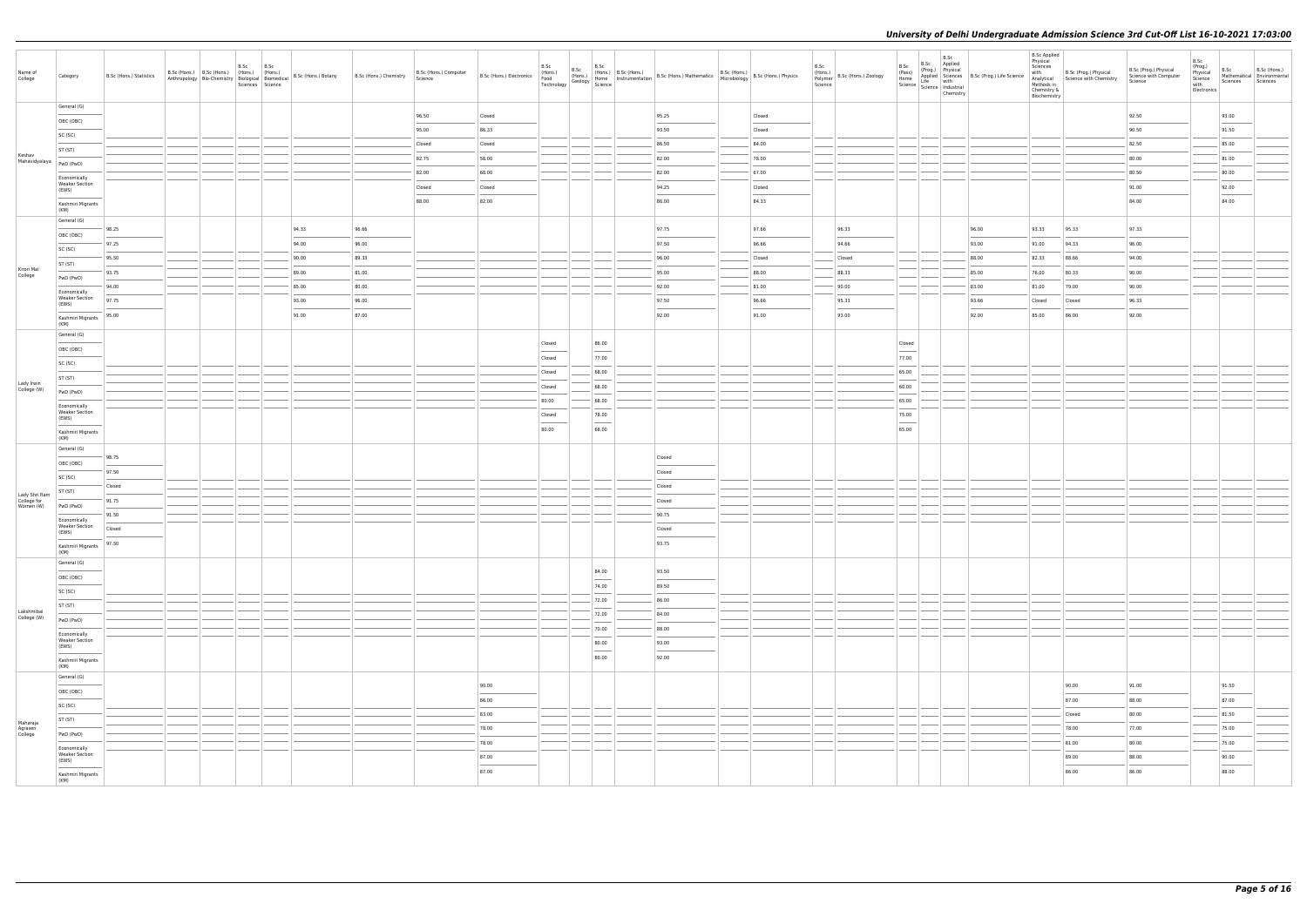| Name of<br>College                                | Category                                                                                                                                                                                                                                                                                                                                                                                                                                                                                                 | B.Sc (Hons.) Statistics | B.Sc<br>B.Sc (Hons.) B.Sc (Hons.) (Hons.) (Hons.) | B.Sc | Anthropology Bio-Chemistry Biological Biomedical B.Sc (Hons.) Botany<br>Sciences Science Biomedical Biomedical Biomedical Biomedia<br>Science Science | B.Sc (Hons.) Chemistry | B.Sc (Hons.) Computer<br>Science |  |  | B.Sc (Hons.) B.Sc (Hons.) B.Sc (Hons.) B.Sc (Hons.) B.Sc (Hons.) B.Sc (Hons.) B.Sc (Hons.) B.Sc (Hons.) B.Sc (Hons.) B.Sc (Hons.) B.Sc (Hons.) B.Sc (Hons.) B.Sc (Hons.) B.Sc (Hons.) Physics Technology Geology Science (Begi |        | B.Sc | $\left \begin{array}{c}\n\ldots \ldots \ldots \ldots \\\n\end{array}\right $ B.Sc (Hons.) Zoology<br>Science | B.Sc<br>(Pass) | B.Sc<br>B.Sc Applied<br>(Prog.) Physical<br>Chemistry | (Pass)<br>Home Applied Sciences<br>B.Sc (Prog.) Life Science<br>Science Life with<br>Science Industrial                                                                                                                                                                                                                                                                                                                                                                             | <b>B.Sc Applied</b><br>Physical<br>Sciences<br>with<br>Chemistry &<br>Biochemistry | B.Sc (Prog.) Physical<br>Analytical Science with Chemistry | B.Sc (Prog.) Physical<br>Science with Computer<br>Science | B.Sc<br>(Prog.)<br>Physical<br>Science<br>with<br>Electronics | B.Sc<br>Sciences | B.Sc (Hons.)<br>Mathematical Environmental<br>Sciences |
|---------------------------------------------------|----------------------------------------------------------------------------------------------------------------------------------------------------------------------------------------------------------------------------------------------------------------------------------------------------------------------------------------------------------------------------------------------------------------------------------------------------------------------------------------------------------|-------------------------|---------------------------------------------------|------|-------------------------------------------------------------------------------------------------------------------------------------------------------|------------------------|----------------------------------|--|--|--------------------------------------------------------------------------------------------------------------------------------------------------------------------------------------------------------------------------------|--------|------|--------------------------------------------------------------------------------------------------------------|----------------|-------------------------------------------------------|-------------------------------------------------------------------------------------------------------------------------------------------------------------------------------------------------------------------------------------------------------------------------------------------------------------------------------------------------------------------------------------------------------------------------------------------------------------------------------------|------------------------------------------------------------------------------------|------------------------------------------------------------|-----------------------------------------------------------|---------------------------------------------------------------|------------------|--------------------------------------------------------|
|                                                   | General (G)                                                                                                                                                                                                                                                                                                                                                                                                                                                                                              |                         |                                                   |      | Closed                                                                                                                                                | 96.00                  |                                  |  |  | 96.50                                                                                                                                                                                                                          | 96.00  |      | Closed                                                                                                       |                |                                                       | Closed                                                                                                                                                                                                                                                                                                                                                                                                                                                                              |                                                                                    | 93.00                                                      | 93.00                                                     |                                                               |                  |                                                        |
|                                                   | OBC (OBC)                                                                                                                                                                                                                                                                                                                                                                                                                                                                                                |                         |                                                   |      | 89.33                                                                                                                                                 | 94.00                  |                                  |  |  | 94.75                                                                                                                                                                                                                          | 94.00  |      | Closed                                                                                                       |                |                                                       | 87.66                                                                                                                                                                                                                                                                                                                                                                                                                                                                               |                                                                                    | 91.66                                                      | 92.00                                                     |                                                               |                  |                                                        |
|                                                   | SC (SC)                                                                                                                                                                                                                                                                                                                                                                                                                                                                                                  |                         |                                                   |      | 82.33                                                                                                                                                 | 91.00                  |                                  |  |  | 90.00                                                                                                                                                                                                                          | 91.00  |      | Closed                                                                                                       |                |                                                       | 81.00                                                                                                                                                                                                                                                                                                                                                                                                                                                                               |                                                                                    | 88.00                                                      | 87.00                                                     |                                                               |                  |                                                        |
| Maitreyi<br>College (W)                           | ST (ST)                                                                                                                                                                                                                                                                                                                                                                                                                                                                                                  |                         |                                                   |      | 80.33                                                                                                                                                 | 91.00                  |                                  |  |  | 88.00                                                                                                                                                                                                                          | 91.00  |      | 84.33                                                                                                        |                |                                                       | 79.00                                                                                                                                                                                                                                                                                                                                                                                                                                                                               |                                                                                    | 88.00                                                      | 87.00                                                     |                                                               |                  |                                                        |
|                                                   | PwD (PwD)                                                                                                                                                                                                                                                                                                                                                                                                                                                                                                |                         |                                                   |      | 75.00                                                                                                                                                 | 85.00                  |                                  |  |  | 89.00                                                                                                                                                                                                                          | 85.00  |      | 84.33                                                                                                        |                |                                                       | 75.00                                                                                                                                                                                                                                                                                                                                                                                                                                                                               |                                                                                    | 83.00                                                      | 83.00                                                     |                                                               |                  |                                                        |
|                                                   | Economically<br><b>Weaker Section</b><br>(EWS)                                                                                                                                                                                                                                                                                                                                                                                                                                                           |                         |                                                   |      | 90.66                                                                                                                                                 | 95.66                  |                                  |  |  | 96.00                                                                                                                                                                                                                          | 95.66  |      | Closed                                                                                                       |                |                                                       | 90.33                                                                                                                                                                                                                                                                                                                                                                                                                                                                               |                                                                                    | 92.33                                                      | 92.33                                                     |                                                               |                  |                                                        |
|                                                   | Kashmiri Migrants                                                                                                                                                                                                                                                                                                                                                                                                                                                                                        |                         |                                                   |      | 89.00                                                                                                                                                 | 92.00                  |                                  |  |  | 92.00                                                                                                                                                                                                                          | 92.00  |      | 90.33                                                                                                        |                |                                                       | $\frac{1}{2} \left( \frac{1}{2} \right) \left( \frac{1}{2} \right) \left( \frac{1}{2} \right) \left( \frac{1}{2} \right) \left( \frac{1}{2} \right) \left( \frac{1}{2} \right) \left( \frac{1}{2} \right) \left( \frac{1}{2} \right) \left( \frac{1}{2} \right) \left( \frac{1}{2} \right) \left( \frac{1}{2} \right) \left( \frac{1}{2} \right) \left( \frac{1}{2} \right) \left( \frac{1}{2} \right) \left( \frac{1}{2} \right) \left( \frac{1}{2} \right) \left( \frac$<br>87.00 |                                                                                    | 90.00                                                      | 90.00                                                     |                                                               |                  |                                                        |
|                                                   | (KM)                                                                                                                                                                                                                                                                                                                                                                                                                                                                                                     |                         |                                                   |      |                                                                                                                                                       |                        |                                  |  |  |                                                                                                                                                                                                                                |        |      |                                                                                                              |                |                                                       |                                                                                                                                                                                                                                                                                                                                                                                                                                                                                     |                                                                                    |                                                            |                                                           |                                                               |                  |                                                        |
|                                                   | General (G)                                                                                                                                                                                                                                                                                                                                                                                                                                                                                              | 92.00                   |                                                   |      |                                                                                                                                                       |                        | Closed                           |  |  | Closed                                                                                                                                                                                                                         |        |      |                                                                                                              |                |                                                       |                                                                                                                                                                                                                                                                                                                                                                                                                                                                                     |                                                                                    |                                                            |                                                           |                                                               |                  |                                                        |
|                                                   | Sikh Minority (SM)                                                                                                                                                                                                                                                                                                                                                                                                                                                                                       | 83.00                   |                                                   |      |                                                                                                                                                       |                        | 83.00                            |  |  | 80.00                                                                                                                                                                                                                          |        |      |                                                                                                              |                |                                                       |                                                                                                                                                                                                                                                                                                                                                                                                                                                                                     |                                                                                    |                                                            |                                                           |                                                               |                  |                                                        |
| Mata Sundri<br>College for<br>Women (W)<br>* Sikh | PwD (PwD)                                                                                                                                                                                                                                                                                                                                                                                                                                                                                                | 78.00                   |                                                   |      |                                                                                                                                                       |                        | 76.00                            |  |  | 76.00                                                                                                                                                                                                                          |        |      |                                                                                                              |                |                                                       |                                                                                                                                                                                                                                                                                                                                                                                                                                                                                     |                                                                                    |                                                            |                                                           |                                                               |                  |                                                        |
| Minority(SM)                                      | Economically<br><b>Weaker Section</b><br>(EWS)                                                                                                                                                                                                                                                                                                                                                                                                                                                           | NA                      |                                                   |      |                                                                                                                                                       |                        | <b>NA</b>                        |  |  | NA                                                                                                                                                                                                                             |        |      |                                                                                                              |                |                                                       |                                                                                                                                                                                                                                                                                                                                                                                                                                                                                     |                                                                                    |                                                            |                                                           |                                                               |                  |                                                        |
|                                                   | Kashmiri Migrants                                                                                                                                                                                                                                                                                                                                                                                                                                                                                        | 87.00                   |                                                   |      |                                                                                                                                                       |                        | 85.00                            |  |  | 83.00                                                                                                                                                                                                                          |        |      |                                                                                                              |                |                                                       |                                                                                                                                                                                                                                                                                                                                                                                                                                                                                     |                                                                                    |                                                            |                                                           |                                                               |                  |                                                        |
|                                                   | (KM)<br>General (G)                                                                                                                                                                                                                                                                                                                                                                                                                                                                                      |                         |                                                   |      |                                                                                                                                                       |                        |                                  |  |  |                                                                                                                                                                                                                                |        |      |                                                                                                              |                |                                                       |                                                                                                                                                                                                                                                                                                                                                                                                                                                                                     |                                                                                    |                                                            |                                                           |                                                               |                  |                                                        |
|                                                   | OBC (OBC)                                                                                                                                                                                                                                                                                                                                                                                                                                                                                                |                         |                                                   |      | Closed                                                                                                                                                | Closed                 |                                  |  |  | Closed                                                                                                                                                                                                                         | Closed |      | Closed                                                                                                       |                |                                                       | Closed                                                                                                                                                                                                                                                                                                                                                                                                                                                                              |                                                                                    |                                                            | 97.00                                                     |                                                               |                  |                                                        |
|                                                   | SC (SC)                                                                                                                                                                                                                                                                                                                                                                                                                                                                                                  |                         |                                                   |      | 96.00                                                                                                                                                 | Closed                 |                                  |  |  | Closed                                                                                                                                                                                                                         | Closed |      | Closed                                                                                                       |                |                                                       | Closed                                                                                                                                                                                                                                                                                                                                                                                                                                                                              |                                                                                    |                                                            | Closed                                                    |                                                               |                  |                                                        |
|                                                   | ST (ST)                                                                                                                                                                                                                                                                                                                                                                                                                                                                                                  |                         |                                                   |      | 95.00                                                                                                                                                 | Closed                 |                                  |  |  | Closed                                                                                                                                                                                                                         | Closed |      | Closed                                                                                                       |                |                                                       | 93.33                                                                                                                                                                                                                                                                                                                                                                                                                                                                               |                                                                                    |                                                            | 88.33                                                     |                                                               |                  |                                                        |
| Miranda House<br>(W)                              | PwD (PwD)                                                                                                                                                                                                                                                                                                                                                                                                                                                                                                |                         |                                                   |      | 92.00                                                                                                                                                 | Closed                 |                                  |  |  | Closed                                                                                                                                                                                                                         | Closed |      | Closed                                                                                                       |                |                                                       | Closed                                                                                                                                                                                                                                                                                                                                                                                                                                                                              |                                                                                    |                                                            | 87.00                                                     |                                                               |                  |                                                        |
|                                                   | Economically                                                                                                                                                                                                                                                                                                                                                                                                                                                                                             |                         |                                                   |      | 88.33                                                                                                                                                 | 89.66                  |                                  |  |  | 94.25                                                                                                                                                                                                                          | 90.00  |      | Closed                                                                                                       |                |                                                       | 87.00                                                                                                                                                                                                                                                                                                                                                                                                                                                                               |                                                                                    |                                                            | 87.00                                                     |                                                               |                  |                                                        |
|                                                   | <b>Weaker Section</b><br>(EWS)                                                                                                                                                                                                                                                                                                                                                                                                                                                                           |                         |                                                   |      | 96.33                                                                                                                                                 | 96.33                  |                                  |  |  | 98.25                                                                                                                                                                                                                          | Closed |      | Closed                                                                                                       |                |                                                       | 96.00                                                                                                                                                                                                                                                                                                                                                                                                                                                                               |                                                                                    |                                                            | 95.66                                                     |                                                               |                  |                                                        |
|                                                   | Kashmiri Migrants<br>(KM)                                                                                                                                                                                                                                                                                                                                                                                                                                                                                |                         |                                                   |      | 92.00                                                                                                                                                 | 89.66                  |                                  |  |  | 96.25                                                                                                                                                                                                                          | 91.66  |      | 94.00                                                                                                        |                |                                                       | Closed                                                                                                                                                                                                                                                                                                                                                                                                                                                                              |                                                                                    |                                                            | 87.00                                                     |                                                               |                  |                                                        |
|                                                   | General (G)                                                                                                                                                                                                                                                                                                                                                                                                                                                                                              |                         |                                                   |      |                                                                                                                                                       |                        |                                  |  |  |                                                                                                                                                                                                                                |        |      |                                                                                                              |                |                                                       |                                                                                                                                                                                                                                                                                                                                                                                                                                                                                     |                                                                                    |                                                            |                                                           |                                                               |                  |                                                        |
|                                                   | OBC (OBC)                                                                                                                                                                                                                                                                                                                                                                                                                                                                                                |                         |                                                   |      |                                                                                                                                                       | Closed                 |                                  |  |  | Closed                                                                                                                                                                                                                         | Closed |      |                                                                                                              |                |                                                       |                                                                                                                                                                                                                                                                                                                                                                                                                                                                                     |                                                                                    | 91.00                                                      | Closed                                                    |                                                               |                  |                                                        |
|                                                   | SC (SC)                                                                                                                                                                                                                                                                                                                                                                                                                                                                                                  |                         |                                                   |      |                                                                                                                                                       | Closed                 |                                  |  |  | Closed                                                                                                                                                                                                                         | 93.66  |      |                                                                                                              |                |                                                       |                                                                                                                                                                                                                                                                                                                                                                                                                                                                                     |                                                                                    | 90.00                                                      | Closed                                                    |                                                               |                  |                                                        |
|                                                   | ST (ST)                                                                                                                                                                                                                                                                                                                                                                                                                                                                                                  |                         |                                                   |      |                                                                                                                                                       | 87.00                  |                                  |  |  | 88.50                                                                                                                                                                                                                          | 85.00  |      |                                                                                                              |                |                                                       |                                                                                                                                                                                                                                                                                                                                                                                                                                                                                     |                                                                                    | 82.00                                                      | 83.50                                                     |                                                               |                  |                                                        |
| Motilal Nehru<br>College                          | PwD (PwD)                                                                                                                                                                                                                                                                                                                                                                                                                                                                                                |                         |                                                   |      |                                                                                                                                                       | 84.00                  |                                  |  |  | 88.00                                                                                                                                                                                                                          | 83.00  |      |                                                                                                              |                |                                                       |                                                                                                                                                                                                                                                                                                                                                                                                                                                                                     |                                                                                    | 80.00                                                      | 83.00                                                     |                                                               |                  |                                                        |
|                                                   | Economically                                                                                                                                                                                                                                                                                                                                                                                                                                                                                             |                         |                                                   |      |                                                                                                                                                       | 89.00                  |                                  |  |  | 88.00                                                                                                                                                                                                                          | 83.00  |      |                                                                                                              |                |                                                       |                                                                                                                                                                                                                                                                                                                                                                                                                                                                                     |                                                                                    | 88.00                                                      | 85.00                                                     |                                                               |                  |                                                        |
|                                                   | <b>Weaker Section</b><br>(EWS)                                                                                                                                                                                                                                                                                                                                                                                                                                                                           |                         |                                                   |      |                                                                                                                                                       | Closed                 |                                  |  |  | Closed                                                                                                                                                                                                                         | Closed |      |                                                                                                              |                |                                                       |                                                                                                                                                                                                                                                                                                                                                                                                                                                                                     |                                                                                    | 90.00                                                      | 88.50                                                     |                                                               |                  |                                                        |
|                                                   | Kashmiri Migrants<br>(KM)                                                                                                                                                                                                                                                                                                                                                                                                                                                                                |                         |                                                   |      |                                                                                                                                                       | 89.00                  |                                  |  |  | 88.00                                                                                                                                                                                                                          | 90.00  |      |                                                                                                              |                |                                                       |                                                                                                                                                                                                                                                                                                                                                                                                                                                                                     |                                                                                    | 88.00                                                      | 86.00                                                     |                                                               |                  |                                                        |
|                                                   | General (G)                                                                                                                                                                                                                                                                                                                                                                                                                                                                                              |                         |                                                   |      |                                                                                                                                                       |                        |                                  |  |  |                                                                                                                                                                                                                                |        |      |                                                                                                              |                |                                                       |                                                                                                                                                                                                                                                                                                                                                                                                                                                                                     |                                                                                    |                                                            |                                                           |                                                               |                  |                                                        |
|                                                   | OBC (OBC)                                                                                                                                                                                                                                                                                                                                                                                                                                                                                                |                         |                                                   |      |                                                                                                                                                       |                        |                                  |  |  |                                                                                                                                                                                                                                |        |      |                                                                                                              |                |                                                       |                                                                                                                                                                                                                                                                                                                                                                                                                                                                                     |                                                                                    |                                                            |                                                           |                                                               |                  |                                                        |
|                                                   | SC (SC)                                                                                                                                                                                                                                                                                                                                                                                                                                                                                                  |                         |                                                   |      |                                                                                                                                                       |                        |                                  |  |  |                                                                                                                                                                                                                                |        |      |                                                                                                              |                |                                                       |                                                                                                                                                                                                                                                                                                                                                                                                                                                                                     |                                                                                    |                                                            |                                                           |                                                               |                  |                                                        |
| Motilal Nehru                                     | ST (ST)                                                                                                                                                                                                                                                                                                                                                                                                                                                                                                  |                         |                                                   |      |                                                                                                                                                       |                        |                                  |  |  |                                                                                                                                                                                                                                |        |      |                                                                                                              |                |                                                       |                                                                                                                                                                                                                                                                                                                                                                                                                                                                                     |                                                                                    |                                                            |                                                           |                                                               |                  |                                                        |
| College<br>(Evening)                              | PwD (PwD)                                                                                                                                                                                                                                                                                                                                                                                                                                                                                                |                         |                                                   |      |                                                                                                                                                       |                        |                                  |  |  |                                                                                                                                                                                                                                |        |      |                                                                                                              |                |                                                       |                                                                                                                                                                                                                                                                                                                                                                                                                                                                                     |                                                                                    |                                                            |                                                           |                                                               |                  |                                                        |
|                                                   | Economically<br><b>Weaker Section</b>                                                                                                                                                                                                                                                                                                                                                                                                                                                                    |                         |                                                   |      |                                                                                                                                                       |                        |                                  |  |  |                                                                                                                                                                                                                                |        |      |                                                                                                              |                |                                                       |                                                                                                                                                                                                                                                                                                                                                                                                                                                                                     |                                                                                    |                                                            |                                                           |                                                               |                  |                                                        |
|                                                   | (EWS)<br>$\frac{1}{2} \left( \frac{1}{2} \right) \left( \frac{1}{2} \right) \left( \frac{1}{2} \right) \left( \frac{1}{2} \right) \left( \frac{1}{2} \right) \left( \frac{1}{2} \right) \left( \frac{1}{2} \right) \left( \frac{1}{2} \right) \left( \frac{1}{2} \right) \left( \frac{1}{2} \right) \left( \frac{1}{2} \right) \left( \frac{1}{2} \right) \left( \frac{1}{2} \right) \left( \frac{1}{2} \right) \left( \frac{1}{2} \right) \left( \frac{1}{2} \right) \left( \frac$<br>Kashmiri Migrants |                         |                                                   |      |                                                                                                                                                       |                        |                                  |  |  |                                                                                                                                                                                                                                |        |      |                                                                                                              |                |                                                       |                                                                                                                                                                                                                                                                                                                                                                                                                                                                                     |                                                                                    |                                                            |                                                           |                                                               |                  |                                                        |
|                                                   | (KM)                                                                                                                                                                                                                                                                                                                                                                                                                                                                                                     |                         |                                                   |      |                                                                                                                                                       |                        |                                  |  |  |                                                                                                                                                                                                                                |        |      |                                                                                                              |                |                                                       |                                                                                                                                                                                                                                                                                                                                                                                                                                                                                     |                                                                                    |                                                            |                                                           |                                                               |                  |                                                        |
|                                                   | General (G)<br><b>Contract Contract</b>                                                                                                                                                                                                                                                                                                                                                                                                                                                                  | Closed                  |                                                   |      |                                                                                                                                                       |                        | Closed                           |  |  | Closed                                                                                                                                                                                                                         |        |      |                                                                                                              |                |                                                       |                                                                                                                                                                                                                                                                                                                                                                                                                                                                                     |                                                                                    |                                                            |                                                           |                                                               | Closed           |                                                        |
|                                                   | OBC (OBC)                                                                                                                                                                                                                                                                                                                                                                                                                                                                                                | 93.25                   |                                                   |      |                                                                                                                                                       |                        | Closed                           |  |  | 92.75                                                                                                                                                                                                                          |        |      |                                                                                                              |                |                                                       |                                                                                                                                                                                                                                                                                                                                                                                                                                                                                     |                                                                                    |                                                            |                                                           |                                                               | Closed           |                                                        |
|                                                   | SC (SC)                                                                                                                                                                                                                                                                                                                                                                                                                                                                                                  | 89.50                   |                                                   |      |                                                                                                                                                       |                        | 89.00                            |  |  | 88.00                                                                                                                                                                                                                          |        |      |                                                                                                              |                |                                                       |                                                                                                                                                                                                                                                                                                                                                                                                                                                                                     |                                                                                    |                                                            |                                                           |                                                               | 83.50            |                                                        |
| P.G.D.A.V.<br>College                             | ST (ST)                                                                                                                                                                                                                                                                                                                                                                                                                                                                                                  | 88.00                   |                                                   |      |                                                                                                                                                       |                        | 88.00                            |  |  | 80.00                                                                                                                                                                                                                          |        |      |                                                                                                              |                |                                                       |                                                                                                                                                                                                                                                                                                                                                                                                                                                                                     |                                                                                    |                                                            |                                                           |                                                               | 74.00            |                                                        |
|                                                   | PwD (PwD)                                                                                                                                                                                                                                                                                                                                                                                                                                                                                                | 87.00                   |                                                   |      |                                                                                                                                                       |                        | 86.00                            |  |  | 81.00                                                                                                                                                                                                                          |        |      |                                                                                                              |                |                                                       |                                                                                                                                                                                                                                                                                                                                                                                                                                                                                     |                                                                                    |                                                            |                                                           |                                                               | 70.00            |                                                        |
|                                                   | Economically<br><b>Weaker Section</b><br>(EWS)                                                                                                                                                                                                                                                                                                                                                                                                                                                           | Closed                  |                                                   |      |                                                                                                                                                       |                        | 94.25                            |  |  | Closed                                                                                                                                                                                                                         |        |      |                                                                                                              |                |                                                       |                                                                                                                                                                                                                                                                                                                                                                                                                                                                                     |                                                                                    |                                                            |                                                           |                                                               | 90.25            |                                                        |
|                                                   | Kashmiri Migrants                                                                                                                                                                                                                                                                                                                                                                                                                                                                                        | 87.00                   |                                                   |      |                                                                                                                                                       |                        | 86.00                            |  |  | 86.00                                                                                                                                                                                                                          |        |      |                                                                                                              |                |                                                       |                                                                                                                                                                                                                                                                                                                                                                                                                                                                                     |                                                                                    |                                                            |                                                           |                                                               | 83.25            |                                                        |
|                                                   | (KM)<br>General (G)                                                                                                                                                                                                                                                                                                                                                                                                                                                                                      |                         |                                                   |      |                                                                                                                                                       |                        |                                  |  |  |                                                                                                                                                                                                                                |        |      |                                                                                                              |                |                                                       |                                                                                                                                                                                                                                                                                                                                                                                                                                                                                     |                                                                                    |                                                            |                                                           |                                                               |                  |                                                        |
|                                                   | OBC (OBC)                                                                                                                                                                                                                                                                                                                                                                                                                                                                                                |                         |                                                   |      |                                                                                                                                                       |                        |                                  |  |  | Closed                                                                                                                                                                                                                         |        |      |                                                                                                              |                |                                                       |                                                                                                                                                                                                                                                                                                                                                                                                                                                                                     |                                                                                    |                                                            |                                                           |                                                               |                  |                                                        |
|                                                   | SC (SC)                                                                                                                                                                                                                                                                                                                                                                                                                                                                                                  |                         |                                                   |      |                                                                                                                                                       |                        |                                  |  |  | Closed                                                                                                                                                                                                                         |        |      |                                                                                                              |                |                                                       |                                                                                                                                                                                                                                                                                                                                                                                                                                                                                     |                                                                                    |                                                            |                                                           |                                                               |                  |                                                        |
|                                                   | ST (ST)                                                                                                                                                                                                                                                                                                                                                                                                                                                                                                  |                         |                                                   |      |                                                                                                                                                       |                        |                                  |  |  | Closed                                                                                                                                                                                                                         |        |      |                                                                                                              |                |                                                       |                                                                                                                                                                                                                                                                                                                                                                                                                                                                                     |                                                                                    |                                                            |                                                           |                                                               |                  |                                                        |
| P.G.D.A.V.<br>College<br>(Evening)                | PwD (PwD)                                                                                                                                                                                                                                                                                                                                                                                                                                                                                                |                         |                                                   |      |                                                                                                                                                       |                        |                                  |  |  | 71.50                                                                                                                                                                                                                          |        |      |                                                                                                              |                |                                                       |                                                                                                                                                                                                                                                                                                                                                                                                                                                                                     |                                                                                    |                                                            |                                                           |                                                               |                  |                                                        |
|                                                   | Economically                                                                                                                                                                                                                                                                                                                                                                                                                                                                                             |                         |                                                   |      |                                                                                                                                                       |                        |                                  |  |  | 68.50                                                                                                                                                                                                                          |        |      |                                                                                                              |                |                                                       |                                                                                                                                                                                                                                                                                                                                                                                                                                                                                     |                                                                                    |                                                            |                                                           |                                                               |                  |                                                        |
|                                                   | <b>Weaker Section</b><br>(EWS)                                                                                                                                                                                                                                                                                                                                                                                                                                                                           |                         |                                                   |      |                                                                                                                                                       |                        |                                  |  |  | Closed                                                                                                                                                                                                                         |        |      |                                                                                                              |                |                                                       |                                                                                                                                                                                                                                                                                                                                                                                                                                                                                     |                                                                                    |                                                            |                                                           |                                                               |                  |                                                        |
|                                                   | <b>Contract Contract</b><br>Kashmiri Migrants                                                                                                                                                                                                                                                                                                                                                                                                                                                            |                         |                                                   |      |                                                                                                                                                       |                        |                                  |  |  | 78.00                                                                                                                                                                                                                          |        |      |                                                                                                              |                |                                                       |                                                                                                                                                                                                                                                                                                                                                                                                                                                                                     |                                                                                    |                                                            |                                                           |                                                               |                  |                                                        |
|                                                   | (KM)                                                                                                                                                                                                                                                                                                                                                                                                                                                                                                     |                         |                                                   |      |                                                                                                                                                       |                        |                                  |  |  |                                                                                                                                                                                                                                |        |      |                                                                                                              |                |                                                       |                                                                                                                                                                                                                                                                                                                                                                                                                                                                                     |                                                                                    |                                                            |                                                           |                                                               |                  |                                                        |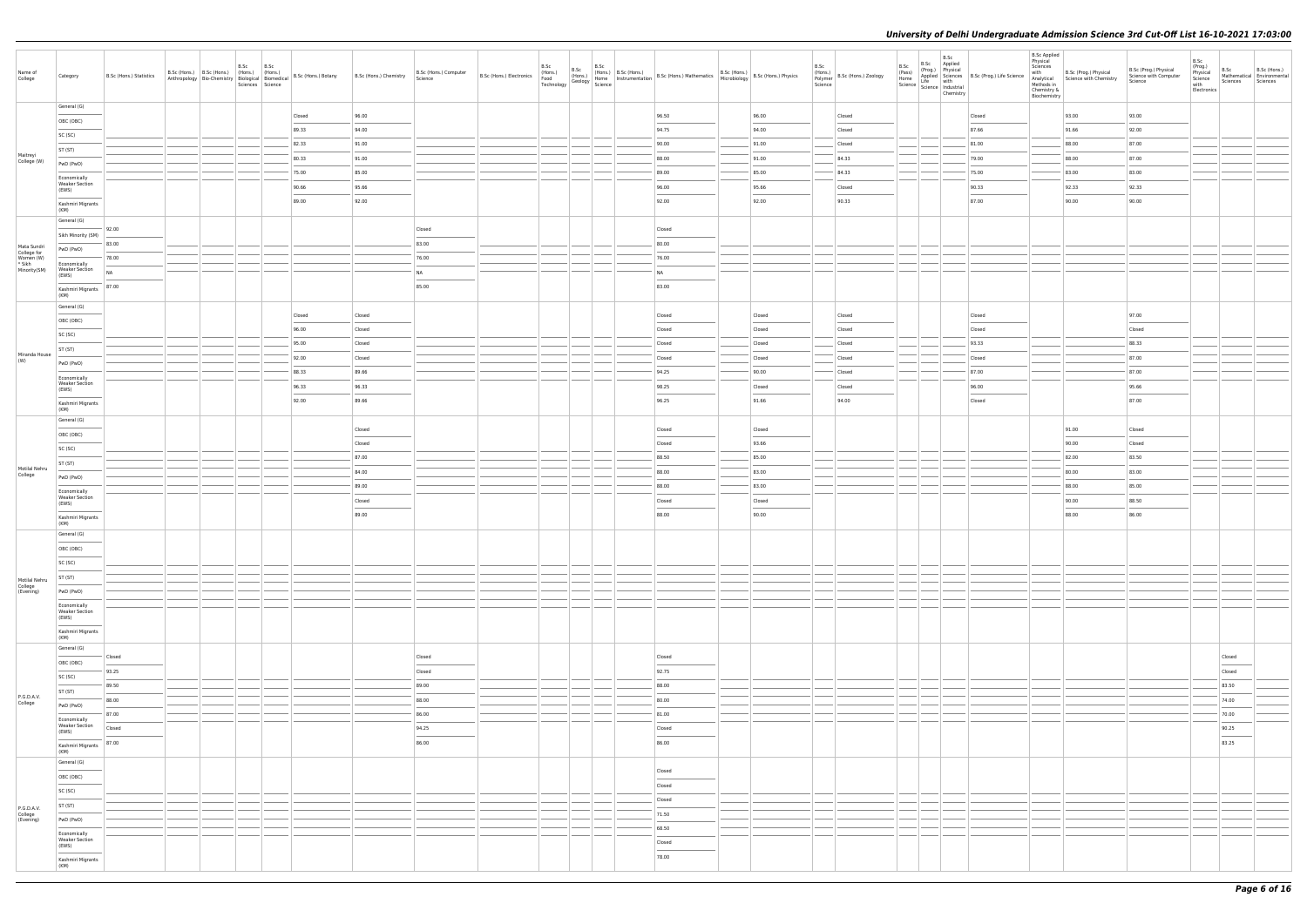| Name of<br>College                | Category                                                                                                                                                                                                                                                                                                                                                                                                                                                                            | B.Sc (Hons.) Statistics | B.Sc (Hons.) B.Sc (Hons.) (Hons.) (Hons.) | B.Sc | B.Sc<br>Sciences Science |        | Anthropology Bio-Chemistry   Thoms.) (Hons.) B.Sc (Hons.) Botany B.Sc (Hons.) Chemistry | B.Sc (Hons.) Computer<br>Science |       | B.Sc   | B.Sc | B.Sc (Hons.) B.Sc (Hons.) B.Sc (Hons.) B.Sc (Hons.) B.Sc (Hons.) B.Sc (Hons.) B.Sc (Hons.) B.Sc (Hons.) B.Sc (Hons.) B.Sc (Hons.) B.Sc (Hons.) B.Sc (Hons.) B.Sc (Hons.) Physics Technology Science B.Sc (Hons.) Physics (Hons |        |        | B.Sc<br>Science | (Hons.)<br>Polymer B.Sc (Hons.) Zoology | B.Sc<br>B.Sc B.Sc Applied<br>(Pass) (Prog.) Physical<br>Home Applied Science<br>Home Science Industrial<br>Science Industrial<br>Science Industrial<br>Chamierv.<br>Chemistry | <b>B.Sc Applied</b><br>Physical<br>Sciences<br>with<br>Chemistry &<br>Biochemistry | B.Sc (Prog.) Physical<br>Analytical Science with Chemistry<br>Methods in | B.Sc (Prog.) Physical<br>Science with Computer<br>Science | B.Sc<br>(Prog.)<br>Physical<br>Science<br>with<br>Electronics | B.Sc<br>Mathematical Environmental<br>Sciences Sciences | B.Sc (Hons.)                      |
|-----------------------------------|-------------------------------------------------------------------------------------------------------------------------------------------------------------------------------------------------------------------------------------------------------------------------------------------------------------------------------------------------------------------------------------------------------------------------------------------------------------------------------------|-------------------------|-------------------------------------------|------|--------------------------|--------|-----------------------------------------------------------------------------------------|----------------------------------|-------|--------|------|--------------------------------------------------------------------------------------------------------------------------------------------------------------------------------------------------------------------------------|--------|--------|-----------------|-----------------------------------------|-------------------------------------------------------------------------------------------------------------------------------------------------------------------------------|------------------------------------------------------------------------------------|--------------------------------------------------------------------------|-----------------------------------------------------------|---------------------------------------------------------------|---------------------------------------------------------|-----------------------------------|
|                                   | General (G)                                                                                                                                                                                                                                                                                                                                                                                                                                                                         |                         |                                           |      |                          |        | 93.00                                                                                   |                                  | 91.00 |        |      | 94.00                                                                                                                                                                                                                          |        | 94.00  |                 |                                         | 88.00                                                                                                                                                                         |                                                                                    | 90.00                                                                    | 90.00                                                     | Closed                                                        |                                                         |                                   |
|                                   | OBC (OBC)                                                                                                                                                                                                                                                                                                                                                                                                                                                                           |                         |                                           |      |                          |        | 90.00                                                                                   |                                  | 88.00 |        |      | 92.50                                                                                                                                                                                                                          |        | 91.00  |                 |                                         | 84.00                                                                                                                                                                         |                                                                                    | 87.00                                                                    | 87.00                                                     | 85.00                                                         |                                                         |                                   |
|                                   | SC (SC)                                                                                                                                                                                                                                                                                                                                                                                                                                                                             |                         |                                           |      |                          |        | 82.00                                                                                   |                                  | 82.00 |        |      | 88.00                                                                                                                                                                                                                          |        | 87.00  |                 |                                         | 74.00                                                                                                                                                                         |                                                                                    | Closed                                                                   | 80.00                                                     | Closed                                                        |                                                         |                                   |
| Rajdhani<br>College               | ST (ST)<br>PwD (PwD)                                                                                                                                                                                                                                                                                                                                                                                                                                                                |                         |                                           |      |                          |        | 73.00                                                                                   |                                  | 72.00 |        |      | 86.00                                                                                                                                                                                                                          |        | 85.00  |                 |                                         | 65.00                                                                                                                                                                         |                                                                                    | Closed                                                                   | 76.00                                                     | 66.00                                                         |                                                         |                                   |
|                                   | Economically                                                                                                                                                                                                                                                                                                                                                                                                                                                                        |                         |                                           |      |                          |        | 70.00                                                                                   |                                  | 72.00 |        |      | 80.00                                                                                                                                                                                                                          |        | 81.00  |                 |                                         | 68.00                                                                                                                                                                         |                                                                                    | 67.00                                                                    | 71.00                                                     | 66.00                                                         |                                                         |                                   |
|                                   | <b>Weaker Section</b><br>(EWS)                                                                                                                                                                                                                                                                                                                                                                                                                                                      |                         |                                           |      |                          |        | 92.00                                                                                   |                                  | 90.00 |        |      | 93.00                                                                                                                                                                                                                          |        | 93.00  |                 |                                         | 87.66                                                                                                                                                                         |                                                                                    | 89.66                                                                    | 89.00                                                     | 88.33                                                         |                                                         |                                   |
|                                   | Kashmiri Migrants                                                                                                                                                                                                                                                                                                                                                                                                                                                                   |                         |                                           |      |                          |        | 88.00                                                                                   |                                  | 83.00 |        |      | 83.00                                                                                                                                                                                                                          |        | 85.00  |                 |                                         | 81.00                                                                                                                                                                         |                                                                                    | 82.00                                                                    | 85.00                                                     | 66.00                                                         |                                                         |                                   |
|                                   | (KM)<br>General (G)                                                                                                                                                                                                                                                                                                                                                                                                                                                                 |                         |                                           |      |                          |        |                                                                                         |                                  |       |        |      |                                                                                                                                                                                                                                |        |        |                 |                                         |                                                                                                                                                                               |                                                                                    |                                                                          |                                                           |                                                               |                                                         |                                   |
|                                   | OBC (OBC)                                                                                                                                                                                                                                                                                                                                                                                                                                                                           | Closed                  |                                           |      |                          |        |                                                                                         | Closed                           |       | 92.66  |      | 94.75                                                                                                                                                                                                                          | Closed |        |                 |                                         |                                                                                                                                                                               |                                                                                    |                                                                          |                                                           |                                                               |                                                         |                                   |
|                                   | SC (SC)                                                                                                                                                                                                                                                                                                                                                                                                                                                                             | 94.75                   |                                           |      |                          |        |                                                                                         | Closed                           |       | 90.66  |      | 93.00                                                                                                                                                                                                                          | 90.66  |        |                 |                                         |                                                                                                                                                                               |                                                                                    |                                                                          |                                                           |                                                               |                                                         |                                   |
|                                   | ST (ST)                                                                                                                                                                                                                                                                                                                                                                                                                                                                             | Closed                  |                                           |      |                          |        |                                                                                         | Closed                           |       | 85.66  |      | 87.00                                                                                                                                                                                                                          | 88.33  |        |                 |                                         |                                                                                                                                                                               |                                                                                    |                                                                          |                                                           |                                                               |                                                         |                                   |
| Ram Lal Anand<br>College          | PwD (PwD)                                                                                                                                                                                                                                                                                                                                                                                                                                                                           | 81.00                   |                                           |      |                          |        |                                                                                         | 80.00                            |       | 81.00  |      | Closed                                                                                                                                                                                                                         | 83.00  |        |                 |                                         |                                                                                                                                                                               |                                                                                    |                                                                          |                                                           |                                                               |                                                         |                                   |
|                                   | Economically                                                                                                                                                                                                                                                                                                                                                                                                                                                                        | 82.00                   |                                           |      |                          |        |                                                                                         | 82.00                            |       | 82.00  |      | 81.00                                                                                                                                                                                                                          | Closed |        |                 |                                         |                                                                                                                                                                               |                                                                                    |                                                                          |                                                           |                                                               |                                                         |                                   |
|                                   | <b>Weaker Section</b><br>(EWS)                                                                                                                                                                                                                                                                                                                                                                                                                                                      | Closed                  |                                           |      |                          |        |                                                                                         | Closed                           |       | Closed |      | Closed                                                                                                                                                                                                                         | Closed |        |                 |                                         |                                                                                                                                                                               |                                                                                    |                                                                          |                                                           |                                                               |                                                         |                                   |
|                                   | Kashmiri Migrants<br>(KM)                                                                                                                                                                                                                                                                                                                                                                                                                                                           | 88.00                   |                                           |      |                          |        |                                                                                         | 89.00                            |       | 86.00  |      | 87.00                                                                                                                                                                                                                          | 86.00  |        |                 |                                         |                                                                                                                                                                               |                                                                                    |                                                                          |                                                           |                                                               |                                                         |                                   |
|                                   | General (G)                                                                                                                                                                                                                                                                                                                                                                                                                                                                         |                         |                                           |      |                          |        |                                                                                         |                                  |       |        |      |                                                                                                                                                                                                                                |        |        |                 |                                         |                                                                                                                                                                               |                                                                                    |                                                                          |                                                           |                                                               |                                                         |                                   |
|                                   | OBC (OBC)                                                                                                                                                                                                                                                                                                                                                                                                                                                                           | Closed                  |                                           |      |                          |        |                                                                                         | 96.00<br><b>STATISTICS</b>       |       |        |      | 95.50<br><b>STATISTICS</b>                                                                                                                                                                                                     |        |        |                 |                                         |                                                                                                                                                                               |                                                                                    |                                                                          |                                                           |                                                               |                                                         | 92.50<br>$\overline{\phantom{a}}$ |
|                                   | SC (SC)                                                                                                                                                                                                                                                                                                                                                                                                                                                                             | 93.25                   |                                           |      |                          |        |                                                                                         | 94.00                            |       |        |      | Closed                                                                                                                                                                                                                         |        |        |                 |                                         |                                                                                                                                                                               |                                                                                    |                                                                          |                                                           |                                                               |                                                         | 90.00                             |
|                                   | ST (ST)                                                                                                                                                                                                                                                                                                                                                                                                                                                                             | 91.00                   |                                           |      |                          |        |                                                                                         | 90.00                            |       |        |      | 91.00                                                                                                                                                                                                                          |        |        |                 |                                         |                                                                                                                                                                               |                                                                                    |                                                                          |                                                           |                                                               |                                                         | 88.00                             |
| Ramanujan<br>College              | PwD (PwD)                                                                                                                                                                                                                                                                                                                                                                                                                                                                           | 89.00<br>90.00          |                                           |      |                          |        |                                                                                         | 89.00<br>90.00                   |       |        |      | 90.50<br>91.00                                                                                                                                                                                                                 |        |        |                 |                                         |                                                                                                                                                                               |                                                                                    |                                                                          |                                                           |                                                               |                                                         | 87.00<br>87.00                    |
|                                   | Economically<br><b>Weaker Section</b>                                                                                                                                                                                                                                                                                                                                                                                                                                               | 95.00                   |                                           |      |                          |        |                                                                                         | 94.50                            |       |        |      | 94.50                                                                                                                                                                                                                          |        |        |                 |                                         |                                                                                                                                                                               |                                                                                    |                                                                          |                                                           |                                                               |                                                         | 91.50                             |
|                                   | (EWS)                                                                                                                                                                                                                                                                                                                                                                                                                                                                               | 93.00                   |                                           |      |                          |        |                                                                                         | 92.00                            |       |        |      | 93.00                                                                                                                                                                                                                          |        |        |                 |                                         |                                                                                                                                                                               |                                                                                    |                                                                          |                                                           |                                                               |                                                         | $\overline{\phantom{a}}$<br>89.00 |
|                                   | Kashmiri Migrants<br>(KM)                                                                                                                                                                                                                                                                                                                                                                                                                                                           |                         |                                           |      |                          |        |                                                                                         |                                  |       |        |      |                                                                                                                                                                                                                                |        |        |                 |                                         |                                                                                                                                                                               |                                                                                    |                                                                          |                                                           |                                                               |                                                         |                                   |
|                                   | General (G)                                                                                                                                                                                                                                                                                                                                                                                                                                                                         | 98.25                   |                                           |      |                          | Closed | 96.66                                                                                   |                                  |       |        |      | 98.00                                                                                                                                                                                                                          |        | 98.33  |                 | 96.33                                   | 94.33                                                                                                                                                                         |                                                                                    | 95.00                                                                    |                                                           | 96.00                                                         |                                                         |                                   |
|                                   | OBC (OBC)                                                                                                                                                                                                                                                                                                                                                                                                                                                                           | 97.00                   |                                           |      |                          | 93.66  | 96.00                                                                                   |                                  |       |        |      | Closed                                                                                                                                                                                                                         |        | 97.66  |                 | 95.00                                   | 92.00                                                                                                                                                                         |                                                                                    | 93.66                                                                    |                                                           | 95.00                                                         |                                                         |                                   |
|                                   | SC (SC)                                                                                                                                                                                                                                                                                                                                                                                                                                                                             | 94.75                   |                                           |      |                          | 90.66  | 90.00                                                                                   |                                  |       |        |      | 95.50                                                                                                                                                                                                                          |        | Closed |                 | 92.00                                   | 87.00                                                                                                                                                                         |                                                                                    | 89.66                                                                    |                                                           | 89.00                                                         |                                                         |                                   |
| Ramjas College                    | ST (ST)<br>PwD (PwD)                                                                                                                                                                                                                                                                                                                                                                                                                                                                | 93.00                   |                                           |      |                          | 89.00  | 81.00                                                                                   |                                  |       |        |      | 94.50                                                                                                                                                                                                                          |        | Closed |                 | 89.00                                   | 84.00                                                                                                                                                                         |                                                                                    | 81.00                                                                    |                                                           | 82.00                                                         |                                                         |                                   |
|                                   | Economically                                                                                                                                                                                                                                                                                                                                                                                                                                                                        | 92.25                   |                                           |      |                          | 87.00  | 80.00                                                                                   |                                  |       |        |      | 93.75                                                                                                                                                                                                                          |        | 83.00  |                 | 85.00                                   | 80.00                                                                                                                                                                         |                                                                                    | 82.00                                                                    |                                                           | 82.00                                                         |                                                         |                                   |
|                                   | Weaker Section<br>(EWS)                                                                                                                                                                                                                                                                                                                                                                                                                                                             | 97.75                   |                                           |      |                          | 93.66  | 96.33                                                                                   |                                  |       |        |      | 97.50                                                                                                                                                                                                                          |        | 98.00  |                 | 94.66                                   | 93.00                                                                                                                                                                         |                                                                                    | 94.00                                                                    |                                                           | 95.66                                                         |                                                         |                                   |
|                                   | Kashmiri Migrants   95.50                                                                                                                                                                                                                                                                                                                                                                                                                                                           |                         |                                           |      |                          | 86.00  | 87.66                                                                                   |                                  |       |        |      | 94.00                                                                                                                                                                                                                          |        | 93.00  |                 | 88.00                                   | 85.00                                                                                                                                                                         |                                                                                    | 89.00                                                                    |                                                           | 90.00                                                         |                                                         |                                   |
|                                   | (KM)<br>General (G)                                                                                                                                                                                                                                                                                                                                                                                                                                                                 |                         |                                           |      |                          |        |                                                                                         |                                  |       |        |      |                                                                                                                                                                                                                                |        |        |                 |                                         |                                                                                                                                                                               |                                                                                    |                                                                          |                                                           |                                                               |                                                         |                                   |
|                                   | OBC (OBC)                                                                                                                                                                                                                                                                                                                                                                                                                                                                           |                         |                                           |      |                          |        |                                                                                         |                                  |       |        |      | 94.50                                                                                                                                                                                                                          |        |        |                 |                                         |                                                                                                                                                                               |                                                                                    |                                                                          |                                                           |                                                               |                                                         |                                   |
|                                   | SC (SC)                                                                                                                                                                                                                                                                                                                                                                                                                                                                             |                         |                                           |      |                          |        |                                                                                         |                                  |       |        |      | 93.00                                                                                                                                                                                                                          |        |        |                 |                                         |                                                                                                                                                                               |                                                                                    |                                                                          |                                                           |                                                               |                                                         |                                   |
|                                   | ST (ST)                                                                                                                                                                                                                                                                                                                                                                                                                                                                             |                         |                                           |      |                          |        |                                                                                         |                                  |       |        |      | 89.00                                                                                                                                                                                                                          |        |        |                 |                                         |                                                                                                                                                                               |                                                                                    |                                                                          |                                                           |                                                               |                                                         |                                   |
| Satyawati<br>College              | PwD (PwD)                                                                                                                                                                                                                                                                                                                                                                                                                                                                           |                         |                                           |      |                          |        |                                                                                         |                                  |       |        |      | 87.00                                                                                                                                                                                                                          |        |        |                 |                                         |                                                                                                                                                                               |                                                                                    |                                                                          |                                                           |                                                               |                                                         |                                   |
|                                   | Economically<br><b>Weaker Section</b>                                                                                                                                                                                                                                                                                                                                                                                                                                               |                         |                                           |      |                          |        |                                                                                         |                                  |       |        |      | 83.00                                                                                                                                                                                                                          |        |        |                 |                                         |                                                                                                                                                                               |                                                                                    |                                                                          |                                                           |                                                               |                                                         |                                   |
|                                   | (EWS)<br>$\frac{1}{2} \left( \frac{1}{2} \right) \left( \frac{1}{2} \right) \left( \frac{1}{2} \right) \left( \frac{1}{2} \right) \left( \frac{1}{2} \right) \left( \frac{1}{2} \right) \left( \frac{1}{2} \right) \left( \frac{1}{2} \right) \left( \frac{1}{2} \right) \left( \frac{1}{2} \right) \left( \frac{1}{2} \right) \left( \frac{1}{2} \right) \left( \frac{1}{2} \right) \left( \frac{1}{2} \right) \left( \frac{1}{2} \right) \left( \frac{1}{2} \right) \left( \frac$ |                         |                                           |      |                          |        |                                                                                         |                                  |       |        |      | 93.50                                                                                                                                                                                                                          |        |        |                 |                                         |                                                                                                                                                                               |                                                                                    |                                                                          |                                                           |                                                               |                                                         |                                   |
|                                   | Kashmiri Migrants<br>(KM)                                                                                                                                                                                                                                                                                                                                                                                                                                                           |                         |                                           |      |                          |        |                                                                                         |                                  |       |        |      | <b>NA</b>                                                                                                                                                                                                                      |        |        |                 |                                         |                                                                                                                                                                               |                                                                                    |                                                                          |                                                           |                                                               |                                                         |                                   |
|                                   | General (G)                                                                                                                                                                                                                                                                                                                                                                                                                                                                         |                         |                                           |      |                          |        |                                                                                         |                                  |       |        |      |                                                                                                                                                                                                                                |        |        |                 |                                         |                                                                                                                                                                               |                                                                                    |                                                                          |                                                           |                                                               |                                                         |                                   |
|                                   | OBC (OBC)                                                                                                                                                                                                                                                                                                                                                                                                                                                                           |                         |                                           |      |                          |        |                                                                                         |                                  |       |        |      |                                                                                                                                                                                                                                |        |        |                 |                                         |                                                                                                                                                                               |                                                                                    |                                                                          |                                                           |                                                               |                                                         |                                   |
|                                   | SC (SC)<br><b>Contract Contract</b>                                                                                                                                                                                                                                                                                                                                                                                                                                                 |                         |                                           |      |                          |        |                                                                                         |                                  |       |        |      |                                                                                                                                                                                                                                |        |        |                 |                                         |                                                                                                                                                                               |                                                                                    |                                                                          |                                                           |                                                               |                                                         |                                   |
| Satyawati<br>College<br>(Evening) | ST (ST)                                                                                                                                                                                                                                                                                                                                                                                                                                                                             |                         |                                           |      |                          |        |                                                                                         |                                  |       |        |      |                                                                                                                                                                                                                                |        |        |                 |                                         |                                                                                                                                                                               |                                                                                    |                                                                          |                                                           |                                                               |                                                         |                                   |
|                                   | PwD (PwD)                                                                                                                                                                                                                                                                                                                                                                                                                                                                           |                         |                                           |      |                          |        |                                                                                         |                                  |       |        |      |                                                                                                                                                                                                                                |        |        |                 |                                         |                                                                                                                                                                               |                                                                                    |                                                                          |                                                           |                                                               |                                                         |                                   |
|                                   | Economically<br><b>Weaker Section</b>                                                                                                                                                                                                                                                                                                                                                                                                                                               |                         |                                           |      |                          |        |                                                                                         |                                  |       |        |      |                                                                                                                                                                                                                                |        |        |                 |                                         |                                                                                                                                                                               |                                                                                    |                                                                          |                                                           |                                                               |                                                         |                                   |
|                                   | (EWS)                                                                                                                                                                                                                                                                                                                                                                                                                                                                               |                         |                                           |      |                          |        |                                                                                         |                                  |       |        |      |                                                                                                                                                                                                                                |        |        |                 |                                         |                                                                                                                                                                               |                                                                                    |                                                                          |                                                           |                                                               |                                                         |                                   |
|                                   | Kashmiri Migrants<br>(KM)                                                                                                                                                                                                                                                                                                                                                                                                                                                           |                         |                                           |      |                          |        |                                                                                         |                                  |       |        |      |                                                                                                                                                                                                                                |        |        |                 |                                         |                                                                                                                                                                               |                                                                                    |                                                                          |                                                           |                                                               |                                                         |                                   |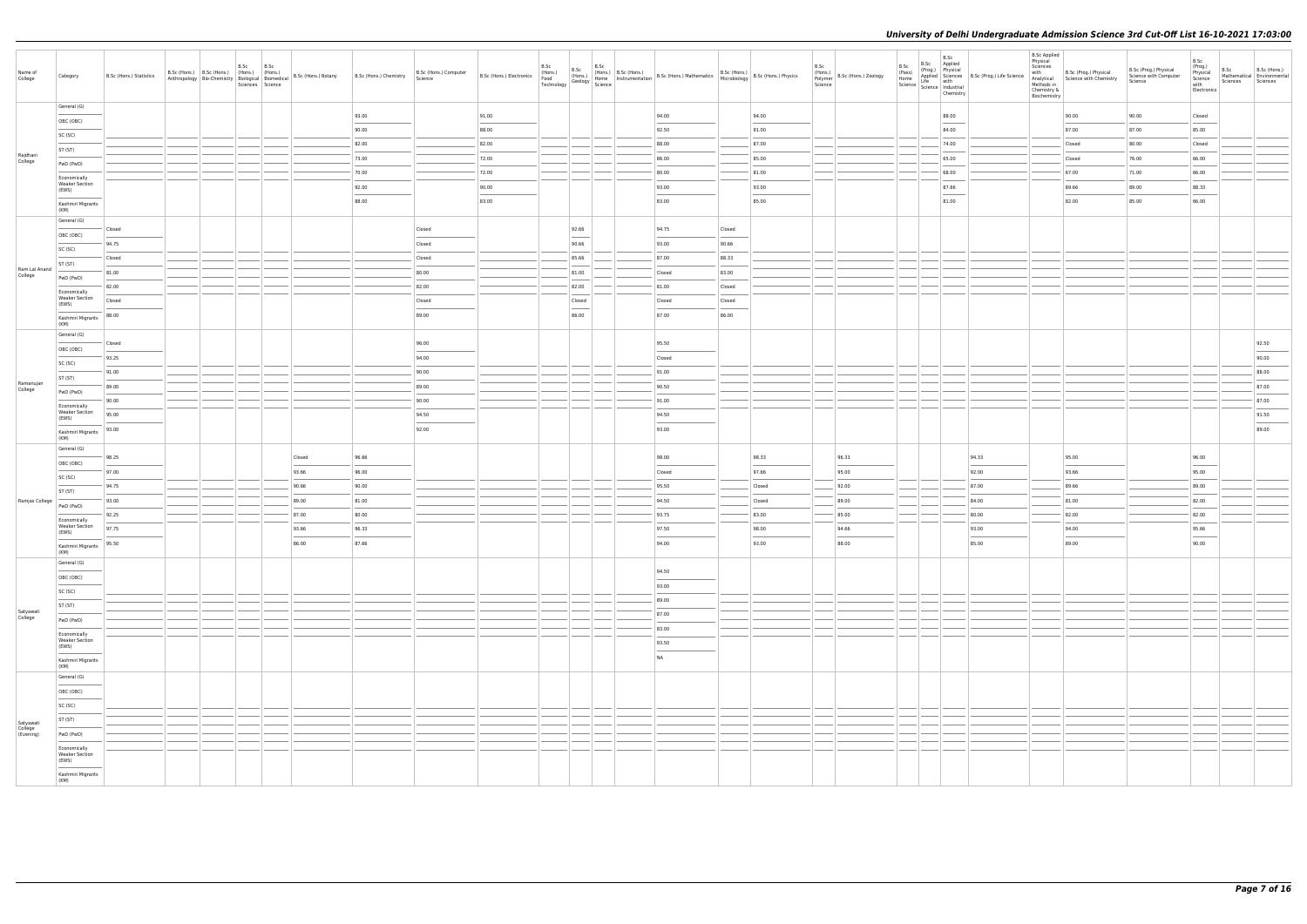| Name of<br>College                       | Category                              | B.Sc (Hons.) Statistics | B.Sc (Hons.) B.Sc (Hons.) (Hons.) (Hons.)<br>Anthropology Bio-Chemistry Biological Biomedical |                                                                                                                                                                                                                                                                                                                                                                                                                                                                                     | B.Sc B.Sc<br>Sciences Science |                                   | B.Sc (Hons.) Botany | B.Sc (Hons.) Chemistry | B.Sc (Hons.) Computer<br>Science |        |        |        | B.Sc (Hons.) B.Sc (Hons.) B.Sc (Hons.) B.Sc (Hons.) B.Sc (Hons.) B.Sc (Hons.) B.Sc (Hons.) B.Sc (Hons.) B.Sc (Hons.) B.Sc (Hons.) B.Sc (Hons.) B.Sc (Hons.) Physics Technology Geology Science Technology Science (Second |        |        | B.Sc<br>Science | (Hons.)<br>Polymer   B.Sc (Hons.) Zoology | B.Sc<br>Chemistry | B.Sc B.Sc Applied<br>(Prog.) Physical<br>(Prog.) Physical<br>Home Applied Science<br>Life with<br>Science Life with<br>Science Industrial | <b>B.Sc Applied</b><br>Physical<br>Sciences<br>with<br>Methods in<br>Chemistry &<br>Biochemistry | B.Sc (Prog.) Physical<br>Analytical Science with Chemistry | B.Sc (Prog.) Physical<br>Science with Computer<br>Science | B.Sc<br>(Prog.)<br>Physical<br>Science<br>with<br>Electronics | B.Sc<br>Sciences Sciences | B.Sc (Hons.)<br>Mathematical Environmental |
|------------------------------------------|---------------------------------------|-------------------------|-----------------------------------------------------------------------------------------------|-------------------------------------------------------------------------------------------------------------------------------------------------------------------------------------------------------------------------------------------------------------------------------------------------------------------------------------------------------------------------------------------------------------------------------------------------------------------------------------|-------------------------------|-----------------------------------|---------------------|------------------------|----------------------------------|--------|--------|--------|---------------------------------------------------------------------------------------------------------------------------------------------------------------------------------------------------------------------------|--------|--------|-----------------|-------------------------------------------|-------------------|-------------------------------------------------------------------------------------------------------------------------------------------|--------------------------------------------------------------------------------------------------|------------------------------------------------------------|-----------------------------------------------------------|---------------------------------------------------------------|---------------------------|--------------------------------------------|
|                                          | General (G)                           |                         |                                                                                               |                                                                                                                                                                                                                                                                                                                                                                                                                                                                                     |                               |                                   |                     |                        |                                  |        |        |        |                                                                                                                                                                                                                           |        |        |                 |                                           |                   |                                                                                                                                           |                                                                                                  |                                                            |                                                           |                                                               |                           |                                            |
|                                          | OBC (OBC)                             |                         |                                                                                               |                                                                                                                                                                                                                                                                                                                                                                                                                                                                                     |                               |                                   |                     |                        |                                  |        |        |        | 96.50                                                                                                                                                                                                                     |        |        |                 |                                           |                   |                                                                                                                                           |                                                                                                  |                                                            |                                                           |                                                               |                           |                                            |
|                                          | SC (SC)                               |                         |                                                                                               |                                                                                                                                                                                                                                                                                                                                                                                                                                                                                     |                               |                                   |                     |                        |                                  |        |        |        | Closed                                                                                                                                                                                                                    |        |        |                 |                                           |                   |                                                                                                                                           |                                                                                                  |                                                            |                                                           |                                                               |                           |                                            |
| Shaheed                                  | ST (ST)                               |                         |                                                                                               |                                                                                                                                                                                                                                                                                                                                                                                                                                                                                     |                               |                                   |                     |                        |                                  |        |        |        | Closed                                                                                                                                                                                                                    |        |        |                 |                                           |                   |                                                                                                                                           |                                                                                                  |                                                            |                                                           |                                                               |                           |                                            |
| Bhagat Singh<br>College                  | PwD (PwD)                             |                         |                                                                                               |                                                                                                                                                                                                                                                                                                                                                                                                                                                                                     |                               |                                   |                     |                        |                                  |        |        |        | Closed                                                                                                                                                                                                                    |        |        |                 |                                           |                   |                                                                                                                                           |                                                                                                  |                                                            |                                                           |                                                               |                           |                                            |
|                                          | Economically<br><b>Weaker Section</b> |                         |                                                                                               |                                                                                                                                                                                                                                                                                                                                                                                                                                                                                     |                               |                                   |                     |                        |                                  |        |        |        | 82.00                                                                                                                                                                                                                     |        |        |                 |                                           |                   |                                                                                                                                           |                                                                                                  |                                                            |                                                           |                                                               |                           |                                            |
|                                          | (EWS)                                 |                         |                                                                                               |                                                                                                                                                                                                                                                                                                                                                                                                                                                                                     |                               |                                   |                     |                        |                                  |        |        |        | Closed<br>87.00                                                                                                                                                                                                           |        |        |                 |                                           |                   |                                                                                                                                           |                                                                                                  |                                                            |                                                           |                                                               |                           |                                            |
|                                          | Kashmiri Migrants<br>(KM)             |                         |                                                                                               |                                                                                                                                                                                                                                                                                                                                                                                                                                                                                     |                               |                                   |                     |                        |                                  |        |        |        |                                                                                                                                                                                                                           |        |        |                 |                                           |                   |                                                                                                                                           |                                                                                                  |                                                            |                                                           |                                                               |                           |                                            |
|                                          | General (G)                           |                         |                                                                                               |                                                                                                                                                                                                                                                                                                                                                                                                                                                                                     |                               |                                   |                     |                        |                                  |        |        |        |                                                                                                                                                                                                                           |        |        |                 |                                           |                   |                                                                                                                                           |                                                                                                  |                                                            |                                                           |                                                               |                           |                                            |
|                                          | OBC (OBC)                             |                         |                                                                                               |                                                                                                                                                                                                                                                                                                                                                                                                                                                                                     |                               |                                   |                     |                        |                                  |        |        |        |                                                                                                                                                                                                                           |        |        |                 |                                           |                   |                                                                                                                                           |                                                                                                  |                                                            |                                                           |                                                               |                           |                                            |
|                                          | SC (SC)                               |                         |                                                                                               |                                                                                                                                                                                                                                                                                                                                                                                                                                                                                     |                               |                                   |                     |                        |                                  |        |        |        |                                                                                                                                                                                                                           |        |        |                 |                                           |                   |                                                                                                                                           |                                                                                                  |                                                            |                                                           |                                                               |                           |                                            |
| Shaheed                                  | ST (ST)                               |                         |                                                                                               |                                                                                                                                                                                                                                                                                                                                                                                                                                                                                     |                               |                                   |                     |                        |                                  |        |        |        |                                                                                                                                                                                                                           |        |        |                 |                                           |                   |                                                                                                                                           |                                                                                                  |                                                            |                                                           |                                                               |                           |                                            |
| Bhagat Singh<br>College<br>(Evening)     | PwD (PwD)                             |                         |                                                                                               |                                                                                                                                                                                                                                                                                                                                                                                                                                                                                     |                               |                                   |                     |                        |                                  |        |        |        |                                                                                                                                                                                                                           |        |        |                 |                                           |                   |                                                                                                                                           |                                                                                                  |                                                            |                                                           |                                                               |                           |                                            |
|                                          | Economically<br><b>Weaker Section</b> |                         |                                                                                               |                                                                                                                                                                                                                                                                                                                                                                                                                                                                                     |                               |                                   |                     |                        |                                  |        |        |        |                                                                                                                                                                                                                           |        |        |                 |                                           |                   |                                                                                                                                           |                                                                                                  |                                                            |                                                           |                                                               |                           |                                            |
|                                          | (EWS)                                 |                         |                                                                                               |                                                                                                                                                                                                                                                                                                                                                                                                                                                                                     |                               |                                   |                     |                        |                                  |        |        |        |                                                                                                                                                                                                                           |        |        |                 |                                           |                   |                                                                                                                                           |                                                                                                  |                                                            |                                                           |                                                               |                           |                                            |
|                                          | Kashmiri Migrants<br>(KM)             |                         |                                                                                               |                                                                                                                                                                                                                                                                                                                                                                                                                                                                                     |                               |                                   |                     |                        |                                  |        |        |        |                                                                                                                                                                                                                           |        |        |                 |                                           |                   |                                                                                                                                           |                                                                                                  |                                                            |                                                           |                                                               |                           |                                            |
|                                          | General (G)                           |                         |                                                                                               |                                                                                                                                                                                                                                                                                                                                                                                                                                                                                     |                               |                                   |                     |                        |                                  |        |        |        |                                                                                                                                                                                                                           |        |        |                 |                                           |                   |                                                                                                                                           |                                                                                                  |                                                            |                                                           |                                                               |                           |                                            |
|                                          | OBC (OBC)                             | Closed                  |                                                                                               | 92.66                                                                                                                                                                                                                                                                                                                                                                                                                                                                               |                               | Closed                            |                     | Closed                 | Closed                           | Closed | Closed | Closed | Closed                                                                                                                                                                                                                    | Closed | Closed |                 |                                           |                   |                                                                                                                                           |                                                                                                  |                                                            |                                                           |                                                               |                           |                                            |
|                                          | SC (SC)                               | 90.00                   |                                                                                               | 90.66                                                                                                                                                                                                                                                                                                                                                                                                                                                                               |                               | 88.00                             |                     | Closed                 | 89.50                            | Closed | 85.33  | 74.00  | Closed                                                                                                                                                                                                                    | 89.50  | Closed |                 |                                           |                   |                                                                                                                                           |                                                                                                  |                                                            |                                                           |                                                               |                           |                                            |
| Shaheed<br>Rajguru College<br>of Applied | ST (ST)                               | 85.00                   |                                                                                               | 84.00                                                                                                                                                                                                                                                                                                                                                                                                                                                                               |                               | 87.00                             |                     | 79.00                  | 84.00                            | 69.00  | Closed | 65.00  | 86.00                                                                                                                                                                                                                     | 86.50  | 72.00  |                 |                                           |                   |                                                                                                                                           |                                                                                                  |                                                            |                                                           |                                                               |                           |                                            |
| Sciences for<br>Women (W)                | PwD (PwD)                             | 82.50                   |                                                                                               | 80.00                                                                                                                                                                                                                                                                                                                                                                                                                                                                               |                               | 84.00                             |                     | 70.00                  | 81.00                            | 66.00  | 68.00  | 64.00  | 84.00                                                                                                                                                                                                                     | 81.50  | 67.00  |                 |                                           |                   |                                                                                                                                           |                                                                                                  |                                                            |                                                           |                                                               |                           |                                            |
|                                          | Economically<br><b>Weaker Section</b> | 82.00                   |                                                                                               | 85.00                                                                                                                                                                                                                                                                                                                                                                                                                                                                               |                               | 84.00                             |                     | 68.00                  | 81.00                            | 66.00  | 68.00  | 64.00  | 85.00                                                                                                                                                                                                                     | 83.50  | 75.00  |                 |                                           |                   |                                                                                                                                           |                                                                                                  |                                                            |                                                           |                                                               |                           |                                            |
|                                          | (EWS)                                 | 90.25                   |                                                                                               | 91.66<br>$\frac{1}{2} \left( \frac{1}{2} \right) \left( \frac{1}{2} \right) \left( \frac{1}{2} \right) \left( \frac{1}{2} \right) \left( \frac{1}{2} \right) \left( \frac{1}{2} \right) \left( \frac{1}{2} \right) \left( \frac{1}{2} \right) \left( \frac{1}{2} \right) \left( \frac{1}{2} \right) \left( \frac{1}{2} \right) \left( \frac{1}{2} \right) \left( \frac{1}{2} \right) \left( \frac{1}{2} \right) \left( \frac{1}{2} \right) \left( \frac{1}{2} \right) \left( \frac$ |                               | 90.00<br>$\overline{\phantom{a}}$ |                     | Closed                 | Closed                           | Closed | 89.00  | 77.00  | Closed                                                                                                                                                                                                                    | 89.50  | 89.33  |                 |                                           |                   |                                                                                                                                           |                                                                                                  |                                                            |                                                           |                                                               |                           |                                            |
|                                          | Kashmiri Migrants<br>(KM)             | 82.00                   |                                                                                               | 89.00                                                                                                                                                                                                                                                                                                                                                                                                                                                                               |                               | 83.00                             |                     | 82.00                  | 86.00                            | 78.00  | 83.00  | 76.00  | 85.00                                                                                                                                                                                                                     | Closed | 81.66  |                 |                                           |                   |                                                                                                                                           |                                                                                                  |                                                            |                                                           |                                                               |                           |                                            |
|                                          | General (G)                           |                         |                                                                                               |                                                                                                                                                                                                                                                                                                                                                                                                                                                                                     |                               |                                   |                     |                        |                                  |        |        |        |                                                                                                                                                                                                                           |        |        |                 |                                           |                   |                                                                                                                                           |                                                                                                  |                                                            |                                                           |                                                               |                           |                                            |
|                                          | OBC (OBC)                             |                         |                                                                                               |                                                                                                                                                                                                                                                                                                                                                                                                                                                                                     |                               |                                   |                     |                        | 97.25<br><b>STATISTICS</b>       |        |        |        |                                                                                                                                                                                                                           |        |        |                 |                                           |                   |                                                                                                                                           |                                                                                                  |                                                            |                                                           |                                                               |                           |                                            |
|                                          | SC (SC)                               |                         |                                                                                               |                                                                                                                                                                                                                                                                                                                                                                                                                                                                                     |                               |                                   |                     |                        | 96.25                            |        |        |        |                                                                                                                                                                                                                           |        |        |                 |                                           |                   |                                                                                                                                           |                                                                                                  |                                                            |                                                           |                                                               |                           |                                            |
| Shaheed<br>Sukhdev                       | ST (ST)                               |                         |                                                                                               |                                                                                                                                                                                                                                                                                                                                                                                                                                                                                     |                               |                                   |                     |                        | 94.00                            |        |        |        |                                                                                                                                                                                                                           |        |        |                 |                                           |                   |                                                                                                                                           |                                                                                                  |                                                            |                                                           |                                                               |                           |                                            |
| College<br>Business<br>Studies           | PwD (PwD)                             |                         |                                                                                               |                                                                                                                                                                                                                                                                                                                                                                                                                                                                                     |                               |                                   |                     |                        | 90.00                            |        |        |        |                                                                                                                                                                                                                           |        |        |                 |                                           |                   |                                                                                                                                           |                                                                                                  |                                                            |                                                           |                                                               |                           |                                            |
|                                          | Economically<br><b>Weaker Section</b> |                         |                                                                                               |                                                                                                                                                                                                                                                                                                                                                                                                                                                                                     |                               |                                   |                     |                        | 92.00                            |        |        |        |                                                                                                                                                                                                                           |        |        |                 |                                           |                   |                                                                                                                                           |                                                                                                  |                                                            |                                                           |                                                               |                           |                                            |
|                                          | (EWS)                                 |                         |                                                                                               |                                                                                                                                                                                                                                                                                                                                                                                                                                                                                     |                               |                                   |                     |                        | 95.00<br>94.00                   |        |        |        |                                                                                                                                                                                                                           |        |        |                 |                                           |                   |                                                                                                                                           |                                                                                                  |                                                            |                                                           |                                                               |                           |                                            |
|                                          | Kashmiri Migrants<br>(KM)             |                         |                                                                                               |                                                                                                                                                                                                                                                                                                                                                                                                                                                                                     |                               |                                   |                     |                        |                                  |        |        |        |                                                                                                                                                                                                                           |        |        |                 |                                           |                   |                                                                                                                                           |                                                                                                  |                                                            |                                                           |                                                               |                           |                                            |
|                                          | General (G)                           |                         |                                                                                               | 95.00                                                                                                                                                                                                                                                                                                                                                                                                                                                                               |                               |                                   | 92.00               | 94.00                  |                                  |        |        |        | 95.00                                                                                                                                                                                                                     |        | 95.00  |                 | 94.66                                     |                   | 89.00                                                                                                                                     |                                                                                                  | 91.33                                                      | 91.00                                                     |                                                               |                           |                                            |
|                                          | OBC (OBC)                             |                         |                                                                                               | 92.33                                                                                                                                                                                                                                                                                                                                                                                                                                                                               |                               |                                   | 89.00               | 91.33                  |                                  |        |        |        | 93.00                                                                                                                                                                                                                     |        | Closed |                 | 91.00                                     |                   | 85.00                                                                                                                                     |                                                                                                  | 87.00                                                      | 87.00                                                     |                                                               |                           |                                            |
|                                          | SC (SC)                               |                         |                                                                                               | 87.00                                                                                                                                                                                                                                                                                                                                                                                                                                                                               |                               |                                   | 85.00               | 84.00                  |                                  |        |        |        | 89.50                                                                                                                                                                                                                     |        | 85.00  |                 | 85.00                                     |                   | 79.00                                                                                                                                     |                                                                                                  | 80.00                                                      | 80.00                                                     |                                                               |                           |                                            |
| Shivaji College                          | ST (ST)                               |                         |                                                                                               | 80.00                                                                                                                                                                                                                                                                                                                                                                                                                                                                               |                               |                                   | 85.00               | 73.00                  |                                  |        |        |        | 80.50                                                                                                                                                                                                                     |        | 75.00  |                 | 86.00                                     |                   | 75.00                                                                                                                                     |                                                                                                  | 69.00                                                      | 68.00                                                     |                                                               |                           |                                            |
|                                          | PwD (PwD)                             |                         |                                                                                               | 75.00                                                                                                                                                                                                                                                                                                                                                                                                                                                                               |                               |                                   | 65.00               | 70.00                  |                                  |        |        |        | 70.00                                                                                                                                                                                                                     |        | 70.00  |                 | Closed                                    |                   | 65.00                                                                                                                                     |                                                                                                  | 65.00                                                      | 65.00                                                     |                                                               |                           |                                            |
|                                          | Economically<br>Weaker Section        |                         |                                                                                               | 94.00                                                                                                                                                                                                                                                                                                                                                                                                                                                                               |                               |                                   | 91.00               | 92.66                  |                                  |        |        |        | 94.00                                                                                                                                                                                                                     |        | 93.66  |                 | 93.66                                     |                   | 88.00                                                                                                                                     |                                                                                                  | 90.00                                                      | 90.00                                                     |                                                               |                           |                                            |
|                                          | (EWS)                                 |                         |                                                                                               | 88.00                                                                                                                                                                                                                                                                                                                                                                                                                                                                               |                               |                                   | 85.00               | 88.00                  |                                  |        |        |        | 88.00                                                                                                                                                                                                                     |        | 88.00  |                 | 88.00                                     |                   | 83.00                                                                                                                                     |                                                                                                  | 83.00                                                      | 83.00                                                     |                                                               |                           |                                            |
|                                          | Kashmiri Migrants<br>(KM)             |                         |                                                                                               |                                                                                                                                                                                                                                                                                                                                                                                                                                                                                     |                               |                                   |                     |                        |                                  |        |        |        |                                                                                                                                                                                                                           |        |        |                 |                                           |                   |                                                                                                                                           |                                                                                                  |                                                            |                                                           |                                                               |                           |                                            |
|                                          | General (G)                           |                         |                                                                                               |                                                                                                                                                                                                                                                                                                                                                                                                                                                                                     |                               |                                   |                     |                        |                                  |        |        |        |                                                                                                                                                                                                                           |        |        |                 |                                           |                   |                                                                                                                                           |                                                                                                  |                                                            |                                                           |                                                               |                           |                                            |
|                                          | OBC (OBC)                             |                         |                                                                                               |                                                                                                                                                                                                                                                                                                                                                                                                                                                                                     |                               |                                   |                     |                        |                                  |        |        |        |                                                                                                                                                                                                                           |        |        |                 |                                           |                   |                                                                                                                                           |                                                                                                  |                                                            |                                                           |                                                               |                           |                                            |
|                                          | SC (SC)                               |                         |                                                                                               |                                                                                                                                                                                                                                                                                                                                                                                                                                                                                     |                               |                                   |                     |                        |                                  |        |        |        |                                                                                                                                                                                                                           |        |        |                 |                                           |                   |                                                                                                                                           |                                                                                                  |                                                            |                                                           |                                                               |                           |                                            |
| Shri Ram<br>College of                   | ST (ST)                               |                         |                                                                                               |                                                                                                                                                                                                                                                                                                                                                                                                                                                                                     |                               |                                   |                     |                        |                                  |        |        |        |                                                                                                                                                                                                                           |        |        |                 |                                           |                   |                                                                                                                                           |                                                                                                  |                                                            |                                                           |                                                               |                           |                                            |
| Commerce                                 | PwD (PwD)                             |                         |                                                                                               |                                                                                                                                                                                                                                                                                                                                                                                                                                                                                     |                               |                                   |                     |                        |                                  |        |        |        |                                                                                                                                                                                                                           |        |        |                 |                                           |                   |                                                                                                                                           |                                                                                                  |                                                            |                                                           |                                                               |                           |                                            |
|                                          | Economically<br><b>Weaker Section</b> |                         |                                                                                               |                                                                                                                                                                                                                                                                                                                                                                                                                                                                                     |                               |                                   |                     |                        |                                  |        |        |        |                                                                                                                                                                                                                           |        |        |                 |                                           |                   |                                                                                                                                           |                                                                                                  |                                                            |                                                           |                                                               |                           |                                            |
|                                          | (EWS)<br>Kashmiri Migrants<br>(KM)    |                         |                                                                                               |                                                                                                                                                                                                                                                                                                                                                                                                                                                                                     |                               |                                   |                     |                        |                                  |        |        |        |                                                                                                                                                                                                                           |        |        |                 |                                           |                   |                                                                                                                                           |                                                                                                  |                                                            |                                                           |                                                               |                           |                                            |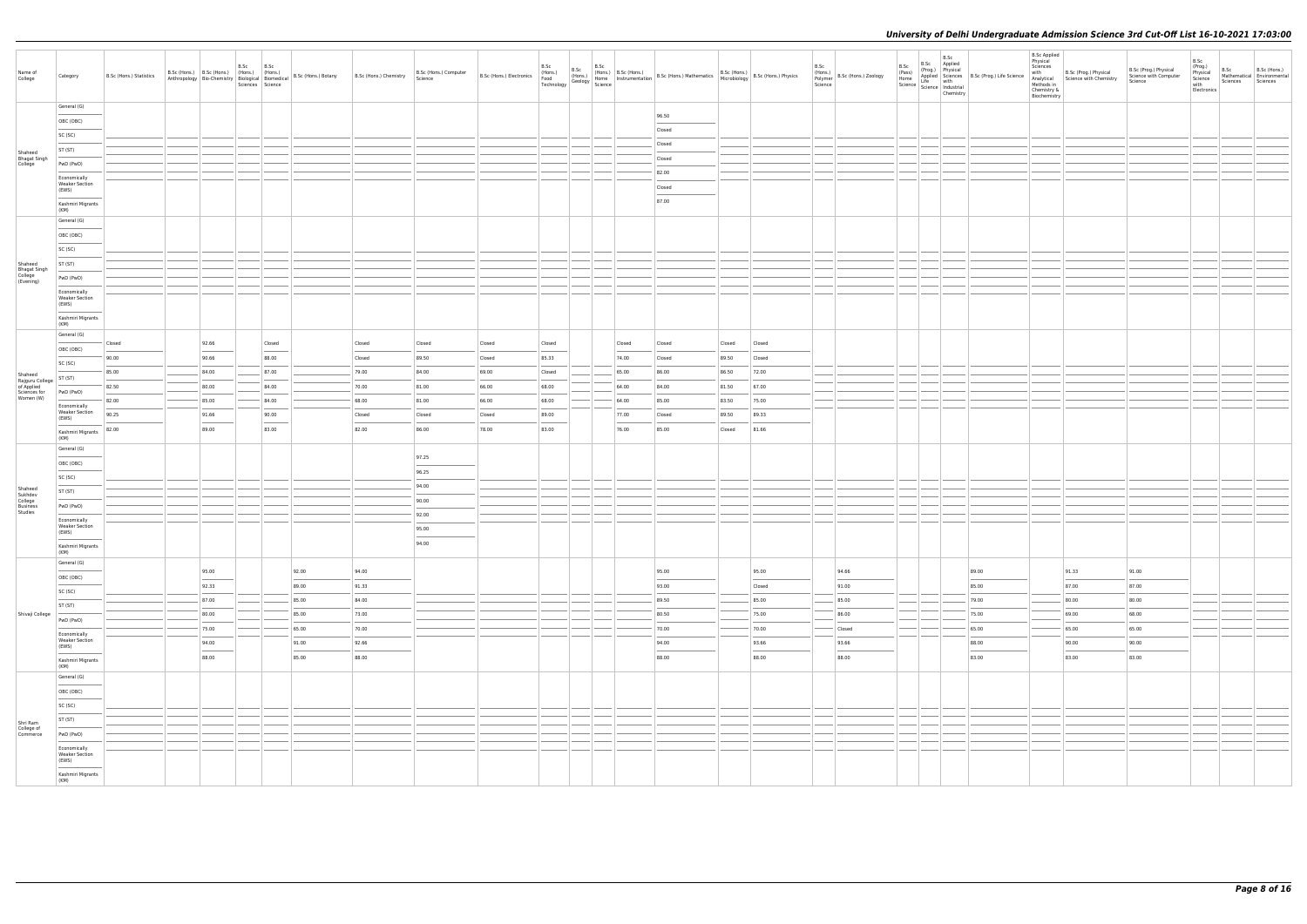| General (G)<br>92.33<br>94.00<br>94.50<br>92.00<br>93.00<br>OBC (OBC)<br>91.00<br>92.00<br>85.00<br>86.33<br>85.67<br>$\frac{1}{2} \left( \frac{1}{2} \right) \left( \frac{1}{2} \right) \left( \frac{1}{2} \right) \left( \frac{1}{2} \right) \left( \frac{1}{2} \right) \left( \frac{1}{2} \right) \left( \frac{1}{2} \right) \left( \frac{1}{2} \right) \left( \frac{1}{2} \right) \left( \frac{1}{2} \right) \left( \frac{1}{2} \right) \left( \frac{1}{2} \right) \left( \frac{1}{2} \right) \left( \frac{1}{2} \right) \left( \frac{1}{2} \right) \left( \frac{1}{2} \right) \left( \frac$<br>SC (SC)<br>85.00<br>86.50<br>81.67<br>83.00<br>82.67<br>ST (ST)<br>Shyam Lal<br>College<br>81.00<br>78.00<br>78.00<br>78.00<br>Closed<br>PwD (PwD)<br>78.00<br>78.00<br>75.00<br>75.00<br>75.00<br>Economically<br><b>Weaker Section</b><br>93.00<br>94.00<br>91.67<br>92.67<br>91.67<br>(EWS)<br>84.00<br>84.50<br>82.00<br>83.00<br>82.33<br>Kashmiri Migrants<br>(KM)<br>General (G)<br>OBC (OBC)<br>SC (SC)<br>ST (ST)<br>Shyam Lal<br>College<br>(Evening)<br>PwD (PwD)<br>Economically<br><b>Weaker Section</b><br>(EWS)<br>$\frac{1}{2} \left( \frac{1}{2} \right) \left( \frac{1}{2} \right) \left( \frac{1}{2} \right) \left( \frac{1}{2} \right) \left( \frac{1}{2} \right) \left( \frac{1}{2} \right) \left( \frac{1}{2} \right) \left( \frac{1}{2} \right) \left( \frac{1}{2} \right) \left( \frac{1}{2} \right) \left( \frac{1}{2} \right) \left( \frac{1}{2} \right) \left( \frac{1}{2} \right) \left( \frac{1}{2} \right) \left( \frac{1}{2} \right) \left( \frac{1}{2} \right) \left( \frac$<br>Kashmiri Migrants<br>(KM)<br>General (G)<br>Closed<br>Closed<br>OBC (OBC)<br>86.25<br>Closed<br>SC (SC)<br>82.25<br>84.00<br>Shyama Prasad<br>Mukherji<br>College For<br>Women (W)<br>80.00<br>83.00<br>PwD (PwD)<br>79.00<br>84.00<br>Economically<br><b>Weaker Section</b><br>89.00<br>Closed<br>(EWS)<br>84.00<br>84.00<br>Kashmiri Migrants<br>(KM)<br>General (G)<br>87.00<br>89.00<br>89.33<br>OBC (OBC)<br>85.00<br>$\frac{1}{2} \left( \frac{1}{2} \right) \left( \frac{1}{2} \right) \left( \frac{1}{2} \right) \left( \frac{1}{2} \right) \left( \frac{1}{2} \right) \left( \frac{1}{2} \right) \left( \frac{1}{2} \right) \left( \frac{1}{2} \right) \left( \frac{1}{2} \right) \left( \frac{1}{2} \right) \left( \frac{1}{2} \right) \left( \frac{1}{2} \right) \left( \frac{1}{2} \right) \left( \frac{1}{2} \right) \left( \frac{1}{2} \right) \left( \frac{1}{2} \right) \left( \frac$<br>86.00<br>85.00<br>SC (SC)<br>84.00<br>80.00<br>82.00<br>ST (ST)<br>Sri Aurobindo<br>75.00<br>77.00<br>73.00<br>College (Day)<br>PwD (PwD)<br>79.00<br>77.00<br>80.00<br>Economically<br><b>Weaker Section</b><br>88.00<br>87.00<br>88.00<br>(EWS)<br>80.00<br>80.00<br>78.00<br>Kashmiri Migrants<br>(KM)<br>General (G)<br>OBC (OBC)<br>SC (SC)<br>ST (ST)<br>Sri Aurobindo<br>College<br>(Evening)<br>PwD (PwD)<br>$\sim$ $\sim$<br>Economically<br><b>Weaker Section</b><br>(EWS)<br>$\frac{1}{2}$<br>Kashmiri Migrants<br>(KM)<br>General (G)<br>95.75<br>Sikh Minority (SM)<br>90.50<br>Sri Guru Gobind<br>Singh College<br>of Commerce<br>* Sikh<br>Minority(SM)<br>PwD (PwD)<br>Closed<br>Economically<br><b>Weaker Section</b><br>NA<br>(EWS)<br>86.25<br>Kashmiri Migrants<br>(KM)<br>General (G)<br>95.00<br>Sikh Minority (SM)<br>$\sim$<br>85.00<br>Sri Guru Nanak<br>Dev Khalsa<br>College<br>* Sikh<br>Minority(SM)<br>PwD (PwD)<br>70.00<br>Economically<br><b>Weaker Section</b><br>N <sub>A</sub><br>(EWS)<br>$\frac{1}{2} \left( \frac{1}{2} \right) \left( \frac{1}{2} \right) \left( \frac{1}{2} \right) \left( \frac{1}{2} \right) \left( \frac{1}{2} \right) \left( \frac{1}{2} \right) \left( \frac{1}{2} \right) \left( \frac{1}{2} \right) \left( \frac{1}{2} \right) \left( \frac{1}{2} \right) \left( \frac{1}{2} \right) \left( \frac{1}{2} \right) \left( \frac{1}{2} \right) \left( \frac{1}{2} \right) \left( \frac{1}{2} \right) \left( \frac{1}{2} \right) \left( \frac$<br><b>STATISTICS</b><br>85.00 | Name of<br>College | Category                  | B.Sc (Hons.) Statistics | B.Sc (Hons.) B.Sc (Hons.) (Hons.) (Hons.) | B.Sc<br>Sciences Science | B.Sc |  | B.Sc (Hons.) Computer<br>Science |  |  | B.Sc (Hons.) B.Sc (Hons.) B.Sc (Hons.) B.Sc (Hons.) B.Sc (Hons.) B.Sc (Hons.) B.Sc (Hons.) B.Sc (Hons.) B.Sc (Hons.) B.Sc (Hons.) Physics Technology Geology Science Technology Science (Sec (Hons.) Physics Technology Scienc |  | B.Sc<br>(Hons.)<br>Polymer B.Sc (Hons.) Zoology<br>Science | B.Sc<br>Chemistry | B.Sc B.Sc Applied<br>(Pass) Physical<br>Home Applied Science<br>Hoppled Science<br>Science Science Industrial<br>Science Industrial<br>Chamier <sub>ry</sub> | <b>B.Sc Applied</b><br>Physical<br>Sciences<br>with<br>Chemistry &<br>Biochemistry | B.Sc (Prog.) Physical<br>Analytical Science with Chemistry<br>Methods in | B.Sc (Prog.) Physical<br>Science with Computer<br>Science | B.Sc<br>(Prog.)<br>Physical<br>Science<br>with<br>Electronics | B.Sc<br>Sciences Sciences | B.Sc (Hons.)<br>Mathematical Environmental |
|----------------------------------------------------------------------------------------------------------------------------------------------------------------------------------------------------------------------------------------------------------------------------------------------------------------------------------------------------------------------------------------------------------------------------------------------------------------------------------------------------------------------------------------------------------------------------------------------------------------------------------------------------------------------------------------------------------------------------------------------------------------------------------------------------------------------------------------------------------------------------------------------------------------------------------------------------------------------------------------------------------------------------------------------------------------------------------------------------------------------------------------------------------------------------------------------------------------------------------------------------------------------------------------------------------------------------------------------------------------------------------------------------------------------------------------------------------------------------------------------------------------------------------------------------------------------------------------------------------------------------------------------------------------------------------------------------------------------------------------------------------------------------------------------------------------------------------------------------------------------------------------------------------------------------------------------------------------------------------------------------------------------------------------------------------------------------------------------------------------------------------------------------------------------------------------------------------------------------------------------------------------------------------------------------------------------------------------------------------------------------------------------------------------------------------------------------------------------------------------------------------------------------------------------------------------------------------------------------------------------------------------------------------------------------------------------------------------------------------------------------------------------------------------------------------------------------------------------------------------------------------------------------------------------------------------------------------------------------------------------------------------------------------------------------------------------------------------------------------------------------------------------------------------------------------------------------------------------------------------------------------------------------------------------------------------------------------------------------------------------------------------------------------------------------------------------------------------------------------------------------------------------------------------------------------------------------------------------------------------------------------------------------------------------------------------------------------------------------------------------------------------------------------------------------------------------------------------------------------------------------------------------------------------------------------------------------------------------------------------------------------------------------------------------------------------------|--------------------|---------------------------|-------------------------|-------------------------------------------|--------------------------|------|--|----------------------------------|--|--|--------------------------------------------------------------------------------------------------------------------------------------------------------------------------------------------------------------------------------|--|------------------------------------------------------------|-------------------|--------------------------------------------------------------------------------------------------------------------------------------------------------------|------------------------------------------------------------------------------------|--------------------------------------------------------------------------|-----------------------------------------------------------|---------------------------------------------------------------|---------------------------|--------------------------------------------|
|                                                                                                                                                                                                                                                                                                                                                                                                                                                                                                                                                                                                                                                                                                                                                                                                                                                                                                                                                                                                                                                                                                                                                                                                                                                                                                                                                                                                                                                                                                                                                                                                                                                                                                                                                                                                                                                                                                                                                                                                                                                                                                                                                                                                                                                                                                                                                                                                                                                                                                                                                                                                                                                                                                                                                                                                                                                                                                                                                                                                                                                                                                                                                                                                                                                                                                                                                                                                                                                                                                                                                                                                                                                                                                                                                                                                                                                                                                                                                                                                                                                                      |                    |                           |                         |                                           |                          |      |  |                                  |  |  |                                                                                                                                                                                                                                |  |                                                            |                   |                                                                                                                                                              |                                                                                    |                                                                          |                                                           |                                                               |                           |                                            |
|                                                                                                                                                                                                                                                                                                                                                                                                                                                                                                                                                                                                                                                                                                                                                                                                                                                                                                                                                                                                                                                                                                                                                                                                                                                                                                                                                                                                                                                                                                                                                                                                                                                                                                                                                                                                                                                                                                                                                                                                                                                                                                                                                                                                                                                                                                                                                                                                                                                                                                                                                                                                                                                                                                                                                                                                                                                                                                                                                                                                                                                                                                                                                                                                                                                                                                                                                                                                                                                                                                                                                                                                                                                                                                                                                                                                                                                                                                                                                                                                                                                                      |                    |                           |                         |                                           |                          |      |  |                                  |  |  |                                                                                                                                                                                                                                |  |                                                            |                   |                                                                                                                                                              |                                                                                    |                                                                          |                                                           |                                                               |                           |                                            |
|                                                                                                                                                                                                                                                                                                                                                                                                                                                                                                                                                                                                                                                                                                                                                                                                                                                                                                                                                                                                                                                                                                                                                                                                                                                                                                                                                                                                                                                                                                                                                                                                                                                                                                                                                                                                                                                                                                                                                                                                                                                                                                                                                                                                                                                                                                                                                                                                                                                                                                                                                                                                                                                                                                                                                                                                                                                                                                                                                                                                                                                                                                                                                                                                                                                                                                                                                                                                                                                                                                                                                                                                                                                                                                                                                                                                                                                                                                                                                                                                                                                                      |                    |                           |                         |                                           |                          |      |  |                                  |  |  |                                                                                                                                                                                                                                |  |                                                            |                   |                                                                                                                                                              |                                                                                    |                                                                          |                                                           |                                                               |                           |                                            |
|                                                                                                                                                                                                                                                                                                                                                                                                                                                                                                                                                                                                                                                                                                                                                                                                                                                                                                                                                                                                                                                                                                                                                                                                                                                                                                                                                                                                                                                                                                                                                                                                                                                                                                                                                                                                                                                                                                                                                                                                                                                                                                                                                                                                                                                                                                                                                                                                                                                                                                                                                                                                                                                                                                                                                                                                                                                                                                                                                                                                                                                                                                                                                                                                                                                                                                                                                                                                                                                                                                                                                                                                                                                                                                                                                                                                                                                                                                                                                                                                                                                                      |                    |                           |                         |                                           |                          |      |  |                                  |  |  |                                                                                                                                                                                                                                |  |                                                            |                   |                                                                                                                                                              |                                                                                    |                                                                          |                                                           |                                                               |                           |                                            |
|                                                                                                                                                                                                                                                                                                                                                                                                                                                                                                                                                                                                                                                                                                                                                                                                                                                                                                                                                                                                                                                                                                                                                                                                                                                                                                                                                                                                                                                                                                                                                                                                                                                                                                                                                                                                                                                                                                                                                                                                                                                                                                                                                                                                                                                                                                                                                                                                                                                                                                                                                                                                                                                                                                                                                                                                                                                                                                                                                                                                                                                                                                                                                                                                                                                                                                                                                                                                                                                                                                                                                                                                                                                                                                                                                                                                                                                                                                                                                                                                                                                                      |                    |                           |                         |                                           |                          |      |  |                                  |  |  |                                                                                                                                                                                                                                |  |                                                            |                   |                                                                                                                                                              |                                                                                    |                                                                          |                                                           |                                                               |                           |                                            |
|                                                                                                                                                                                                                                                                                                                                                                                                                                                                                                                                                                                                                                                                                                                                                                                                                                                                                                                                                                                                                                                                                                                                                                                                                                                                                                                                                                                                                                                                                                                                                                                                                                                                                                                                                                                                                                                                                                                                                                                                                                                                                                                                                                                                                                                                                                                                                                                                                                                                                                                                                                                                                                                                                                                                                                                                                                                                                                                                                                                                                                                                                                                                                                                                                                                                                                                                                                                                                                                                                                                                                                                                                                                                                                                                                                                                                                                                                                                                                                                                                                                                      |                    |                           |                         |                                           |                          |      |  |                                  |  |  |                                                                                                                                                                                                                                |  |                                                            |                   |                                                                                                                                                              |                                                                                    |                                                                          |                                                           |                                                               |                           |                                            |
|                                                                                                                                                                                                                                                                                                                                                                                                                                                                                                                                                                                                                                                                                                                                                                                                                                                                                                                                                                                                                                                                                                                                                                                                                                                                                                                                                                                                                                                                                                                                                                                                                                                                                                                                                                                                                                                                                                                                                                                                                                                                                                                                                                                                                                                                                                                                                                                                                                                                                                                                                                                                                                                                                                                                                                                                                                                                                                                                                                                                                                                                                                                                                                                                                                                                                                                                                                                                                                                                                                                                                                                                                                                                                                                                                                                                                                                                                                                                                                                                                                                                      |                    |                           |                         |                                           |                          |      |  |                                  |  |  |                                                                                                                                                                                                                                |  |                                                            |                   |                                                                                                                                                              |                                                                                    |                                                                          |                                                           |                                                               |                           |                                            |
|                                                                                                                                                                                                                                                                                                                                                                                                                                                                                                                                                                                                                                                                                                                                                                                                                                                                                                                                                                                                                                                                                                                                                                                                                                                                                                                                                                                                                                                                                                                                                                                                                                                                                                                                                                                                                                                                                                                                                                                                                                                                                                                                                                                                                                                                                                                                                                                                                                                                                                                                                                                                                                                                                                                                                                                                                                                                                                                                                                                                                                                                                                                                                                                                                                                                                                                                                                                                                                                                                                                                                                                                                                                                                                                                                                                                                                                                                                                                                                                                                                                                      |                    |                           |                         |                                           |                          |      |  |                                  |  |  |                                                                                                                                                                                                                                |  |                                                            |                   |                                                                                                                                                              |                                                                                    |                                                                          |                                                           |                                                               |                           |                                            |
|                                                                                                                                                                                                                                                                                                                                                                                                                                                                                                                                                                                                                                                                                                                                                                                                                                                                                                                                                                                                                                                                                                                                                                                                                                                                                                                                                                                                                                                                                                                                                                                                                                                                                                                                                                                                                                                                                                                                                                                                                                                                                                                                                                                                                                                                                                                                                                                                                                                                                                                                                                                                                                                                                                                                                                                                                                                                                                                                                                                                                                                                                                                                                                                                                                                                                                                                                                                                                                                                                                                                                                                                                                                                                                                                                                                                                                                                                                                                                                                                                                                                      |                    |                           |                         |                                           |                          |      |  |                                  |  |  |                                                                                                                                                                                                                                |  |                                                            |                   |                                                                                                                                                              |                                                                                    |                                                                          |                                                           |                                                               |                           |                                            |
|                                                                                                                                                                                                                                                                                                                                                                                                                                                                                                                                                                                                                                                                                                                                                                                                                                                                                                                                                                                                                                                                                                                                                                                                                                                                                                                                                                                                                                                                                                                                                                                                                                                                                                                                                                                                                                                                                                                                                                                                                                                                                                                                                                                                                                                                                                                                                                                                                                                                                                                                                                                                                                                                                                                                                                                                                                                                                                                                                                                                                                                                                                                                                                                                                                                                                                                                                                                                                                                                                                                                                                                                                                                                                                                                                                                                                                                                                                                                                                                                                                                                      |                    |                           |                         |                                           |                          |      |  |                                  |  |  |                                                                                                                                                                                                                                |  |                                                            |                   |                                                                                                                                                              |                                                                                    |                                                                          |                                                           |                                                               |                           |                                            |
|                                                                                                                                                                                                                                                                                                                                                                                                                                                                                                                                                                                                                                                                                                                                                                                                                                                                                                                                                                                                                                                                                                                                                                                                                                                                                                                                                                                                                                                                                                                                                                                                                                                                                                                                                                                                                                                                                                                                                                                                                                                                                                                                                                                                                                                                                                                                                                                                                                                                                                                                                                                                                                                                                                                                                                                                                                                                                                                                                                                                                                                                                                                                                                                                                                                                                                                                                                                                                                                                                                                                                                                                                                                                                                                                                                                                                                                                                                                                                                                                                                                                      |                    |                           |                         |                                           |                          |      |  |                                  |  |  |                                                                                                                                                                                                                                |  |                                                            |                   |                                                                                                                                                              |                                                                                    |                                                                          |                                                           |                                                               |                           |                                            |
|                                                                                                                                                                                                                                                                                                                                                                                                                                                                                                                                                                                                                                                                                                                                                                                                                                                                                                                                                                                                                                                                                                                                                                                                                                                                                                                                                                                                                                                                                                                                                                                                                                                                                                                                                                                                                                                                                                                                                                                                                                                                                                                                                                                                                                                                                                                                                                                                                                                                                                                                                                                                                                                                                                                                                                                                                                                                                                                                                                                                                                                                                                                                                                                                                                                                                                                                                                                                                                                                                                                                                                                                                                                                                                                                                                                                                                                                                                                                                                                                                                                                      |                    |                           |                         |                                           |                          |      |  |                                  |  |  |                                                                                                                                                                                                                                |  |                                                            |                   |                                                                                                                                                              |                                                                                    |                                                                          |                                                           |                                                               |                           |                                            |
|                                                                                                                                                                                                                                                                                                                                                                                                                                                                                                                                                                                                                                                                                                                                                                                                                                                                                                                                                                                                                                                                                                                                                                                                                                                                                                                                                                                                                                                                                                                                                                                                                                                                                                                                                                                                                                                                                                                                                                                                                                                                                                                                                                                                                                                                                                                                                                                                                                                                                                                                                                                                                                                                                                                                                                                                                                                                                                                                                                                                                                                                                                                                                                                                                                                                                                                                                                                                                                                                                                                                                                                                                                                                                                                                                                                                                                                                                                                                                                                                                                                                      |                    |                           |                         |                                           |                          |      |  |                                  |  |  |                                                                                                                                                                                                                                |  |                                                            |                   |                                                                                                                                                              |                                                                                    |                                                                          |                                                           |                                                               |                           |                                            |
|                                                                                                                                                                                                                                                                                                                                                                                                                                                                                                                                                                                                                                                                                                                                                                                                                                                                                                                                                                                                                                                                                                                                                                                                                                                                                                                                                                                                                                                                                                                                                                                                                                                                                                                                                                                                                                                                                                                                                                                                                                                                                                                                                                                                                                                                                                                                                                                                                                                                                                                                                                                                                                                                                                                                                                                                                                                                                                                                                                                                                                                                                                                                                                                                                                                                                                                                                                                                                                                                                                                                                                                                                                                                                                                                                                                                                                                                                                                                                                                                                                                                      |                    |                           |                         |                                           |                          |      |  |                                  |  |  |                                                                                                                                                                                                                                |  |                                                            |                   |                                                                                                                                                              |                                                                                    |                                                                          |                                                           |                                                               |                           |                                            |
|                                                                                                                                                                                                                                                                                                                                                                                                                                                                                                                                                                                                                                                                                                                                                                                                                                                                                                                                                                                                                                                                                                                                                                                                                                                                                                                                                                                                                                                                                                                                                                                                                                                                                                                                                                                                                                                                                                                                                                                                                                                                                                                                                                                                                                                                                                                                                                                                                                                                                                                                                                                                                                                                                                                                                                                                                                                                                                                                                                                                                                                                                                                                                                                                                                                                                                                                                                                                                                                                                                                                                                                                                                                                                                                                                                                                                                                                                                                                                                                                                                                                      |                    |                           |                         |                                           |                          |      |  |                                  |  |  |                                                                                                                                                                                                                                |  |                                                            |                   |                                                                                                                                                              |                                                                                    |                                                                          |                                                           |                                                               |                           |                                            |
|                                                                                                                                                                                                                                                                                                                                                                                                                                                                                                                                                                                                                                                                                                                                                                                                                                                                                                                                                                                                                                                                                                                                                                                                                                                                                                                                                                                                                                                                                                                                                                                                                                                                                                                                                                                                                                                                                                                                                                                                                                                                                                                                                                                                                                                                                                                                                                                                                                                                                                                                                                                                                                                                                                                                                                                                                                                                                                                                                                                                                                                                                                                                                                                                                                                                                                                                                                                                                                                                                                                                                                                                                                                                                                                                                                                                                                                                                                                                                                                                                                                                      |                    |                           |                         |                                           |                          |      |  |                                  |  |  |                                                                                                                                                                                                                                |  |                                                            |                   |                                                                                                                                                              |                                                                                    |                                                                          |                                                           |                                                               |                           |                                            |
|                                                                                                                                                                                                                                                                                                                                                                                                                                                                                                                                                                                                                                                                                                                                                                                                                                                                                                                                                                                                                                                                                                                                                                                                                                                                                                                                                                                                                                                                                                                                                                                                                                                                                                                                                                                                                                                                                                                                                                                                                                                                                                                                                                                                                                                                                                                                                                                                                                                                                                                                                                                                                                                                                                                                                                                                                                                                                                                                                                                                                                                                                                                                                                                                                                                                                                                                                                                                                                                                                                                                                                                                                                                                                                                                                                                                                                                                                                                                                                                                                                                                      |                    |                           |                         |                                           |                          |      |  |                                  |  |  |                                                                                                                                                                                                                                |  |                                                            |                   |                                                                                                                                                              |                                                                                    |                                                                          |                                                           |                                                               |                           |                                            |
|                                                                                                                                                                                                                                                                                                                                                                                                                                                                                                                                                                                                                                                                                                                                                                                                                                                                                                                                                                                                                                                                                                                                                                                                                                                                                                                                                                                                                                                                                                                                                                                                                                                                                                                                                                                                                                                                                                                                                                                                                                                                                                                                                                                                                                                                                                                                                                                                                                                                                                                                                                                                                                                                                                                                                                                                                                                                                                                                                                                                                                                                                                                                                                                                                                                                                                                                                                                                                                                                                                                                                                                                                                                                                                                                                                                                                                                                                                                                                                                                                                                                      |                    |                           |                         |                                           |                          |      |  |                                  |  |  |                                                                                                                                                                                                                                |  |                                                            |                   |                                                                                                                                                              |                                                                                    |                                                                          |                                                           |                                                               |                           |                                            |
|                                                                                                                                                                                                                                                                                                                                                                                                                                                                                                                                                                                                                                                                                                                                                                                                                                                                                                                                                                                                                                                                                                                                                                                                                                                                                                                                                                                                                                                                                                                                                                                                                                                                                                                                                                                                                                                                                                                                                                                                                                                                                                                                                                                                                                                                                                                                                                                                                                                                                                                                                                                                                                                                                                                                                                                                                                                                                                                                                                                                                                                                                                                                                                                                                                                                                                                                                                                                                                                                                                                                                                                                                                                                                                                                                                                                                                                                                                                                                                                                                                                                      |                    |                           |                         |                                           |                          |      |  |                                  |  |  |                                                                                                                                                                                                                                |  |                                                            |                   |                                                                                                                                                              |                                                                                    |                                                                          |                                                           |                                                               |                           |                                            |
|                                                                                                                                                                                                                                                                                                                                                                                                                                                                                                                                                                                                                                                                                                                                                                                                                                                                                                                                                                                                                                                                                                                                                                                                                                                                                                                                                                                                                                                                                                                                                                                                                                                                                                                                                                                                                                                                                                                                                                                                                                                                                                                                                                                                                                                                                                                                                                                                                                                                                                                                                                                                                                                                                                                                                                                                                                                                                                                                                                                                                                                                                                                                                                                                                                                                                                                                                                                                                                                                                                                                                                                                                                                                                                                                                                                                                                                                                                                                                                                                                                                                      |                    |                           |                         |                                           |                          |      |  |                                  |  |  |                                                                                                                                                                                                                                |  |                                                            |                   |                                                                                                                                                              |                                                                                    |                                                                          |                                                           |                                                               |                           |                                            |
|                                                                                                                                                                                                                                                                                                                                                                                                                                                                                                                                                                                                                                                                                                                                                                                                                                                                                                                                                                                                                                                                                                                                                                                                                                                                                                                                                                                                                                                                                                                                                                                                                                                                                                                                                                                                                                                                                                                                                                                                                                                                                                                                                                                                                                                                                                                                                                                                                                                                                                                                                                                                                                                                                                                                                                                                                                                                                                                                                                                                                                                                                                                                                                                                                                                                                                                                                                                                                                                                                                                                                                                                                                                                                                                                                                                                                                                                                                                                                                                                                                                                      |                    |                           |                         |                                           |                          |      |  |                                  |  |  |                                                                                                                                                                                                                                |  |                                                            |                   |                                                                                                                                                              |                                                                                    |                                                                          |                                                           |                                                               |                           |                                            |
|                                                                                                                                                                                                                                                                                                                                                                                                                                                                                                                                                                                                                                                                                                                                                                                                                                                                                                                                                                                                                                                                                                                                                                                                                                                                                                                                                                                                                                                                                                                                                                                                                                                                                                                                                                                                                                                                                                                                                                                                                                                                                                                                                                                                                                                                                                                                                                                                                                                                                                                                                                                                                                                                                                                                                                                                                                                                                                                                                                                                                                                                                                                                                                                                                                                                                                                                                                                                                                                                                                                                                                                                                                                                                                                                                                                                                                                                                                                                                                                                                                                                      |                    |                           |                         |                                           |                          |      |  |                                  |  |  |                                                                                                                                                                                                                                |  |                                                            |                   |                                                                                                                                                              |                                                                                    |                                                                          |                                                           |                                                               |                           |                                            |
|                                                                                                                                                                                                                                                                                                                                                                                                                                                                                                                                                                                                                                                                                                                                                                                                                                                                                                                                                                                                                                                                                                                                                                                                                                                                                                                                                                                                                                                                                                                                                                                                                                                                                                                                                                                                                                                                                                                                                                                                                                                                                                                                                                                                                                                                                                                                                                                                                                                                                                                                                                                                                                                                                                                                                                                                                                                                                                                                                                                                                                                                                                                                                                                                                                                                                                                                                                                                                                                                                                                                                                                                                                                                                                                                                                                                                                                                                                                                                                                                                                                                      |                    |                           |                         |                                           |                          |      |  |                                  |  |  |                                                                                                                                                                                                                                |  |                                                            |                   |                                                                                                                                                              |                                                                                    |                                                                          |                                                           |                                                               |                           |                                            |
|                                                                                                                                                                                                                                                                                                                                                                                                                                                                                                                                                                                                                                                                                                                                                                                                                                                                                                                                                                                                                                                                                                                                                                                                                                                                                                                                                                                                                                                                                                                                                                                                                                                                                                                                                                                                                                                                                                                                                                                                                                                                                                                                                                                                                                                                                                                                                                                                                                                                                                                                                                                                                                                                                                                                                                                                                                                                                                                                                                                                                                                                                                                                                                                                                                                                                                                                                                                                                                                                                                                                                                                                                                                                                                                                                                                                                                                                                                                                                                                                                                                                      |                    |                           |                         |                                           |                          |      |  |                                  |  |  |                                                                                                                                                                                                                                |  |                                                            |                   |                                                                                                                                                              |                                                                                    |                                                                          |                                                           |                                                               |                           |                                            |
|                                                                                                                                                                                                                                                                                                                                                                                                                                                                                                                                                                                                                                                                                                                                                                                                                                                                                                                                                                                                                                                                                                                                                                                                                                                                                                                                                                                                                                                                                                                                                                                                                                                                                                                                                                                                                                                                                                                                                                                                                                                                                                                                                                                                                                                                                                                                                                                                                                                                                                                                                                                                                                                                                                                                                                                                                                                                                                                                                                                                                                                                                                                                                                                                                                                                                                                                                                                                                                                                                                                                                                                                                                                                                                                                                                                                                                                                                                                                                                                                                                                                      |                    |                           |                         |                                           |                          |      |  |                                  |  |  |                                                                                                                                                                                                                                |  |                                                            |                   |                                                                                                                                                              |                                                                                    |                                                                          |                                                           |                                                               |                           |                                            |
|                                                                                                                                                                                                                                                                                                                                                                                                                                                                                                                                                                                                                                                                                                                                                                                                                                                                                                                                                                                                                                                                                                                                                                                                                                                                                                                                                                                                                                                                                                                                                                                                                                                                                                                                                                                                                                                                                                                                                                                                                                                                                                                                                                                                                                                                                                                                                                                                                                                                                                                                                                                                                                                                                                                                                                                                                                                                                                                                                                                                                                                                                                                                                                                                                                                                                                                                                                                                                                                                                                                                                                                                                                                                                                                                                                                                                                                                                                                                                                                                                                                                      |                    |                           |                         |                                           |                          |      |  |                                  |  |  |                                                                                                                                                                                                                                |  |                                                            |                   |                                                                                                                                                              |                                                                                    |                                                                          |                                                           |                                                               |                           |                                            |
|                                                                                                                                                                                                                                                                                                                                                                                                                                                                                                                                                                                                                                                                                                                                                                                                                                                                                                                                                                                                                                                                                                                                                                                                                                                                                                                                                                                                                                                                                                                                                                                                                                                                                                                                                                                                                                                                                                                                                                                                                                                                                                                                                                                                                                                                                                                                                                                                                                                                                                                                                                                                                                                                                                                                                                                                                                                                                                                                                                                                                                                                                                                                                                                                                                                                                                                                                                                                                                                                                                                                                                                                                                                                                                                                                                                                                                                                                                                                                                                                                                                                      |                    |                           |                         |                                           |                          |      |  |                                  |  |  |                                                                                                                                                                                                                                |  |                                                            |                   |                                                                                                                                                              |                                                                                    |                                                                          |                                                           |                                                               |                           |                                            |
|                                                                                                                                                                                                                                                                                                                                                                                                                                                                                                                                                                                                                                                                                                                                                                                                                                                                                                                                                                                                                                                                                                                                                                                                                                                                                                                                                                                                                                                                                                                                                                                                                                                                                                                                                                                                                                                                                                                                                                                                                                                                                                                                                                                                                                                                                                                                                                                                                                                                                                                                                                                                                                                                                                                                                                                                                                                                                                                                                                                                                                                                                                                                                                                                                                                                                                                                                                                                                                                                                                                                                                                                                                                                                                                                                                                                                                                                                                                                                                                                                                                                      |                    |                           |                         |                                           |                          |      |  |                                  |  |  |                                                                                                                                                                                                                                |  |                                                            |                   |                                                                                                                                                              |                                                                                    |                                                                          |                                                           |                                                               |                           |                                            |
|                                                                                                                                                                                                                                                                                                                                                                                                                                                                                                                                                                                                                                                                                                                                                                                                                                                                                                                                                                                                                                                                                                                                                                                                                                                                                                                                                                                                                                                                                                                                                                                                                                                                                                                                                                                                                                                                                                                                                                                                                                                                                                                                                                                                                                                                                                                                                                                                                                                                                                                                                                                                                                                                                                                                                                                                                                                                                                                                                                                                                                                                                                                                                                                                                                                                                                                                                                                                                                                                                                                                                                                                                                                                                                                                                                                                                                                                                                                                                                                                                                                                      |                    |                           |                         |                                           |                          |      |  |                                  |  |  |                                                                                                                                                                                                                                |  |                                                            |                   |                                                                                                                                                              |                                                                                    |                                                                          |                                                           |                                                               |                           |                                            |
|                                                                                                                                                                                                                                                                                                                                                                                                                                                                                                                                                                                                                                                                                                                                                                                                                                                                                                                                                                                                                                                                                                                                                                                                                                                                                                                                                                                                                                                                                                                                                                                                                                                                                                                                                                                                                                                                                                                                                                                                                                                                                                                                                                                                                                                                                                                                                                                                                                                                                                                                                                                                                                                                                                                                                                                                                                                                                                                                                                                                                                                                                                                                                                                                                                                                                                                                                                                                                                                                                                                                                                                                                                                                                                                                                                                                                                                                                                                                                                                                                                                                      |                    |                           |                         |                                           |                          |      |  |                                  |  |  |                                                                                                                                                                                                                                |  |                                                            |                   |                                                                                                                                                              |                                                                                    |                                                                          |                                                           |                                                               |                           |                                            |
|                                                                                                                                                                                                                                                                                                                                                                                                                                                                                                                                                                                                                                                                                                                                                                                                                                                                                                                                                                                                                                                                                                                                                                                                                                                                                                                                                                                                                                                                                                                                                                                                                                                                                                                                                                                                                                                                                                                                                                                                                                                                                                                                                                                                                                                                                                                                                                                                                                                                                                                                                                                                                                                                                                                                                                                                                                                                                                                                                                                                                                                                                                                                                                                                                                                                                                                                                                                                                                                                                                                                                                                                                                                                                                                                                                                                                                                                                                                                                                                                                                                                      |                    |                           |                         |                                           |                          |      |  |                                  |  |  |                                                                                                                                                                                                                                |  |                                                            |                   |                                                                                                                                                              |                                                                                    |                                                                          |                                                           |                                                               |                           |                                            |
|                                                                                                                                                                                                                                                                                                                                                                                                                                                                                                                                                                                                                                                                                                                                                                                                                                                                                                                                                                                                                                                                                                                                                                                                                                                                                                                                                                                                                                                                                                                                                                                                                                                                                                                                                                                                                                                                                                                                                                                                                                                                                                                                                                                                                                                                                                                                                                                                                                                                                                                                                                                                                                                                                                                                                                                                                                                                                                                                                                                                                                                                                                                                                                                                                                                                                                                                                                                                                                                                                                                                                                                                                                                                                                                                                                                                                                                                                                                                                                                                                                                                      |                    |                           |                         |                                           |                          |      |  |                                  |  |  |                                                                                                                                                                                                                                |  |                                                            |                   |                                                                                                                                                              |                                                                                    |                                                                          |                                                           |                                                               |                           |                                            |
|                                                                                                                                                                                                                                                                                                                                                                                                                                                                                                                                                                                                                                                                                                                                                                                                                                                                                                                                                                                                                                                                                                                                                                                                                                                                                                                                                                                                                                                                                                                                                                                                                                                                                                                                                                                                                                                                                                                                                                                                                                                                                                                                                                                                                                                                                                                                                                                                                                                                                                                                                                                                                                                                                                                                                                                                                                                                                                                                                                                                                                                                                                                                                                                                                                                                                                                                                                                                                                                                                                                                                                                                                                                                                                                                                                                                                                                                                                                                                                                                                                                                      |                    |                           |                         |                                           |                          |      |  |                                  |  |  |                                                                                                                                                                                                                                |  |                                                            |                   |                                                                                                                                                              |                                                                                    |                                                                          |                                                           |                                                               |                           |                                            |
|                                                                                                                                                                                                                                                                                                                                                                                                                                                                                                                                                                                                                                                                                                                                                                                                                                                                                                                                                                                                                                                                                                                                                                                                                                                                                                                                                                                                                                                                                                                                                                                                                                                                                                                                                                                                                                                                                                                                                                                                                                                                                                                                                                                                                                                                                                                                                                                                                                                                                                                                                                                                                                                                                                                                                                                                                                                                                                                                                                                                                                                                                                                                                                                                                                                                                                                                                                                                                                                                                                                                                                                                                                                                                                                                                                                                                                                                                                                                                                                                                                                                      |                    |                           |                         |                                           |                          |      |  |                                  |  |  |                                                                                                                                                                                                                                |  |                                                            |                   |                                                                                                                                                              |                                                                                    |                                                                          |                                                           |                                                               |                           |                                            |
|                                                                                                                                                                                                                                                                                                                                                                                                                                                                                                                                                                                                                                                                                                                                                                                                                                                                                                                                                                                                                                                                                                                                                                                                                                                                                                                                                                                                                                                                                                                                                                                                                                                                                                                                                                                                                                                                                                                                                                                                                                                                                                                                                                                                                                                                                                                                                                                                                                                                                                                                                                                                                                                                                                                                                                                                                                                                                                                                                                                                                                                                                                                                                                                                                                                                                                                                                                                                                                                                                                                                                                                                                                                                                                                                                                                                                                                                                                                                                                                                                                                                      |                    |                           |                         |                                           |                          |      |  |                                  |  |  |                                                                                                                                                                                                                                |  |                                                            |                   |                                                                                                                                                              |                                                                                    |                                                                          |                                                           |                                                               |                           |                                            |
|                                                                                                                                                                                                                                                                                                                                                                                                                                                                                                                                                                                                                                                                                                                                                                                                                                                                                                                                                                                                                                                                                                                                                                                                                                                                                                                                                                                                                                                                                                                                                                                                                                                                                                                                                                                                                                                                                                                                                                                                                                                                                                                                                                                                                                                                                                                                                                                                                                                                                                                                                                                                                                                                                                                                                                                                                                                                                                                                                                                                                                                                                                                                                                                                                                                                                                                                                                                                                                                                                                                                                                                                                                                                                                                                                                                                                                                                                                                                                                                                                                                                      |                    |                           |                         |                                           |                          |      |  |                                  |  |  |                                                                                                                                                                                                                                |  |                                                            |                   |                                                                                                                                                              |                                                                                    |                                                                          |                                                           |                                                               |                           |                                            |
|                                                                                                                                                                                                                                                                                                                                                                                                                                                                                                                                                                                                                                                                                                                                                                                                                                                                                                                                                                                                                                                                                                                                                                                                                                                                                                                                                                                                                                                                                                                                                                                                                                                                                                                                                                                                                                                                                                                                                                                                                                                                                                                                                                                                                                                                                                                                                                                                                                                                                                                                                                                                                                                                                                                                                                                                                                                                                                                                                                                                                                                                                                                                                                                                                                                                                                                                                                                                                                                                                                                                                                                                                                                                                                                                                                                                                                                                                                                                                                                                                                                                      |                    |                           |                         |                                           |                          |      |  |                                  |  |  |                                                                                                                                                                                                                                |  |                                                            |                   |                                                                                                                                                              |                                                                                    |                                                                          |                                                           |                                                               |                           |                                            |
|                                                                                                                                                                                                                                                                                                                                                                                                                                                                                                                                                                                                                                                                                                                                                                                                                                                                                                                                                                                                                                                                                                                                                                                                                                                                                                                                                                                                                                                                                                                                                                                                                                                                                                                                                                                                                                                                                                                                                                                                                                                                                                                                                                                                                                                                                                                                                                                                                                                                                                                                                                                                                                                                                                                                                                                                                                                                                                                                                                                                                                                                                                                                                                                                                                                                                                                                                                                                                                                                                                                                                                                                                                                                                                                                                                                                                                                                                                                                                                                                                                                                      |                    |                           |                         |                                           |                          |      |  |                                  |  |  |                                                                                                                                                                                                                                |  |                                                            |                   |                                                                                                                                                              |                                                                                    |                                                                          |                                                           |                                                               |                           |                                            |
|                                                                                                                                                                                                                                                                                                                                                                                                                                                                                                                                                                                                                                                                                                                                                                                                                                                                                                                                                                                                                                                                                                                                                                                                                                                                                                                                                                                                                                                                                                                                                                                                                                                                                                                                                                                                                                                                                                                                                                                                                                                                                                                                                                                                                                                                                                                                                                                                                                                                                                                                                                                                                                                                                                                                                                                                                                                                                                                                                                                                                                                                                                                                                                                                                                                                                                                                                                                                                                                                                                                                                                                                                                                                                                                                                                                                                                                                                                                                                                                                                                                                      |                    |                           |                         |                                           |                          |      |  |                                  |  |  |                                                                                                                                                                                                                                |  |                                                            |                   |                                                                                                                                                              |                                                                                    |                                                                          |                                                           |                                                               |                           |                                            |
|                                                                                                                                                                                                                                                                                                                                                                                                                                                                                                                                                                                                                                                                                                                                                                                                                                                                                                                                                                                                                                                                                                                                                                                                                                                                                                                                                                                                                                                                                                                                                                                                                                                                                                                                                                                                                                                                                                                                                                                                                                                                                                                                                                                                                                                                                                                                                                                                                                                                                                                                                                                                                                                                                                                                                                                                                                                                                                                                                                                                                                                                                                                                                                                                                                                                                                                                                                                                                                                                                                                                                                                                                                                                                                                                                                                                                                                                                                                                                                                                                                                                      |                    |                           |                         |                                           |                          |      |  |                                  |  |  |                                                                                                                                                                                                                                |  |                                                            |                   |                                                                                                                                                              |                                                                                    |                                                                          |                                                           |                                                               |                           |                                            |
|                                                                                                                                                                                                                                                                                                                                                                                                                                                                                                                                                                                                                                                                                                                                                                                                                                                                                                                                                                                                                                                                                                                                                                                                                                                                                                                                                                                                                                                                                                                                                                                                                                                                                                                                                                                                                                                                                                                                                                                                                                                                                                                                                                                                                                                                                                                                                                                                                                                                                                                                                                                                                                                                                                                                                                                                                                                                                                                                                                                                                                                                                                                                                                                                                                                                                                                                                                                                                                                                                                                                                                                                                                                                                                                                                                                                                                                                                                                                                                                                                                                                      |                    |                           |                         |                                           |                          |      |  |                                  |  |  |                                                                                                                                                                                                                                |  |                                                            |                   |                                                                                                                                                              |                                                                                    |                                                                          |                                                           |                                                               |                           |                                            |
|                                                                                                                                                                                                                                                                                                                                                                                                                                                                                                                                                                                                                                                                                                                                                                                                                                                                                                                                                                                                                                                                                                                                                                                                                                                                                                                                                                                                                                                                                                                                                                                                                                                                                                                                                                                                                                                                                                                                                                                                                                                                                                                                                                                                                                                                                                                                                                                                                                                                                                                                                                                                                                                                                                                                                                                                                                                                                                                                                                                                                                                                                                                                                                                                                                                                                                                                                                                                                                                                                                                                                                                                                                                                                                                                                                                                                                                                                                                                                                                                                                                                      |                    |                           |                         |                                           |                          |      |  |                                  |  |  |                                                                                                                                                                                                                                |  |                                                            |                   |                                                                                                                                                              |                                                                                    |                                                                          |                                                           |                                                               |                           |                                            |
|                                                                                                                                                                                                                                                                                                                                                                                                                                                                                                                                                                                                                                                                                                                                                                                                                                                                                                                                                                                                                                                                                                                                                                                                                                                                                                                                                                                                                                                                                                                                                                                                                                                                                                                                                                                                                                                                                                                                                                                                                                                                                                                                                                                                                                                                                                                                                                                                                                                                                                                                                                                                                                                                                                                                                                                                                                                                                                                                                                                                                                                                                                                                                                                                                                                                                                                                                                                                                                                                                                                                                                                                                                                                                                                                                                                                                                                                                                                                                                                                                                                                      |                    |                           |                         |                                           |                          |      |  |                                  |  |  |                                                                                                                                                                                                                                |  |                                                            |                   |                                                                                                                                                              |                                                                                    |                                                                          |                                                           |                                                               |                           |                                            |
|                                                                                                                                                                                                                                                                                                                                                                                                                                                                                                                                                                                                                                                                                                                                                                                                                                                                                                                                                                                                                                                                                                                                                                                                                                                                                                                                                                                                                                                                                                                                                                                                                                                                                                                                                                                                                                                                                                                                                                                                                                                                                                                                                                                                                                                                                                                                                                                                                                                                                                                                                                                                                                                                                                                                                                                                                                                                                                                                                                                                                                                                                                                                                                                                                                                                                                                                                                                                                                                                                                                                                                                                                                                                                                                                                                                                                                                                                                                                                                                                                                                                      |                    |                           |                         |                                           |                          |      |  |                                  |  |  |                                                                                                                                                                                                                                |  |                                                            |                   |                                                                                                                                                              |                                                                                    |                                                                          |                                                           |                                                               |                           |                                            |
|                                                                                                                                                                                                                                                                                                                                                                                                                                                                                                                                                                                                                                                                                                                                                                                                                                                                                                                                                                                                                                                                                                                                                                                                                                                                                                                                                                                                                                                                                                                                                                                                                                                                                                                                                                                                                                                                                                                                                                                                                                                                                                                                                                                                                                                                                                                                                                                                                                                                                                                                                                                                                                                                                                                                                                                                                                                                                                                                                                                                                                                                                                                                                                                                                                                                                                                                                                                                                                                                                                                                                                                                                                                                                                                                                                                                                                                                                                                                                                                                                                                                      |                    |                           |                         |                                           |                          |      |  |                                  |  |  |                                                                                                                                                                                                                                |  |                                                            |                   |                                                                                                                                                              |                                                                                    |                                                                          |                                                           |                                                               |                           |                                            |
|                                                                                                                                                                                                                                                                                                                                                                                                                                                                                                                                                                                                                                                                                                                                                                                                                                                                                                                                                                                                                                                                                                                                                                                                                                                                                                                                                                                                                                                                                                                                                                                                                                                                                                                                                                                                                                                                                                                                                                                                                                                                                                                                                                                                                                                                                                                                                                                                                                                                                                                                                                                                                                                                                                                                                                                                                                                                                                                                                                                                                                                                                                                                                                                                                                                                                                                                                                                                                                                                                                                                                                                                                                                                                                                                                                                                                                                                                                                                                                                                                                                                      |                    |                           |                         |                                           |                          |      |  |                                  |  |  |                                                                                                                                                                                                                                |  |                                                            |                   |                                                                                                                                                              |                                                                                    |                                                                          |                                                           |                                                               |                           |                                            |
|                                                                                                                                                                                                                                                                                                                                                                                                                                                                                                                                                                                                                                                                                                                                                                                                                                                                                                                                                                                                                                                                                                                                                                                                                                                                                                                                                                                                                                                                                                                                                                                                                                                                                                                                                                                                                                                                                                                                                                                                                                                                                                                                                                                                                                                                                                                                                                                                                                                                                                                                                                                                                                                                                                                                                                                                                                                                                                                                                                                                                                                                                                                                                                                                                                                                                                                                                                                                                                                                                                                                                                                                                                                                                                                                                                                                                                                                                                                                                                                                                                                                      |                    | Kashmiri Migrants<br>(KM) |                         |                                           |                          |      |  |                                  |  |  |                                                                                                                                                                                                                                |  |                                                            |                   |                                                                                                                                                              |                                                                                    |                                                                          |                                                           |                                                               |                           |                                            |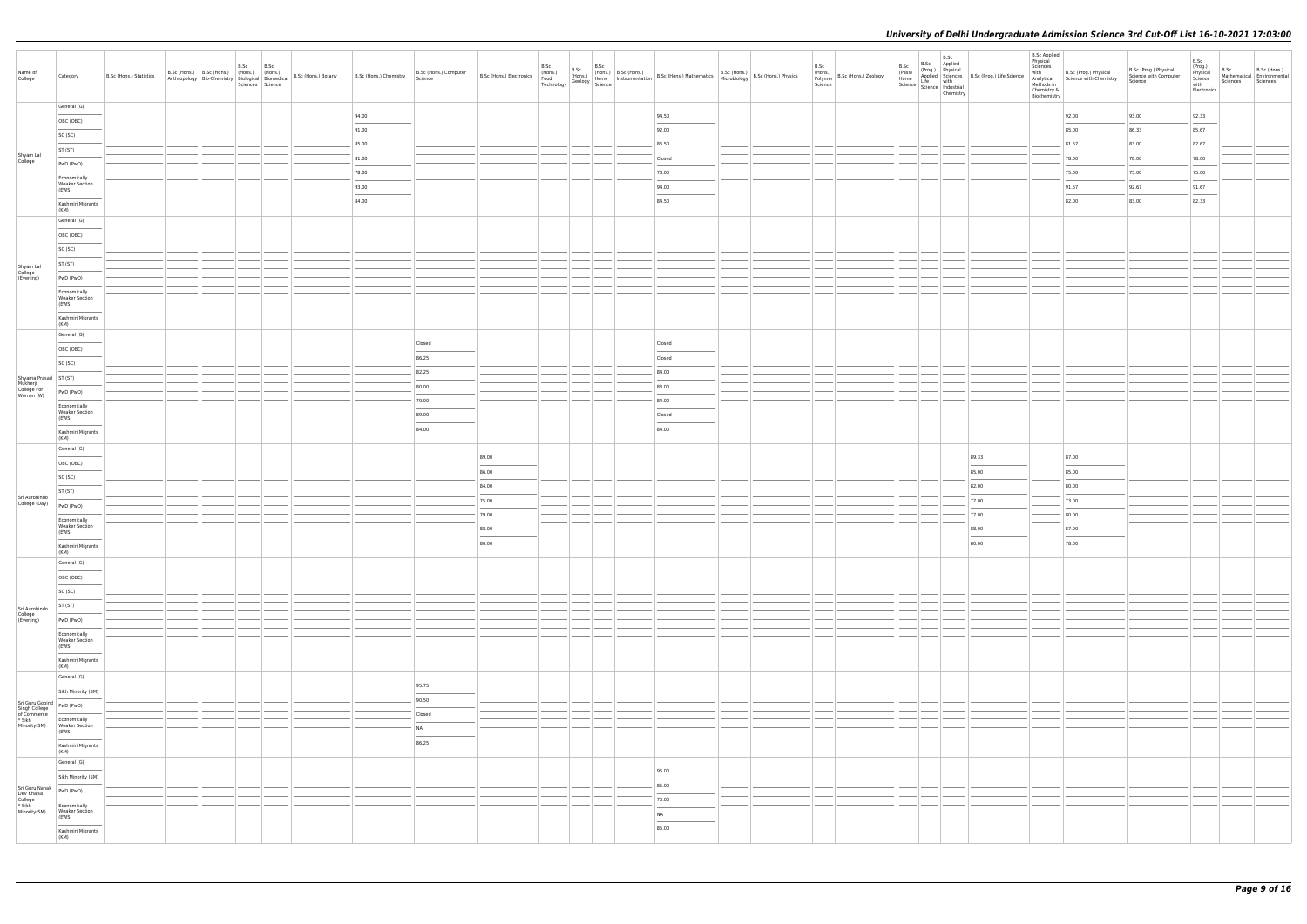| Name of<br>College                | Category                                       | B.Sc (Hons.) Statistics | B.Sc (Hons.) B.Sc (Hons.) (Hons.) (Hons.) |       | B.Sc  | B.Sc<br>Sciences Science | Anthropology   Bio-Chemistry   Biological   Biomedical   B.Sc (Hons.) Botany | B.Sc (Hons.) Chemistry | B.Sc (Hons.) Computer<br>Science |           |                                                                                                                                                                                                                                                                                                                                                                                                                                                                                     | B.Sc (Hons.) Lectronics (Hons.) B.Sc (Hons.) B.Sc (Hons.) B.Sc (Hons.) B.Sc (Hons.) B.Sc (Hons.) B.Sc (Hons.) B.Sc (Hons.) B.Sc (Hons.) Physics Technology Geology Science 1998 (Science 1998) B.Sc (Hons.) Physics (Hons.) Ph |        |                | B.Sc<br>Science | (Hons.)<br>Polymer B.Sc (Hons.) Zoology | B.Sc | B.Sc<br>B.Sc<br>Applied<br>Chemistry | B.Sc (Prog.)<br>Physical<br>Home Applied Science<br>Science Middle Science<br>Science Industrial<br>Science Industrial | <b>B.Sc Applied</b><br>Physical<br>Sciences<br>Methods in<br>Chemistry &<br>Biochemistry | with B.Sc (Prog.) Physical<br>Analytical Science with Chemistry | B.Sc (Prog.) Physical<br>Science with Computer<br>Science | B.Sc<br>(Prog.)<br>B.Sc<br>B.Sc (Hons.)<br>Physical<br>Mathematical Environmental<br>Science<br>Sciences<br>Sciences<br>with<br>Electronics |
|-----------------------------------|------------------------------------------------|-------------------------|-------------------------------------------|-------|-------|--------------------------|------------------------------------------------------------------------------|------------------------|----------------------------------|-----------|-------------------------------------------------------------------------------------------------------------------------------------------------------------------------------------------------------------------------------------------------------------------------------------------------------------------------------------------------------------------------------------------------------------------------------------------------------------------------------------|--------------------------------------------------------------------------------------------------------------------------------------------------------------------------------------------------------------------------------|--------|----------------|-----------------|-----------------------------------------|------|--------------------------------------|------------------------------------------------------------------------------------------------------------------------|------------------------------------------------------------------------------------------|-----------------------------------------------------------------|-----------------------------------------------------------|---------------------------------------------------------------------------------------------------------------------------------------------|
|                                   | General (G)                                    |                         |                                           |       |       |                          |                                                                              | 95.00                  |                                  | 94.00     |                                                                                                                                                                                                                                                                                                                                                                                                                                                                                     |                                                                                                                                                                                                                                |        |                |                 |                                         |      |                                      |                                                                                                                        |                                                                                          |                                                                 |                                                           |                                                                                                                                             |
|                                   | Sikh Minority (SM)                             |                         |                                           |       |       |                          | 92.00<br>65.00                                                               | 83.00                  | 96.50<br>88.00                   | 67.00     |                                                                                                                                                                                                                                                                                                                                                                                                                                                                                     | 96.50<br>90.00                                                                                                                                                                                                                 |        | 96.00<br>80.00 |                 | 94.66<br>77.00                          |      |                                      | 93.00<br>68.00                                                                                                         |                                                                                          | Closed<br>74.00                                                 | Closed<br>79.00                                           |                                                                                                                                             |
| Sri Guru Tegh<br>Bahadur Khalsa   | PwD (PwD)                                      |                         |                                           |       |       |                          | 70.00                                                                        | 75.00                  | 74.00                            | 75.00     |                                                                                                                                                                                                                                                                                                                                                                                                                                                                                     | Closed                                                                                                                                                                                                                         |        | 75.00          |                 | 73.00                                   |      |                                      | 70.00                                                                                                                  |                                                                                          | 70.00                                                           | 70.00                                                     |                                                                                                                                             |
| College<br>* Sikh<br>Minority(SM) | Economically<br><b>Weaker Section</b>          |                         |                                           |       |       |                          | NA                                                                           | NA                     | <b>NA</b>                        | <b>NA</b> |                                                                                                                                                                                                                                                                                                                                                                                                                                                                                     | <b>NA</b>                                                                                                                                                                                                                      |        | <b>NA</b>      |                 | <b>NA</b>                               |      |                                      | <b>NA</b>                                                                                                              |                                                                                          | <b>NA</b>                                                       | <b>NA</b>                                                 |                                                                                                                                             |
|                                   | (EWS)                                          |                         |                                           |       |       |                          | 82.00                                                                        | 85.00                  | 86.50                            | 84.00     |                                                                                                                                                                                                                                                                                                                                                                                                                                                                                     | 86.50                                                                                                                                                                                                                          |        | 86.00          |                 | 84.66                                   |      |                                      | 83.00                                                                                                                  |                                                                                          | 84.00                                                           | 85.33                                                     |                                                                                                                                             |
|                                   | Kashmiri Migrants<br>(KM)                      |                         |                                           |       |       |                          |                                                                              |                        |                                  |           |                                                                                                                                                                                                                                                                                                                                                                                                                                                                                     |                                                                                                                                                                                                                                |        |                |                 |                                         |      |                                      |                                                                                                                        |                                                                                          |                                                                 |                                                           |                                                                                                                                             |
|                                   | General (G)                                    | Closed                  |                                           | 97.00 | 95.66 |                          | 94.66                                                                        | 96.00                  |                                  | Closed    |                                                                                                                                                                                                                                                                                                                                                                                                                                                                                     | 97.50                                                                                                                                                                                                                          |        | 97.33          |                 | 96.00                                   |      |                                      | 94.33                                                                                                                  |                                                                                          |                                                                 |                                                           |                                                                                                                                             |
|                                   | OBC (OBC)                                      | 96.50                   |                                           | 95.66 | 93.66 |                          | 93.66                                                                        | 95.33                  |                                  | 94.00     |                                                                                                                                                                                                                                                                                                                                                                                                                                                                                     | 96.75                                                                                                                                                                                                                          |        | 96.66          |                 | 95.00                                   |      |                                      | 93.33                                                                                                                  |                                                                                          |                                                                 |                                                           |                                                                                                                                             |
|                                   | SC (SC)                                        | 93.50                   |                                           | 91.66 | 91.33 |                          | 91.66                                                                        | 93.00                  |                                  | 90.00     |                                                                                                                                                                                                                                                                                                                                                                                                                                                                                     | 94.75                                                                                                                                                                                                                          |        | 94.66          |                 | 92.66                                   |      |                                      | 87.33                                                                                                                  |                                                                                          |                                                                 |                                                           |                                                                                                                                             |
| Sri<br>Venketeswara<br>College    | ST (ST)<br>PwD (PwD)                           | 92.00                   |                                           | 90.00 | 89.66 |                          | 89.00                                                                        | 91.66                  |                                  | 87.00     |                                                                                                                                                                                                                                                                                                                                                                                                                                                                                     | 93.50                                                                                                                                                                                                                          |        | 93.33          |                 | 90.00                                   |      |                                      | 84.00                                                                                                                  |                                                                                          |                                                                 |                                                           |                                                                                                                                             |
|                                   | Economically                                   | 93.50                   |                                           | 89.00 | 89.00 |                          | 84.00                                                                        | 90.00                  |                                  | 88.00     |                                                                                                                                                                                                                                                                                                                                                                                                                                                                                     | 92.00                                                                                                                                                                                                                          |        | 92.00          |                 | 86.00                                   |      |                                      | 83.00                                                                                                                  |                                                                                          |                                                                 |                                                           |                                                                                                                                             |
|                                   | <b>Weaker Section</b><br>(EWS)                 | 97.25                   |                                           | 96.00 | 95.00 |                          | 93.66                                                                        | 95.66                  |                                  | 94.00     |                                                                                                                                                                                                                                                                                                                                                                                                                                                                                     | 97.00                                                                                                                                                                                                                          |        | 97.00          |                 | Closed                                  |      |                                      | 93.33                                                                                                                  |                                                                                          |                                                                 |                                                           |                                                                                                                                             |
|                                   | Kashmiri Migrants                              | 96.50                   |                                           | 91.00 | 90.00 |                          | 91.00                                                                        | 90.00                  |                                  | 88.00     |                                                                                                                                                                                                                                                                                                                                                                                                                                                                                     | 92.00                                                                                                                                                                                                                          |        | 93.00          |                 | 92.66                                   |      |                                      | 90.00                                                                                                                  |                                                                                          |                                                                 |                                                           |                                                                                                                                             |
|                                   | (KM)<br>General (G)                            |                         |                                           |       |       |                          |                                                                              |                        |                                  |           |                                                                                                                                                                                                                                                                                                                                                                                                                                                                                     |                                                                                                                                                                                                                                |        |                |                 |                                         |      |                                      |                                                                                                                        |                                                                                          |                                                                 |                                                           |                                                                                                                                             |
|                                   | OBC (OBC)                                      |                         |                                           |       |       |                          | 89.33                                                                        | Closed                 |                                  |           |                                                                                                                                                                                                                                                                                                                                                                                                                                                                                     |                                                                                                                                                                                                                                | Closed | 93.00          |                 | Closed                                  |      | 87.00                                | 87.33                                                                                                                  |                                                                                          | 88.00                                                           |                                                           |                                                                                                                                             |
|                                   | SC (SC)                                        |                         |                                           |       |       |                          | 88.00                                                                        | 90.00                  |                                  |           |                                                                                                                                                                                                                                                                                                                                                                                                                                                                                     |                                                                                                                                                                                                                                | 89.00  | 92.00          |                 | 88.00                                   |      | 84.00                                | 84.00                                                                                                                  |                                                                                          | 86.00                                                           |                                                           |                                                                                                                                             |
| Swami                             | ST (ST)                                        |                         |                                           |       |       |                          | 84.00                                                                        | 84.00                  |                                  |           |                                                                                                                                                                                                                                                                                                                                                                                                                                                                                     |                                                                                                                                                                                                                                | 86.00  | 87.00          |                 | 84.00                                   |      | 83.00                                | 80.00                                                                                                                  |                                                                                          | 80.00                                                           |                                                           |                                                                                                                                             |
| Shardhanand<br>College            | PwD (PwD)                                      |                         |                                           |       |       |                          | 80.00                                                                        | 78.00                  |                                  |           |                                                                                                                                                                                                                                                                                                                                                                                                                                                                                     |                                                                                                                                                                                                                                | 84.00  | 82.00          |                 | 79.33                                   |      | 78.00                                | 78.00                                                                                                                  |                                                                                          | 76.00                                                           |                                                           |                                                                                                                                             |
|                                   | Economically<br><b>Weaker Section</b>          |                         |                                           |       |       |                          | 80.00                                                                        | 78.00                  |                                  |           |                                                                                                                                                                                                                                                                                                                                                                                                                                                                                     |                                                                                                                                                                                                                                | 80.00  | 78.00          |                 | 78.00                                   |      | 78.00                                | 76.00                                                                                                                  |                                                                                          | 76.00                                                           |                                                           |                                                                                                                                             |
|                                   | (EWS)                                          |                         |                                           |       |       |                          | 88.00                                                                        | Closed                 |                                  |           |                                                                                                                                                                                                                                                                                                                                                                                                                                                                                     |                                                                                                                                                                                                                                | 90.00  | 92.00          |                 | 89.00                                   |      | 85.00                                | Closed                                                                                                                 |                                                                                          | 87.00                                                           |                                                           |                                                                                                                                             |
|                                   | Kashmiri Migrants<br>(KM)                      |                         |                                           |       |       |                          | 80.00                                                                        | 78.00                  |                                  |           |                                                                                                                                                                                                                                                                                                                                                                                                                                                                                     |                                                                                                                                                                                                                                | 84.00  | 84.00          |                 | 78.00                                   |      | 78.00                                | 78.00                                                                                                                  |                                                                                          | 78.00                                                           |                                                           |                                                                                                                                             |
|                                   | General (G)                                    |                         |                                           |       |       |                          |                                                                              |                        |                                  |           | 85.00                                                                                                                                                                                                                                                                                                                                                                                                                                                                               | Closed                                                                                                                                                                                                                         |        |                |                 |                                         |      |                                      |                                                                                                                        |                                                                                          |                                                                 |                                                           |                                                                                                                                             |
|                                   | OBC (OBC)                                      |                         |                                           |       |       |                          |                                                                              |                        |                                  |           | 84.00                                                                                                                                                                                                                                                                                                                                                                                                                                                                               | 87.50                                                                                                                                                                                                                          |        |                |                 |                                         |      |                                      |                                                                                                                        |                                                                                          |                                                                 |                                                           |                                                                                                                                             |
|                                   | SC (SC)                                        |                         |                                           |       |       |                          |                                                                              |                        |                                  |           | 81.00                                                                                                                                                                                                                                                                                                                                                                                                                                                                               | 87.50                                                                                                                                                                                                                          |        |                |                 |                                         |      |                                      |                                                                                                                        |                                                                                          |                                                                 |                                                           |                                                                                                                                             |
| Vivekananda                       | ST (ST)                                        |                         |                                           |       |       |                          |                                                                              |                        |                                  |           | 81.00                                                                                                                                                                                                                                                                                                                                                                                                                                                                               | 87.50                                                                                                                                                                                                                          |        |                |                 |                                         |      |                                      |                                                                                                                        |                                                                                          |                                                                 |                                                           |                                                                                                                                             |
| College (W)                       | PwD (PwD)                                      |                         |                                           |       |       |                          |                                                                              |                        |                                  |           | 81.00                                                                                                                                                                                                                                                                                                                                                                                                                                                                               | 83.50                                                                                                                                                                                                                          |        |                |                 |                                         |      |                                      |                                                                                                                        |                                                                                          |                                                                 |                                                           |                                                                                                                                             |
|                                   | Economically<br><b>Weaker Section</b><br>(EWS) |                         |                                           |       |       |                          |                                                                              |                        |                                  |           | 85.00                                                                                                                                                                                                                                                                                                                                                                                                                                                                               | 90.50                                                                                                                                                                                                                          |        |                |                 |                                         |      |                                      |                                                                                                                        |                                                                                          |                                                                 |                                                           |                                                                                                                                             |
|                                   | Kashmiri Migrants                              |                         |                                           |       |       |                          |                                                                              |                        |                                  |           | $\frac{1}{2} \left( \frac{1}{2} \right) \left( \frac{1}{2} \right) \left( \frac{1}{2} \right) \left( \frac{1}{2} \right) \left( \frac{1}{2} \right) \left( \frac{1}{2} \right) \left( \frac{1}{2} \right) \left( \frac{1}{2} \right) \left( \frac{1}{2} \right) \left( \frac{1}{2} \right) \left( \frac{1}{2} \right) \left( \frac{1}{2} \right) \left( \frac{1}{2} \right) \left( \frac{1}{2} \right) \left( \frac{1}{2} \right) \left( \frac{1}{2} \right) \left( \frac$<br>83.00 | 87.50                                                                                                                                                                                                                          |        |                |                 |                                         |      |                                      |                                                                                                                        |                                                                                          |                                                                 |                                                           |                                                                                                                                             |
|                                   | (KM)                                           |                         |                                           |       |       |                          |                                                                              |                        |                                  |           |                                                                                                                                                                                                                                                                                                                                                                                                                                                                                     |                                                                                                                                                                                                                                |        |                |                 |                                         |      |                                      |                                                                                                                        |                                                                                          |                                                                 |                                                           |                                                                                                                                             |
|                                   | General (G)<br>OBC (OBC)                       |                         |                                           |       |       |                          | Closed                                                                       | 93.50                  |                                  | 90.00     |                                                                                                                                                                                                                                                                                                                                                                                                                                                                                     | 95.00                                                                                                                                                                                                                          |        |                |                 | Closed                                  |      |                                      | 90.00                                                                                                                  |                                                                                          | 89.00                                                           |                                                           |                                                                                                                                             |
|                                   | SC (SC)                                        |                         |                                           |       |       |                          | Closed                                                                       | 91.50                  |                                  | 87.00     |                                                                                                                                                                                                                                                                                                                                                                                                                                                                                     | 92.50                                                                                                                                                                                                                          |        |                |                 | Closed                                  |      |                                      | 87.00                                                                                                                  |                                                                                          | 87.00                                                           |                                                           |                                                                                                                                             |
|                                   | ST (ST)                                        |                         |                                           |       |       |                          | 83.50                                                                        | 80.50                  |                                  | 81.00     |                                                                                                                                                                                                                                                                                                                                                                                                                                                                                     | 86.00                                                                                                                                                                                                                          |        |                |                 | 83.50                                   |      |                                      | 82.00                                                                                                                  |                                                                                          | 79.00                                                           |                                                           |                                                                                                                                             |
| Zakir Husain<br>Delhi College     | PwD (PwD)                                      |                         |                                           |       |       |                          | Closed                                                                       | 79.00                  |                                  | 70.00     |                                                                                                                                                                                                                                                                                                                                                                                                                                                                                     | 81.00                                                                                                                                                                                                                          |        |                |                 | 80.00                                   |      |                                      | 77.00                                                                                                                  |                                                                                          | 70.00                                                           |                                                           |                                                                                                                                             |
|                                   | Economically                                   |                         |                                           |       |       |                          | 73.00                                                                        | 75.00                  |                                  | 68.00     |                                                                                                                                                                                                                                                                                                                                                                                                                                                                                     | 79.00                                                                                                                                                                                                                          |        |                |                 | Closed                                  |      |                                      | 67.00                                                                                                                  |                                                                                          | 65.00                                                           |                                                           |                                                                                                                                             |
|                                   | <b>Weaker Section</b><br>(EWS)                 |                         |                                           |       |       |                          | 88.00                                                                        | 92.50                  |                                  | 89.00     |                                                                                                                                                                                                                                                                                                                                                                                                                                                                                     | 93.00                                                                                                                                                                                                                          |        |                |                 | 90.00                                   |      |                                      | 89.00                                                                                                                  |                                                                                          | 87.00                                                           |                                                           |                                                                                                                                             |
|                                   | Kashmiri Migrants<br>(KM)                      |                         |                                           |       |       |                          | 87.00                                                                        | 92.00                  |                                  | 89.00     |                                                                                                                                                                                                                                                                                                                                                                                                                                                                                     | 92.00                                                                                                                                                                                                                          |        |                |                 | 89.00                                   |      |                                      | 85.00                                                                                                                  |                                                                                          | 86.00                                                           |                                                           |                                                                                                                                             |
|                                   | General (G)                                    |                         |                                           |       |       |                          |                                                                              |                        |                                  |           |                                                                                                                                                                                                                                                                                                                                                                                                                                                                                     |                                                                                                                                                                                                                                |        |                |                 |                                         |      |                                      |                                                                                                                        |                                                                                          |                                                                 |                                                           |                                                                                                                                             |
|                                   | OBC (OBC)                                      |                         |                                           |       |       |                          |                                                                              |                        |                                  |           |                                                                                                                                                                                                                                                                                                                                                                                                                                                                                     |                                                                                                                                                                                                                                |        |                |                 |                                         |      |                                      |                                                                                                                        |                                                                                          |                                                                 |                                                           |                                                                                                                                             |
|                                   | SC (SC)                                        |                         |                                           |       |       |                          |                                                                              |                        |                                  |           |                                                                                                                                                                                                                                                                                                                                                                                                                                                                                     |                                                                                                                                                                                                                                |        |                |                 |                                         |      |                                      |                                                                                                                        |                                                                                          |                                                                 |                                                           |                                                                                                                                             |
| Zakir Husain                      | ST (ST)                                        |                         |                                           |       |       |                          |                                                                              |                        |                                  |           |                                                                                                                                                                                                                                                                                                                                                                                                                                                                                     |                                                                                                                                                                                                                                |        |                |                 |                                         |      |                                      |                                                                                                                        |                                                                                          |                                                                 |                                                           |                                                                                                                                             |
| Delhi College<br>(Evening)        | PwD (PwD)                                      |                         |                                           |       |       |                          |                                                                              |                        |                                  |           |                                                                                                                                                                                                                                                                                                                                                                                                                                                                                     |                                                                                                                                                                                                                                |        |                |                 |                                         |      |                                      |                                                                                                                        |                                                                                          |                                                                 |                                                           |                                                                                                                                             |
|                                   | Economically<br><b>Weaker Section</b>          |                         |                                           |       |       |                          |                                                                              |                        |                                  |           |                                                                                                                                                                                                                                                                                                                                                                                                                                                                                     |                                                                                                                                                                                                                                |        |                |                 |                                         |      |                                      |                                                                                                                        |                                                                                          |                                                                 |                                                           |                                                                                                                                             |
|                                   | (EWS)                                          |                         |                                           |       |       |                          |                                                                              |                        |                                  |           |                                                                                                                                                                                                                                                                                                                                                                                                                                                                                     |                                                                                                                                                                                                                                |        |                |                 |                                         |      |                                      |                                                                                                                        |                                                                                          |                                                                 |                                                           |                                                                                                                                             |
|                                   | Kashmiri Migrants<br>(KM)                      |                         |                                           |       |       |                          |                                                                              |                        |                                  |           |                                                                                                                                                                                                                                                                                                                                                                                                                                                                                     |                                                                                                                                                                                                                                |        |                |                 |                                         |      |                                      |                                                                                                                        |                                                                                          |                                                                 |                                                           |                                                                                                                                             |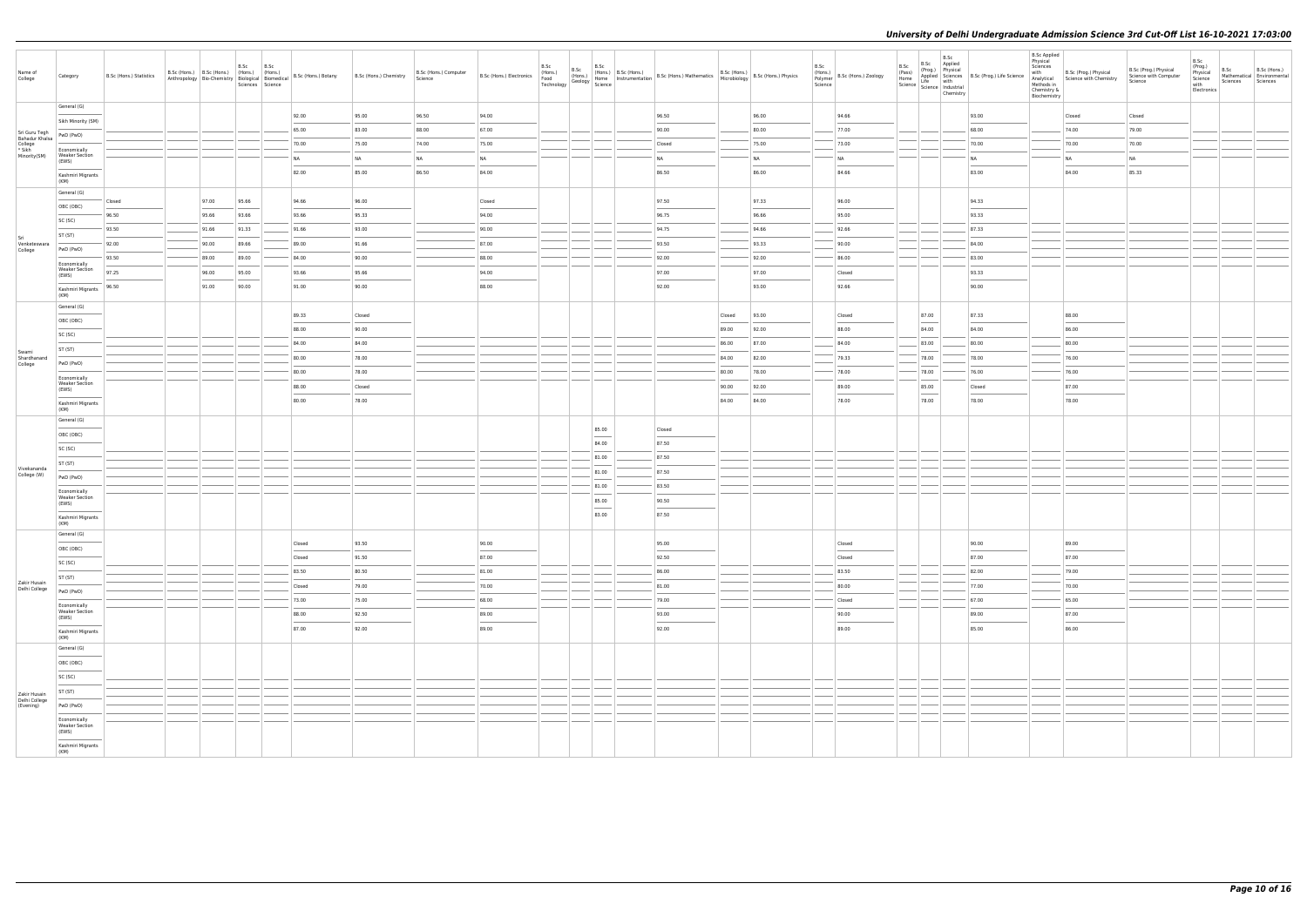# **Science Courses 3rd Cut-Off Remarks**

| Name of<br>College                                  | B.Sc (Hons.)<br>Statistics | $\vert$ B.Sc (Hons.) $\vert$ B.Sc (Hons.)<br>Anthropology   Bio-Chemistry | B.Sc<br>(Hons.)<br>Biological<br>Sciences | B.Sc (Hons.)<br>Biomedical<br>Science                                              | B.Sc<br>(Hons.)<br>Botany | B.Sc (Hons.)<br>Chemistry                                                                                                                                                                                                                            | B.Sc (Hons.)<br>Computer<br>Science                                                                                                                                                                                                                  | B.Sc (Hons.)<br>Electronics                                                                                                                                                                                                                          | B.Sc (Hons.)<br>Food<br>Technology                                     | B.Sc<br>(Hons.)<br>Geology | B.Sc<br>(Hons.)<br>Home<br>Science | B.Sc (Hons.) | B.Sc (Hons.)<br>Instrumentation   Mathematics   Microbiology   Physics                                                                                                                                                                               | B.Sc (Hons.)   B.Sc (Hons.) |                                                                                                                                                                                                                                                      | B.Sc<br>(Hons.)<br>Polymer<br>Science | B.Sc<br>(Hons.)<br>Zoology | B.Sc<br>(Pass)<br>Home<br>Science | B.Sc<br>(Prog.)<br>Applied<br>Life | <b>B.Sc Applied</b><br>Physical<br>Sciences<br>with<br>Industrial<br>Science   Chemistry                                                                                                                                                             | B.Sc (Prog.)<br>Life<br>Science | <b>B.Sc Applied</b><br>Physical<br>Sciences<br>with<br>Analytical<br>Methods in<br>Chemistry &<br>Biochemistry | B.Sc (Prog.)<br>Physical<br>Science with<br>Chemistry                                                                                                                                                                                                | B.Sc (Prog.)<br>Physical<br>Science with<br>Computer<br>Science                                                                                                                                                                                      | B.Sc (Prog.)<br>Physical<br>Science with<br>Electronics                                                                                                                                                                                              | B.Sc<br>Mathematical<br>Sciences | B.Sc (Hons.)<br>Environmental<br>Sciences |
|-----------------------------------------------------|----------------------------|---------------------------------------------------------------------------|-------------------------------------------|------------------------------------------------------------------------------------|---------------------------|------------------------------------------------------------------------------------------------------------------------------------------------------------------------------------------------------------------------------------------------------|------------------------------------------------------------------------------------------------------------------------------------------------------------------------------------------------------------------------------------------------------|------------------------------------------------------------------------------------------------------------------------------------------------------------------------------------------------------------------------------------------------------|------------------------------------------------------------------------|----------------------------|------------------------------------|--------------|------------------------------------------------------------------------------------------------------------------------------------------------------------------------------------------------------------------------------------------------------|-----------------------------|------------------------------------------------------------------------------------------------------------------------------------------------------------------------------------------------------------------------------------------------------|---------------------------------------|----------------------------|-----------------------------------|------------------------------------|------------------------------------------------------------------------------------------------------------------------------------------------------------------------------------------------------------------------------------------------------|---------------------------------|----------------------------------------------------------------------------------------------------------------|------------------------------------------------------------------------------------------------------------------------------------------------------------------------------------------------------------------------------------------------------|------------------------------------------------------------------------------------------------------------------------------------------------------------------------------------------------------------------------------------------------------|------------------------------------------------------------------------------------------------------------------------------------------------------------------------------------------------------------------------------------------------------|----------------------------------|-------------------------------------------|
| Acharya<br>Narendra Dev<br>College                  |                            |                                                                           |                                           | up to 3%<br>advantage to<br>candidates<br>with at least<br>60% in<br>Mathematics.  |                           | up to 1%<br>less for girl<br>candidates.                                                                                                                                                                                                             | Cut offs are<br>for Science<br>stream. up to<br>1% less for<br>girl<br>candidates.                                                                                                                                                                   | up to 1%<br>less for girl<br>candidates.                                                                                                                                                                                                             |                                                                        |                            |                                    |              |                                                                                                                                                                                                                                                      |                             | up to 1%<br>less for girl<br>candidates.                                                                                                                                                                                                             |                                       |                            |                                   |                                    |                                                                                                                                                                                                                                                      |                                 |                                                                                                                |                                                                                                                                                                                                                                                      | up to 1%<br>less for girl<br>candidates.                                                                                                                                                                                                             | up to 1%<br>less for girl<br>candidates.                                                                                                                                                                                                             |                                  |                                           |
| Aditi<br>Mahavidyalaya<br>(W)                       |                            |                                                                           |                                           |                                                                                    |                           |                                                                                                                                                                                                                                                      |                                                                                                                                                                                                                                                      |                                                                                                                                                                                                                                                      |                                                                        |                            |                                    |              |                                                                                                                                                                                                                                                      |                             |                                                                                                                                                                                                                                                      |                                       |                            |                                   |                                    |                                                                                                                                                                                                                                                      |                                 |                                                                                                                |                                                                                                                                                                                                                                                      |                                                                                                                                                                                                                                                      |                                                                                                                                                                                                                                                      |                                  |                                           |
| Aryabhatta<br>College                               |                            |                                                                           |                                           |                                                                                    |                           |                                                                                                                                                                                                                                                      | 1% less for<br>women<br>candidates                                                                                                                                                                                                                   |                                                                                                                                                                                                                                                      |                                                                        |                            |                                    |              | 1% less for<br>women<br>candidates                                                                                                                                                                                                                   |                             |                                                                                                                                                                                                                                                      |                                       |                            |                                   |                                    |                                                                                                                                                                                                                                                      |                                 |                                                                                                                |                                                                                                                                                                                                                                                      |                                                                                                                                                                                                                                                      |                                                                                                                                                                                                                                                      |                                  |                                           |
| Atma Ram<br>Sanatan<br>Dharma College               |                            |                                                                           |                                           |                                                                                    |                           | a) 1%<br>concession<br>to Girl<br>Candidates<br>in the<br>aggregate<br>only. b)<br>Applicants<br>who were<br>eligible for<br>admission in<br>the First<br>and/or<br>Second Cut-<br>off will not<br>be given<br>admission in<br>the Third<br>cut-off. | a) 1%<br>concession<br>to Girl<br>Candidates<br>in the<br>aggregate<br>only. b)<br>Applicants<br>who were<br>eligible for<br>admission in<br>the First<br>and/or<br>Second Cut-<br>off will not<br>be given<br>admission in<br>the Third<br>cut-off. | a) 1%<br>concession<br>to Girl<br>Candidates<br>in the<br>aggregate<br>only. b)<br>Applicants<br>who were<br>eligible for<br>admission in<br>the First<br>and/or<br>Second Cut-<br>off will not<br>be given<br>admission in<br>the Third<br>cut-off. |                                                                        |                            |                                    |              | a) 1%<br>concession<br>to Girl<br>Candidates<br>in the<br>aggregate<br>only. b)<br>Applicants<br>who were<br>eligible for<br>admission in<br>the First<br>and/or<br>Second Cut-<br>off will not<br>be given<br>admission in<br>the Third<br>cut-off. |                             | a) 1%<br>concession<br>to Girl<br>Candidates<br>in the<br>aggregate<br>only. b)<br>Applicants<br>who were<br>eligible for<br>admission in<br>the First<br>and/or<br>Second Cut-<br>off will not<br>be given<br>admission in<br>the Third<br>cut-off. |                                       |                            |                                   |                                    | a) 1%<br>concession<br>to Girl<br>Candidates<br>in the<br>aggregate<br>only. b)<br>Applicants<br>who were<br>eligible for<br>admission in<br>the First<br>and/or<br>Second Cut-<br>off will not<br>be given<br>admission in<br>the Third<br>cut-off. |                                 |                                                                                                                | a) 1%<br>concession<br>to Girl<br>Candidates<br>in the<br>aggregate<br>only. b)<br>Applicants<br>who were<br>eligible for<br>admission in<br>the First<br>and/or<br>Second Cut-<br>off will not<br>be given<br>admission in<br>the Third<br>cut-off. | a) 1%<br>concession<br>to Girl<br>Candidates<br>in the<br>aggregate<br>only. b)<br>Applicants<br>who were<br>eligible for<br>admission in<br>the First<br>and/or<br>Second Cut-<br>off will not<br>be given<br>admission ir<br>the Third<br>cut-off. | a) 1%<br>concession<br>to Girl<br>Candidates<br>in the<br>aggregate<br>only. b)<br>Applicants<br>who were<br>eligible for<br>admission in<br>the First<br>and/or<br>Second Cut-<br>off will not<br>be given<br>admission in<br>the Third<br>cut-off. |                                  |                                           |
| Bhagini<br>Nivedita<br>College (W)                  |                            |                                                                           |                                           |                                                                                    |                           |                                                                                                                                                                                                                                                      |                                                                                                                                                                                                                                                      |                                                                                                                                                                                                                                                      |                                                                        |                            |                                    |              |                                                                                                                                                                                                                                                      |                             |                                                                                                                                                                                                                                                      |                                       |                            |                                   |                                    |                                                                                                                                                                                                                                                      |                                 |                                                                                                                |                                                                                                                                                                                                                                                      |                                                                                                                                                                                                                                                      |                                                                                                                                                                                                                                                      |                                  |                                           |
| Bharati College<br>(W)                              |                            |                                                                           |                                           |                                                                                    |                           |                                                                                                                                                                                                                                                      |                                                                                                                                                                                                                                                      |                                                                                                                                                                                                                                                      |                                                                        |                            |                                    |              | Other<br>Deductions<br>as per<br>University of<br>Delhi Rules.                                                                                                                                                                                       |                             |                                                                                                                                                                                                                                                      |                                       |                            |                                   |                                    |                                                                                                                                                                                                                                                      |                                 |                                                                                                                |                                                                                                                                                                                                                                                      |                                                                                                                                                                                                                                                      |                                                                                                                                                                                                                                                      |                                  |                                           |
| Bhaskaracharya<br>College of<br>Applied<br>Sciences |                            |                                                                           |                                           | PCB/PCBt<br>(3%<br>advantage to<br>candidates<br>with at least<br>60% in<br>Maths) | PCB/PCBt                  | <b>PCM</b>                                                                                                                                                                                                                                           | one<br>language,<br>Mathematics<br>and two<br>subjects out<br>of Physics,<br>Chemistry<br>and<br>Computer<br>Science<br>/Informatics<br>Practices.<br>(2%<br>disadvantage<br>for Non-<br>Science<br>Stream)                                          | <b>PCM</b>                                                                                                                                                                                                                                           | PCM/PCB/PCBt<br>(3%<br>relaxation to<br>candidates<br>studied<br>PCMB) |                            |                                    | <b>PCM</b>   |                                                                                                                                                                                                                                                      | PCB/PCBt                    | <b>PCM</b>                                                                                                                                                                                                                                           | <b>PCM</b>                            | PCB/PCBt                   |                                   |                                    |                                                                                                                                                                                                                                                      |                                 |                                                                                                                |                                                                                                                                                                                                                                                      |                                                                                                                                                                                                                                                      |                                                                                                                                                                                                                                                      |                                  |                                           |
| College of<br>Vocational<br>Studies                 |                            |                                                                           |                                           |                                                                                    |                           |                                                                                                                                                                                                                                                      | % General %<br>OBC % SC %<br>ST % PWD %<br>Kashmiri<br>Migrant %<br><b>EWS Closed</b><br>Closed 85?<br>Less than<br>85.25 83.50?<br>Less than 84<br>82? Less<br>than 83 84?<br>Less than 85<br>Closed                                                |                                                                                                                                                                                                                                                      |                                                                        |                            |                                    |              |                                                                                                                                                                                                                                                      |                             |                                                                                                                                                                                                                                                      |                                       |                            |                                   |                                    |                                                                                                                                                                                                                                                      |                                 |                                                                                                                |                                                                                                                                                                                                                                                      |                                                                                                                                                                                                                                                      |                                                                                                                                                                                                                                                      |                                  |                                           |
| Daulat Ram<br>College (W)                           |                            |                                                                           |                                           |                                                                                    |                           |                                                                                                                                                                                                                                                      |                                                                                                                                                                                                                                                      |                                                                                                                                                                                                                                                      |                                                                        |                            |                                    |              |                                                                                                                                                                                                                                                      |                             |                                                                                                                                                                                                                                                      |                                       |                            |                                   |                                    |                                                                                                                                                                                                                                                      |                                 |                                                                                                                |                                                                                                                                                                                                                                                      |                                                                                                                                                                                                                                                      |                                                                                                                                                                                                                                                      |                                  |                                           |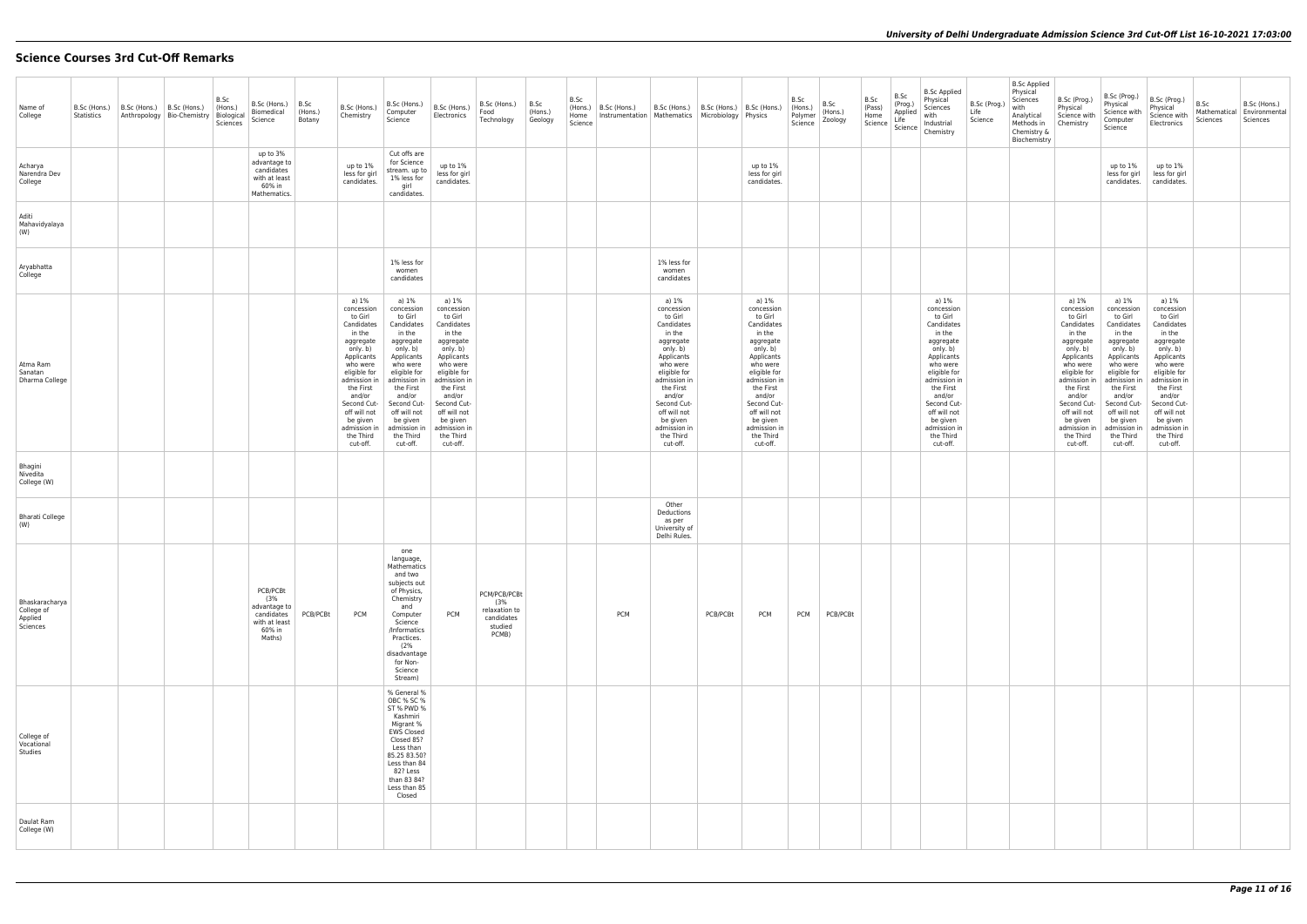| Name of<br>College                                  | Statistics | B.Sc (Hons.)   B.Sc (Hons.)   B.Sc (Hons.)<br>Anthropology Bio-Chemistry Biological<br>Sciences | B.Sc<br>(Hons.) | B.Sc (Hons.)<br>Biomedical<br>Science | B.Sc<br>(Hons.)<br>Botany                        | B.Sc (Hons.)<br>Chemistry                                             | B.Sc (Hons.)<br>Computer<br>Science                                                                                                                                                                                                                              | B.Sc (Hons.)<br>Electronics                                           | B.Sc (Hons.)<br>Food<br>Technology | B.Sc<br>(Hons.)<br>Geology | B.Sc<br>Home<br>Science | $(Hons.) \mid B.Sc$ (Hons.)<br>Instrumentation   Mathematics   Microbiology   Physics | B.Sc (Hons.)   B.Sc (Hons.)   B.Sc (Hons.)                         |                                                  | B.Sc<br>(Hons.)<br>Polymer<br>Science | B.Sc<br>(Hons.)<br>Zoology                       | B.Sc | B.Sc<br>(Prog.)<br>Applied<br>Life<br>(Prog.)<br>Home<br>Science<br>Science<br>Science<br>Reference | <b>B.Sc Applied</b><br>Physical<br>Sciences<br>with<br>Industrial<br>Chemistry | B.Sc (Prog.)<br>Life<br>Science                  | <b>B.Sc Applied</b><br>Physical<br>Sciences<br>with<br>Analytical<br>Methods in<br>Chemistry &<br>Biochemistry | B.Sc (Prog.)<br>Physical<br>Science with<br>Chemistry | B.Sc (Prog.)<br>Physical<br>Science with<br>Computer<br>Science | B.Sc (Prog.)<br>Physical<br>Science with<br>Electronics | B.Sc<br>Sciences                                 | B.Sc (Hons.)<br>$\fbox{ Mathematical} \fbox{ Environmental}$<br>Sciences |
|-----------------------------------------------------|------------|-------------------------------------------------------------------------------------------------|-----------------|---------------------------------------|--------------------------------------------------|-----------------------------------------------------------------------|------------------------------------------------------------------------------------------------------------------------------------------------------------------------------------------------------------------------------------------------------------------|-----------------------------------------------------------------------|------------------------------------|----------------------------|-------------------------|---------------------------------------------------------------------------------------|--------------------------------------------------------------------|--------------------------------------------------|---------------------------------------|--------------------------------------------------|------|-----------------------------------------------------------------------------------------------------|--------------------------------------------------------------------------------|--------------------------------------------------|----------------------------------------------------------------------------------------------------------------|-------------------------------------------------------|-----------------------------------------------------------------|---------------------------------------------------------|--------------------------------------------------|--------------------------------------------------------------------------|
| Deen Dayal<br>Upadhyaya<br>College                  |            |                                                                                                 |                 |                                       | Upto 1%<br>concession<br>for Girl<br>Candidates. | Upto 1%<br>concession<br>for girl<br>candidates<br>in all<br>courses. | Upto 1%<br>concession<br>for Girl<br>Candidates.<br>Declared cut-<br>off is for<br>science<br>stream<br>students. For<br>other<br>streams a<br>deduction of<br>2% will be<br>levied while<br>determining<br>the effective<br>percentage<br>of the<br>candidates. | Upto 1%<br>concession<br>for girl<br>candidates<br>in all<br>courses. |                                    |                            |                         |                                                                                       | Upto 1%<br>concession<br>for girl<br>candidates in<br>all courses. | Upto 1%<br>concession<br>for Girl<br>Candidates. |                                       | Upto 1%<br>concession<br>for Girl<br>Candidates. |      |                                                                                                     |                                                                                | Upto 1%<br>concession<br>for Girl<br>Candidates. |                                                                                                                | Upto 1%<br>concession<br>for Girl<br>Candidates.      | Upto 1%<br>concession<br>for Girl<br>Candidates.                |                                                         | Upto 1%<br>concession<br>for Girl<br>Candidates. |                                                                          |
| Delhi College of<br>Arts and<br>Commerce            |            |                                                                                                 |                 |                                       |                                                  |                                                                       |                                                                                                                                                                                                                                                                  |                                                                       |                                    |                            |                         |                                                                                       |                                                                    |                                                  |                                       |                                                  |      |                                                                                                     |                                                                                |                                                  |                                                                                                                |                                                       |                                                                 |                                                         |                                                  |                                                                          |
| Department of<br>Germanic and<br>Romance<br>Studies |            |                                                                                                 |                 |                                       |                                                  |                                                                       |                                                                                                                                                                                                                                                                  |                                                                       |                                    |                            |                         |                                                                                       |                                                                    |                                                  |                                       |                                                  |      |                                                                                                     |                                                                                |                                                  |                                                                                                                |                                                       |                                                                 |                                                         |                                                  |                                                                          |
| Deshbandhu<br>College                               |            |                                                                                                 |                 |                                       |                                                  |                                                                       |                                                                                                                                                                                                                                                                  |                                                                       |                                    |                            |                         |                                                                                       |                                                                    |                                                  |                                       |                                                  |      |                                                                                                     |                                                                                |                                                  |                                                                                                                |                                                       |                                                                 |                                                         |                                                  |                                                                          |
| Dr. Bhim Rao<br>Ambedkar<br>College                 |            |                                                                                                 |                 |                                       |                                                  |                                                                       |                                                                                                                                                                                                                                                                  |                                                                       |                                    |                            |                         |                                                                                       |                                                                    |                                                  |                                       |                                                  |      |                                                                                                     |                                                                                |                                                  |                                                                                                                |                                                       |                                                                 |                                                         |                                                  |                                                                          |
| Dyal Singh<br>College                               |            |                                                                                                 |                 |                                       | 1%<br>relaxation<br>for Girls                    | $1\%$<br>relaxation<br>for Girls<br>Candidates   Candidates           | $1\%$<br>relaxation for<br>Girls<br>Candidates                                                                                                                                                                                                                   |                                                                       |                                    |                            |                         |                                                                                       | $1\%$<br>relaxation for<br>Girls<br>Candidates                     | $1\%$<br>relaxation<br>for Girls<br>Candidates   |                                       | 1%<br>relaxation<br>for Girls<br>Candidates      |      |                                                                                                     |                                                                                | $1\%$<br>relaxation<br>for Girls<br>Candidates   |                                                                                                                | $1\%$<br>relaxation<br>for Girls<br>Candidates        | $1\%$<br>relaxation<br>for Girls<br>Candidates                  |                                                         |                                                  |                                                                          |
| Dyal Singh<br>College<br>(Evening)                  |            |                                                                                                 |                 |                                       |                                                  |                                                                       |                                                                                                                                                                                                                                                                  |                                                                       |                                    |                            |                         |                                                                                       |                                                                    |                                                  |                                       |                                                  |      |                                                                                                     |                                                                                |                                                  |                                                                                                                |                                                       |                                                                 |                                                         |                                                  |                                                                          |
| Gargi College<br>(W)                                |            |                                                                                                 |                 |                                       |                                                  |                                                                       |                                                                                                                                                                                                                                                                  |                                                                       |                                    |                            |                         |                                                                                       |                                                                    |                                                  |                                       |                                                  |      |                                                                                                     |                                                                                |                                                  |                                                                                                                |                                                       |                                                                 |                                                         |                                                  |                                                                          |
| Hansraj College                                     |            |                                                                                                 |                 |                                       |                                                  |                                                                       |                                                                                                                                                                                                                                                                  |                                                                       |                                    |                            |                         |                                                                                       |                                                                    |                                                  |                                       |                                                  |      |                                                                                                     |                                                                                |                                                  |                                                                                                                |                                                       |                                                                 |                                                         |                                                  |                                                                          |
| Hindu College                                       |            |                                                                                                 |                 |                                       |                                                  |                                                                       |                                                                                                                                                                                                                                                                  |                                                                       |                                    |                            |                         |                                                                                       |                                                                    |                                                  |                                       |                                                  |      |                                                                                                     |                                                                                |                                                  |                                                                                                                |                                                       |                                                                 |                                                         |                                                  |                                                                          |
| Indraprastha<br>College for<br>Women (W)            |            |                                                                                                 |                 |                                       |                                                  |                                                                       |                                                                                                                                                                                                                                                                  |                                                                       |                                    |                            |                         |                                                                                       |                                                                    |                                                  |                                       |                                                  |      |                                                                                                     |                                                                                |                                                  |                                                                                                                |                                                       |                                                                 |                                                         |                                                  |                                                                          |
| Institute of<br>Home<br>Economics (W)               |            |                                                                                                 |                 |                                       |                                                  |                                                                       |                                                                                                                                                                                                                                                                  |                                                                       |                                    |                            |                         |                                                                                       |                                                                    |                                                  |                                       |                                                  |      |                                                                                                     |                                                                                |                                                  |                                                                                                                |                                                       |                                                                 |                                                         |                                                  |                                                                          |
| Janki Devi<br>Memorial<br>College (W)               |            |                                                                                                 |                 |                                       |                                                  |                                                                       |                                                                                                                                                                                                                                                                  |                                                                       |                                    |                            |                         |                                                                                       |                                                                    |                                                  |                                       |                                                  |      |                                                                                                     |                                                                                |                                                  |                                                                                                                |                                                       |                                                                 |                                                         |                                                  |                                                                          |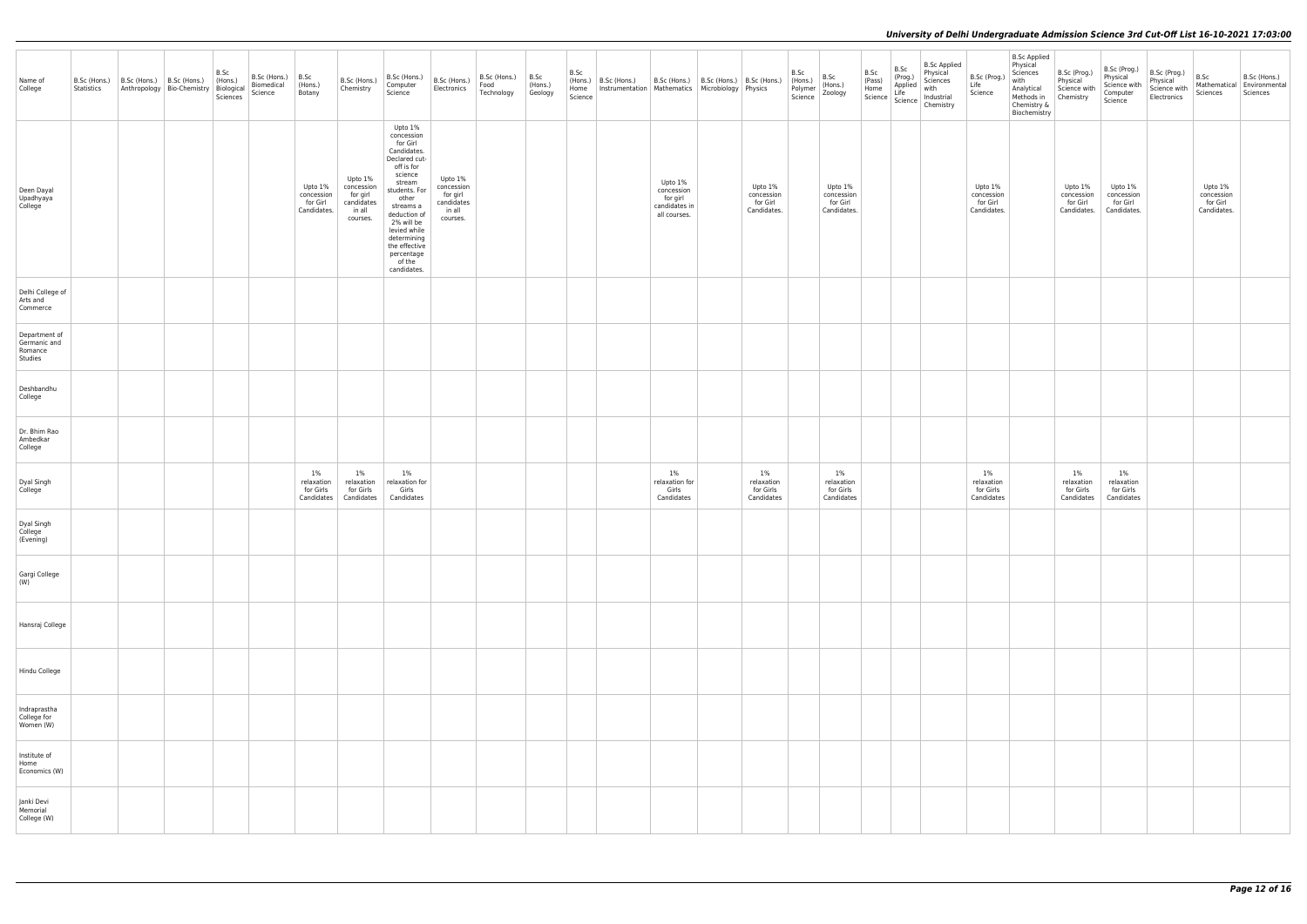| Name of<br>College                        | B.Sc (Hons.)<br>Statistics                                           | B.Sc (Hons.)   B.Sc (Hons.) | Anthropology   Bio-Chemistry   Biological | B.Sc<br>(Hons.)<br>Sciences | B.Sc (Hons.)<br>Biomedical<br>Science | B.5c<br>(Hons.)<br>Botany                                               | B.Sc (Hons.)<br>Chemistry                                               | B.Sc (Hons.)<br>Computer<br>Science                                                                                                                                                        | B.Sc (Hons.)<br>Electronics                                                                                                                            | B.Sc (Hons.)<br>Food<br>Technology | B.5c<br>(Hons.)<br>Geology | B.Sc<br>(Hons.)<br>Home<br>Science | B.Sc (Hons.) |                                                                                                                | B.Sc (Hons.)   B.Sc (Hons.)   B.Sc (Hons.)<br>Instrumentation Mathematics Microbiology Physics                                                             | B.Sc<br>(Hons.)<br>Polymer<br>Science | B.Sc<br>(Hons.)<br>Zoology                                              | B.Sc<br>(Pass)<br>$\begin{array}{ l } \hline \text{Home} \\ \text{Science} \end{array}$ | B.Sc<br>$ $ (Prog.)<br>Applied<br>Life<br>Science | <b>B.Sc Applied</b><br>Physical<br>Sciences<br>with<br>Industrial<br>Chemistry | B.Sc (Prog.)<br>Life<br>Science                                         | <b>B.Sc Applied</b><br>Physical<br>Sciences<br>with<br>Analytical<br>Methods in<br>Chemistry &<br>Biochemistry | B.Sc (Prog.)<br>Physical<br>Science with<br>Chemistry                   | B.Sc (Prog.)<br>Physical<br>Science with<br>Computer<br>Science                                                                                            | B.Sc (Prog.)<br>Physical<br>Science with<br>Electronics | B.Sc<br>Mathematical<br>Sciences                                                                                   | B.Sc (Hons.)<br>Environmental<br>Sciences |
|-------------------------------------------|----------------------------------------------------------------------|-----------------------------|-------------------------------------------|-----------------------------|---------------------------------------|-------------------------------------------------------------------------|-------------------------------------------------------------------------|--------------------------------------------------------------------------------------------------------------------------------------------------------------------------------------------|--------------------------------------------------------------------------------------------------------------------------------------------------------|------------------------------------|----------------------------|------------------------------------|--------------|----------------------------------------------------------------------------------------------------------------|------------------------------------------------------------------------------------------------------------------------------------------------------------|---------------------------------------|-------------------------------------------------------------------------|-----------------------------------------------------------------------------------------|---------------------------------------------------|--------------------------------------------------------------------------------|-------------------------------------------------------------------------|----------------------------------------------------------------------------------------------------------------|-------------------------------------------------------------------------|------------------------------------------------------------------------------------------------------------------------------------------------------------|---------------------------------------------------------|--------------------------------------------------------------------------------------------------------------------|-------------------------------------------|
| Kalindi College<br>(W)                    |                                                                      |                             |                                           |                             |                                       |                                                                         |                                                                         |                                                                                                                                                                                            |                                                                                                                                                        |                                    |                            |                                    |              |                                                                                                                |                                                                                                                                                            |                                       |                                                                         |                                                                                         |                                                   |                                                                                |                                                                         |                                                                                                                |                                                                         |                                                                                                                                                            |                                                         |                                                                                                                    |                                           |
| Kamala Nehru<br>College (W)               |                                                                      |                             |                                           |                             |                                       |                                                                         |                                                                         |                                                                                                                                                                                            |                                                                                                                                                        |                                    |                            |                                    |              | Admission in<br>3rd Cut Off<br>as per<br>University<br>Guidelines.                                             |                                                                                                                                                            |                                       |                                                                         |                                                                                         |                                                   |                                                                                |                                                                         |                                                                                                                |                                                                         |                                                                                                                                                            |                                                         |                                                                                                                    |                                           |
| Keshav<br>Mahavidyalaya                   |                                                                      |                             |                                           |                             |                                       |                                                                         |                                                                         | $1\%$<br>concession<br>to girl<br>candidates.<br>Candidates<br>eligible for<br>previous Cut<br>offs will not<br>be<br>considered in<br>the Third list<br>, with an<br>exception of<br>OBC. | 1%<br>concession<br>to girl<br>candidates.<br>Candidates<br>eligible for<br>previous Cut<br>offs will not<br>be<br>considered<br>in the Third<br>list. |                                    |                            |                                    |              | Candidates<br>eligible for<br>previous Cut<br>offs will not<br>be<br>considered in<br>the Third list<br>$\sim$ | $1\%$<br>concession<br>to girl<br>candidates.<br>Candidates<br>eligible for<br>previous Cut<br>offs will not<br>be<br>considered<br>in the Third<br>list . |                                       |                                                                         |                                                                                         |                                                   |                                                                                |                                                                         |                                                                                                                |                                                                         | $1\%$<br>concession<br>to girl<br>candidates.<br>Candidates<br>eligible for<br>previous Cut<br>offs will not<br>be<br>considered<br>in the Third<br>list . |                                                         | Candidates<br>eligible for<br>previous Cut<br>offs will not<br>be<br>considered in<br>the Third list<br>$\sim 100$ |                                           |
| Kirori Mal<br>College                     | See the<br>bulletin of<br>information<br>for University<br>of Delhi. |                             |                                           |                             |                                       | See the<br>bulletin of<br>information<br>for<br>University<br>of Delhi. | See the<br>bulletin of<br>information<br>for<br>University of<br>Delhi. |                                                                                                                                                                                            |                                                                                                                                                        |                                    |                            |                                    |              | See the<br>bulletin of<br>information<br>for University<br>of Delhi.                                           | See the<br>bulletin of<br>information<br>for<br>University of<br>Delhi.                                                                                    |                                       | See the<br>bulletin of<br>information<br>for<br>University<br>of Delhi. |                                                                                         |                                                   |                                                                                | See the<br>bulletin of<br>information<br>for<br>University<br>of Delhi. | See the<br>bulletin of<br>information<br>for<br>University of<br>Delhi.                                        | See the<br>bulletin of<br>information<br>for<br>University of<br>Delhi. | See the<br>bulletin of<br>information<br>for<br>University of<br>Delhi.                                                                                    |                                                         |                                                                                                                    |                                           |
| Lady Irwin<br>College (W)                 |                                                                      |                             |                                           |                             |                                       |                                                                         |                                                                         |                                                                                                                                                                                            |                                                                                                                                                        |                                    |                            |                                    |              |                                                                                                                |                                                                                                                                                            |                                       |                                                                         |                                                                                         |                                                   |                                                                                |                                                                         |                                                                                                                |                                                                         |                                                                                                                                                            |                                                         |                                                                                                                    |                                           |
| Lady Shri Ram<br>College for<br>Women (W) |                                                                      |                             |                                           |                             |                                       |                                                                         |                                                                         |                                                                                                                                                                                            |                                                                                                                                                        |                                    |                            |                                    |              |                                                                                                                |                                                                                                                                                            |                                       |                                                                         |                                                                                         |                                                   |                                                                                |                                                                         |                                                                                                                |                                                                         |                                                                                                                                                            |                                                         |                                                                                                                    |                                           |
| Lakshmibai<br>College (W)                 |                                                                      |                             |                                           |                             |                                       |                                                                         |                                                                         |                                                                                                                                                                                            |                                                                                                                                                        |                                    |                            |                                    |              |                                                                                                                |                                                                                                                                                            |                                       |                                                                         |                                                                                         |                                                   |                                                                                |                                                                         |                                                                                                                |                                                                         |                                                                                                                                                            |                                                         |                                                                                                                    |                                           |
| Maharaja<br>Agrasen<br>College            |                                                                      |                             |                                           |                             |                                       |                                                                         |                                                                         |                                                                                                                                                                                            | 1%<br>Relaxation<br>for Girls<br>Student                                                                                                               |                                    |                            |                                    |              |                                                                                                                |                                                                                                                                                            |                                       |                                                                         |                                                                                         |                                                   |                                                                                |                                                                         |                                                                                                                | $1\%$<br>Relaxation<br>for Girls<br>Student                             | 1%<br>Relaxation<br>for Girls<br>Student                                                                                                                   |                                                         | 1%<br>Relaxation<br>for Girls<br>Student                                                                           |                                           |
| Maitreyi<br>College (W)                   |                                                                      |                             |                                           |                             |                                       | As per<br>guidelines<br>of<br>University<br>of Delhi.                   | As per<br>guidelines of<br>University of<br>Delhi.                      |                                                                                                                                                                                            |                                                                                                                                                        |                                    |                            |                                    |              | As per<br>guidelines of<br>University of<br>Delhi.                                                             | As per<br>guidelines of<br>University of<br>Delhi.                                                                                                         |                                       | As per<br>guidelines<br>of<br>University<br>of Delhi.                   |                                                                                         |                                                   |                                                                                | As per<br>guidelines<br>of<br>University<br>of Delhi.                   |                                                                                                                | As per<br>guidelines of<br>Delhi.                                       | As per<br>guidelines of<br>University of University of<br>Delhi.                                                                                           |                                                         |                                                                                                                    |                                           |
| Mata Sundri<br>College for<br>Women (W)   |                                                                      |                             |                                           |                             |                                       |                                                                         |                                                                         |                                                                                                                                                                                            |                                                                                                                                                        |                                    |                            |                                    |              |                                                                                                                |                                                                                                                                                            |                                       |                                                                         |                                                                                         |                                                   |                                                                                |                                                                         |                                                                                                                |                                                                         |                                                                                                                                                            |                                                         |                                                                                                                    |                                           |
| Miranda House<br>(W)                      |                                                                      |                             |                                           |                             |                                       |                                                                         |                                                                         |                                                                                                                                                                                            |                                                                                                                                                        |                                    |                            |                                    |              |                                                                                                                |                                                                                                                                                            |                                       |                                                                         |                                                                                         |                                                   |                                                                                |                                                                         |                                                                                                                |                                                                         |                                                                                                                                                            |                                                         |                                                                                                                    |                                           |
| Motilal Nehru<br>College                  |                                                                      |                             |                                           |                             |                                       |                                                                         |                                                                         |                                                                                                                                                                                            |                                                                                                                                                        |                                    |                            |                                    |              | $1\%$<br>RELAXATION<br><b>FOR GIRL</b><br>CANDIDATE.                                                           | $1\%$<br>RELAXATION<br><b>FOR GIRL</b><br>CANDIDATE.                                                                                                       |                                       |                                                                         |                                                                                         |                                                   |                                                                                |                                                                         |                                                                                                                |                                                                         |                                                                                                                                                            |                                                         |                                                                                                                    |                                           |
| Motilal Nehru<br>College<br>(Evening)     |                                                                      |                             |                                           |                             |                                       |                                                                         |                                                                         |                                                                                                                                                                                            |                                                                                                                                                        |                                    |                            |                                    |              |                                                                                                                |                                                                                                                                                            |                                       |                                                                         |                                                                                         |                                                   |                                                                                |                                                                         |                                                                                                                |                                                                         |                                                                                                                                                            |                                                         |                                                                                                                    |                                           |
| P.G.D.A.V.<br>College                     | 1% less for<br>Girls                                                 |                             |                                           |                             |                                       |                                                                         |                                                                         | 1% less for<br>Girls                                                                                                                                                                       |                                                                                                                                                        |                                    |                            |                                    |              | 1% less for<br>Girls                                                                                           |                                                                                                                                                            |                                       |                                                                         |                                                                                         |                                                   |                                                                                |                                                                         |                                                                                                                |                                                                         |                                                                                                                                                            |                                                         | 1% less for<br>Girls                                                                                               |                                           |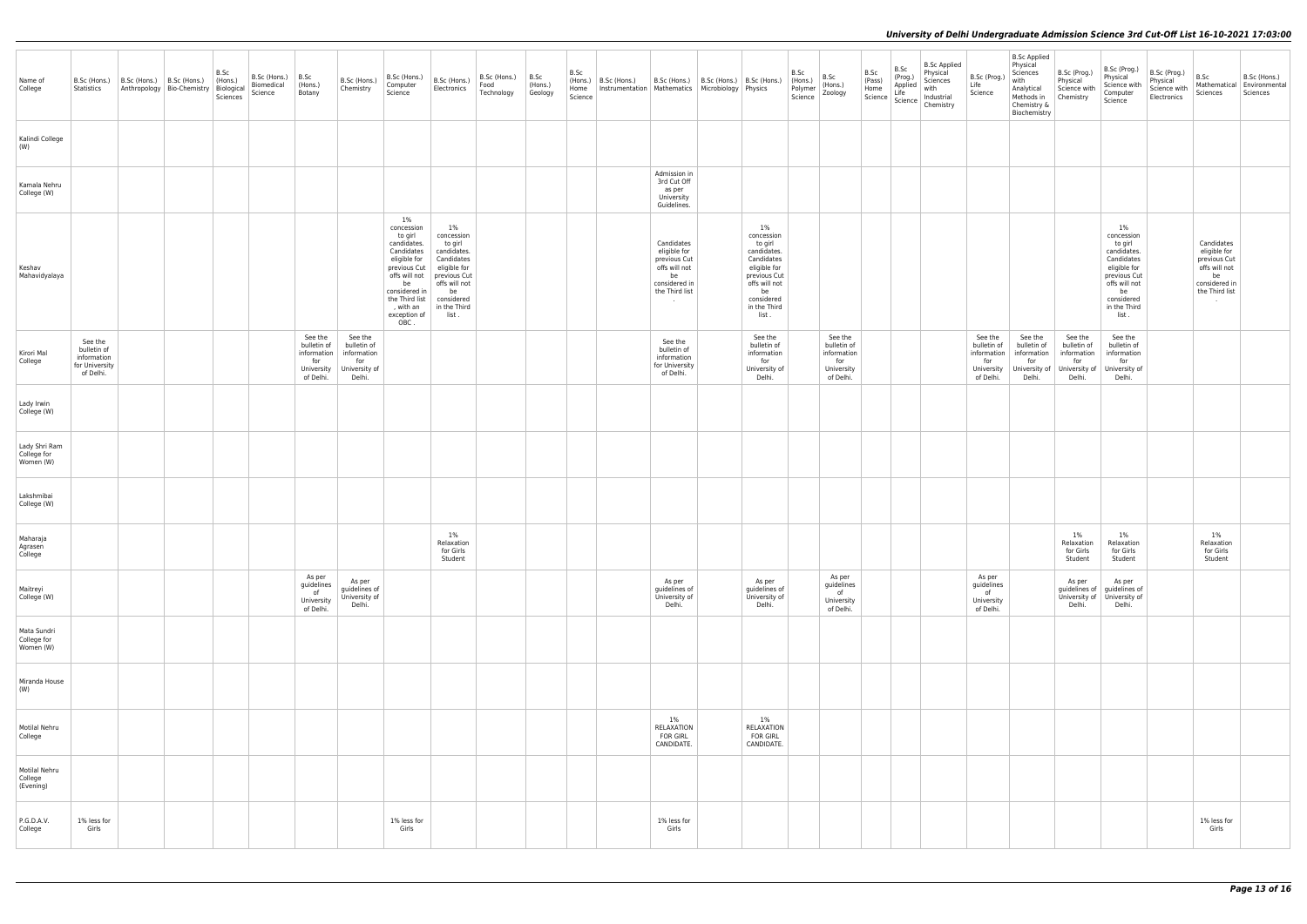| Name of<br>College                                     | B.Sc (Hons.)<br>Statistics                                                                                                                                                                                                                                                                                                                                                                     | B.Sc (Hons.)   B.Sc (Hons.) | B.Sc<br>$ $ (Hons.)<br>Anthropology Bio-Chemistry Biological<br>Sciences | B.Sc (Hons.)<br>Biomedical<br>Science | B.Sc<br>(Hons.)<br>Botany | B.Sc (Hons.)<br>Chemistry | B.Sc (Hons.)<br>Computer<br>Science                                                                                                                                                                                                                                                                                                                                                            | B.Sc (Hons.)<br>Electronics | $B.Sc$ (Hons.) $\vert B.Sc \vert$<br>Food<br>Technology | (Hons.)<br>Geology                                                                                                                                                                         | B.Sc<br>Home<br>Science | (Hons.)   B.Sc (Hons.)<br>Instrumentation   Mathematics   Microbiology   Physics | B.Sc (Hons.)                                                                                                                                                                                                                                                                                                                                                                                   | B.Sc (Hons.)   B.Sc (Hons.)                                                                                                                                                   |                           | B.Sc<br>(Hons.)<br>Polymer<br>Science | B.Sc<br>(Hons.)<br>Zoology | B.Sc<br>(Pass)<br>Home<br>Science | B.Sc<br>(Prog.)<br>Applied<br>Life<br>Science | <b>B.Sc Applied</b><br>Physical<br>Sciences<br>with<br>Industrial<br>Chemistry | B.Sc (Prog.)<br>Life<br>Science | <b>B.Sc Applied</b><br>Physical<br>Sciences<br>with<br>Analytical<br>Methods in<br>Chemistry &<br>Biochemistry | B.Sc (Prog.)<br>Physical<br>Science with<br>Chemistry | B.Sc (Prog.)<br>Physical<br>Science with<br>Computer<br>Science | B.Sc (Prog.)<br>Physical<br>Science with<br>Electronics    | B.Sc<br>Mathematical<br>Sciences | B.Sc (Hons.)<br>Environmental<br>Sciences                                                                                                                                                                                                                                                                                                                                             |
|--------------------------------------------------------|------------------------------------------------------------------------------------------------------------------------------------------------------------------------------------------------------------------------------------------------------------------------------------------------------------------------------------------------------------------------------------------------|-----------------------------|--------------------------------------------------------------------------|---------------------------------------|---------------------------|---------------------------|------------------------------------------------------------------------------------------------------------------------------------------------------------------------------------------------------------------------------------------------------------------------------------------------------------------------------------------------------------------------------------------------|-----------------------------|---------------------------------------------------------|--------------------------------------------------------------------------------------------------------------------------------------------------------------------------------------------|-------------------------|----------------------------------------------------------------------------------|------------------------------------------------------------------------------------------------------------------------------------------------------------------------------------------------------------------------------------------------------------------------------------------------------------------------------------------------------------------------------------------------|-------------------------------------------------------------------------------------------------------------------------------------------------------------------------------|---------------------------|---------------------------------------|----------------------------|-----------------------------------|-----------------------------------------------|--------------------------------------------------------------------------------|---------------------------------|----------------------------------------------------------------------------------------------------------------|-------------------------------------------------------|-----------------------------------------------------------------|------------------------------------------------------------|----------------------------------|---------------------------------------------------------------------------------------------------------------------------------------------------------------------------------------------------------------------------------------------------------------------------------------------------------------------------------------------------------------------------------------|
| P.G.D.A.V.<br>College<br>(Evening)                     |                                                                                                                                                                                                                                                                                                                                                                                                |                             |                                                                          |                                       |                           |                           |                                                                                                                                                                                                                                                                                                                                                                                                |                             |                                                         |                                                                                                                                                                                            |                         |                                                                                  | 1%<br>concession<br>to Girl<br>candidates                                                                                                                                                                                                                                                                                                                                                      |                                                                                                                                                                               |                           |                                       |                            |                                   |                                               |                                                                                |                                 |                                                                                                                |                                                       |                                                                 |                                                            |                                  |                                                                                                                                                                                                                                                                                                                                                                                       |
| Rajdhani<br>College                                    |                                                                                                                                                                                                                                                                                                                                                                                                |                             |                                                                          |                                       |                           | 1%relaxation<br>for girls |                                                                                                                                                                                                                                                                                                                                                                                                | 1%relaxation<br>for girls   |                                                         |                                                                                                                                                                                            |                         |                                                                                  | 1%relaxation<br>for girls                                                                                                                                                                                                                                                                                                                                                                      |                                                                                                                                                                               | 1%relaxation<br>for girls |                                       |                            |                                   |                                               | 1%relaxation<br>for girls                                                      |                                 |                                                                                                                | for girls                                             | for girls                                                       | 1% relaxation   1% relaxation   1% relaxation<br>for girls |                                  |                                                                                                                                                                                                                                                                                                                                                                                       |
| Ram Lal Anand<br>College                               | Candidates<br>eligible in<br>the First &<br>Second cut-<br>off list would<br>not be<br>considered<br>for admission<br>in the Third<br>cut-off list,<br>$1\%$<br>Concession<br>for girls                                                                                                                                                                                                        |                             |                                                                          |                                       |                           |                           | Candidates<br>eligible in<br>the First &<br>Second cut-<br>off list would<br>not be<br>considered<br>for admission<br>in the Third<br>cut-off list,<br>$1\%$<br>Concession<br>for girls                                                                                                                                                                                                        |                             |                                                         | Candidates<br>eligible in<br>the First &<br>Second<br>cut-off list<br>would not<br>be<br>considered<br>for<br>admission<br>in the<br>Third cut-<br>off list, 1%<br>Concession<br>for girls |                         |                                                                                  | Candidates<br>eligible in<br>the First &<br>Second cut-<br>off list would<br>not be<br>considered<br>for admission<br>in the Third<br>cut-off list,<br>1%<br>Concession<br>for girls                                                                                                                                                                                                           | Candidates<br>eligible in<br>the First &<br>Second cut-<br>off list<br>would not<br>be<br>considered<br>for<br>admission in<br>the Third<br>cut-off list,<br>No<br>Concession |                           |                                       |                            |                                   |                                               |                                                                                |                                 |                                                                                                                |                                                       |                                                                 |                                                            |                                  |                                                                                                                                                                                                                                                                                                                                                                                       |
| Ramanujan<br>College                                   | a. 1%<br>concession<br>given to<br>women<br>applicants<br>(General<br>Category)<br>except for<br>B.A.(H)<br>Applied<br>Psychology<br>b. As regard<br>B.A. (Prog.)<br>we will not<br>give any<br>disadvantage<br>to any<br>students who<br>seek<br>admission to<br>B.A. (P) on<br>account of<br>change of<br>stream. c.<br>Directives<br>and<br>guidelines as<br>per<br>University of<br>Delhi. |                             |                                                                          |                                       |                           |                           | a. 1%<br>concession<br>given to<br>women<br>applicants<br>(General<br>Category)<br>except for<br>B.A.(H)<br>Applied<br>Psychology<br>b. As regard<br>B.A. (Prog.)<br>we will not<br>give any<br>disadvantage<br>to any<br>students who<br>seek<br>admission to<br>B.A. (P) on<br>account of<br>change of<br>stream. c.<br>Directives<br>and<br>guidelines as<br>per<br>University of<br>Delhi. |                             |                                                         |                                                                                                                                                                                            |                         |                                                                                  | a. 1%<br>concession<br>given to<br>women<br>applicants<br>(General<br>Category)<br>except for<br>B.A.(H)<br>Applied<br>Psychology<br>b. As regard<br>B.A. (Prog.)<br>we will not<br>give any<br>disadvantage<br>to any<br>students who<br>seek<br>admission to<br>B.A. (P) on<br>account of<br>change of<br>stream. c.<br>Directives<br>and<br>guidelines as<br>per<br>University of<br>Delhi. |                                                                                                                                                                               |                           |                                       |                            |                                   |                                               |                                                                                |                                 |                                                                                                                |                                                       |                                                                 |                                                            |                                  | a. 1%<br>concession<br>given to<br>women<br>applicants<br>(General<br>Category)<br>except for<br>B.A.(H)<br>Applied<br>Psychology b.<br>As regard B.A.<br>(Prog.) we will<br>not give any<br>disadvantage<br>to any<br>students who<br>seek<br>admission to<br>B.A. (P) on<br>account of<br>change of<br>stream. c.<br>Directives and<br>guidelines as<br>per University<br>of Delhi. |
| Ramjas College                                         |                                                                                                                                                                                                                                                                                                                                                                                                |                             |                                                                          |                                       |                           |                           |                                                                                                                                                                                                                                                                                                                                                                                                |                             |                                                         |                                                                                                                                                                                            |                         |                                                                                  |                                                                                                                                                                                                                                                                                                                                                                                                |                                                                                                                                                                               |                           |                                       |                            |                                   |                                               |                                                                                |                                 |                                                                                                                |                                                       |                                                                 |                                                            |                                  |                                                                                                                                                                                                                                                                                                                                                                                       |
| Satyawati<br>College                                   |                                                                                                                                                                                                                                                                                                                                                                                                |                             |                                                                          |                                       |                           |                           |                                                                                                                                                                                                                                                                                                                                                                                                |                             |                                                         |                                                                                                                                                                                            |                         |                                                                                  | â∏¢ Girls<br>candidates<br>will be given<br>relaxation up<br>to 1% in best<br>four<br>percentage.                                                                                                                                                                                                                                                                                              |                                                                                                                                                                               |                           |                                       |                            |                                   |                                               |                                                                                |                                 |                                                                                                                |                                                       |                                                                 |                                                            |                                  |                                                                                                                                                                                                                                                                                                                                                                                       |
| Satyawati<br>College<br>(Evening)                      |                                                                                                                                                                                                                                                                                                                                                                                                |                             |                                                                          |                                       |                           |                           |                                                                                                                                                                                                                                                                                                                                                                                                |                             |                                                         |                                                                                                                                                                                            |                         |                                                                                  |                                                                                                                                                                                                                                                                                                                                                                                                |                                                                                                                                                                               |                           |                                       |                            |                                   |                                               |                                                                                |                                 |                                                                                                                |                                                       |                                                                 |                                                            |                                  |                                                                                                                                                                                                                                                                                                                                                                                       |
| Shaheed<br><b>Bhagat Singh</b><br>College              |                                                                                                                                                                                                                                                                                                                                                                                                |                             |                                                                          |                                       |                           |                           |                                                                                                                                                                                                                                                                                                                                                                                                |                             |                                                         |                                                                                                                                                                                            |                         |                                                                                  |                                                                                                                                                                                                                                                                                                                                                                                                |                                                                                                                                                                               |                           |                                       |                            |                                   |                                               |                                                                                |                                 |                                                                                                                |                                                       |                                                                 |                                                            |                                  |                                                                                                                                                                                                                                                                                                                                                                                       |
| Shaheed<br><b>Bhagat Singh</b><br>College<br>(Evening) |                                                                                                                                                                                                                                                                                                                                                                                                |                             |                                                                          |                                       |                           |                           |                                                                                                                                                                                                                                                                                                                                                                                                |                             |                                                         |                                                                                                                                                                                            |                         |                                                                                  |                                                                                                                                                                                                                                                                                                                                                                                                |                                                                                                                                                                               |                           |                                       |                            |                                   |                                               |                                                                                |                                 |                                                                                                                |                                                       |                                                                 |                                                            |                                  |                                                                                                                                                                                                                                                                                                                                                                                       |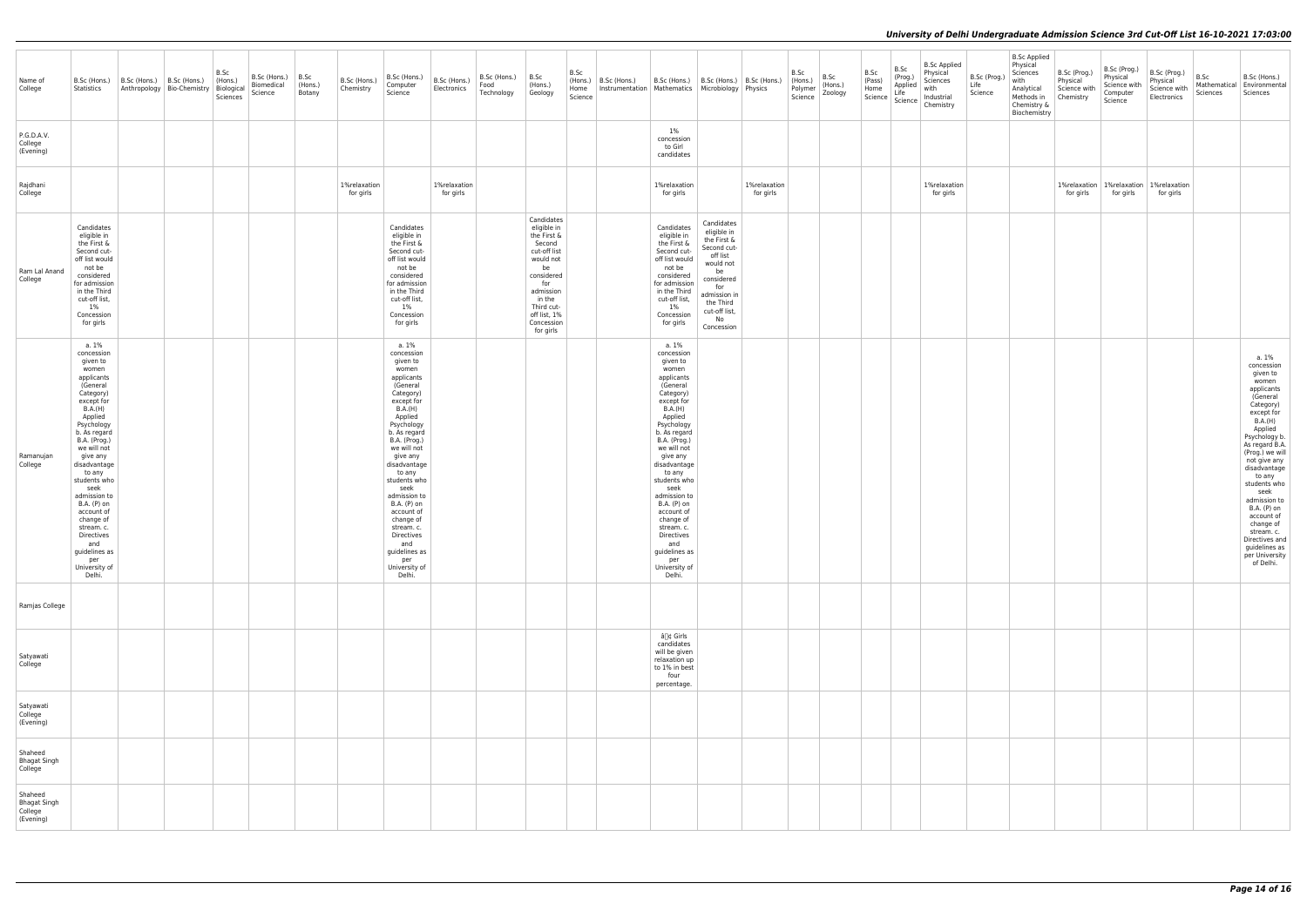| Name of<br>College                                                    | B.Sc (Hons.)<br>Statistics | B.Sc<br>(Hons.)<br>B.Sc (Hons.) B.Sc (Hons.)<br>Anthropology Bio-Chemistry Biological<br>Sciences | B.Sc (Hons.)<br>Biomedical<br>Science | B.Sc<br>(Hons.)<br>Botany         | B.Sc (Hons.)<br>Chemistry                                               | B.Sc (Hons.)<br>Computer<br>Science | B.Sc (Hons.)<br>Electronics                                                                                          | $B.Sc$ (Hons.) $ B.Sc$<br>Food<br>Technology | $ $ (Hons.)<br>Geology | B.Sc<br>Science | $(Hons.)$ B.Sc (Hons.)<br>Home   Instrumentation   Mathematics   Microbiology   Physics | B.Sc (Hons.)   B.Sc (Hons.)   B.Sc (Hons.)                           |                                                                                                                      | B.Sc<br>B.Sc<br>(Hons.)<br>Zoology<br>(Hons.)<br>Polymer<br>Science | B.Sc | <b>B.Sc Applied</b><br>B.Sc<br>Physical<br>B.Sc P.S.<br>(Pass) (Prog.) Physical<br>Home Applied with<br>Science Life with Chemistry<br>Cence Chemistry | B.Sc (Prog.)<br>Life<br>Science   | <b>B.Sc Applied</b><br>Physical<br>Sciences<br>with<br>Analytical<br>Methods in Chemistry<br>Chemistry &<br>Biochemistry | B.Sc (Prog.)<br>Physical<br>Science with                             | B.Sc (Prog.)<br>Physical<br>Science with<br>Computer<br>Science         | B.Sc (Prog.)<br>Physical<br>Science with<br>Electronics                 | B.Sc<br>Mathematical<br>Sciences | B.Sc (Hons.)<br>Environmental<br>Sciences |
|-----------------------------------------------------------------------|----------------------------|---------------------------------------------------------------------------------------------------|---------------------------------------|-----------------------------------|-------------------------------------------------------------------------|-------------------------------------|----------------------------------------------------------------------------------------------------------------------|----------------------------------------------|------------------------|-----------------|-----------------------------------------------------------------------------------------|----------------------------------------------------------------------|----------------------------------------------------------------------------------------------------------------------|---------------------------------------------------------------------|------|--------------------------------------------------------------------------------------------------------------------------------------------------------|-----------------------------------|--------------------------------------------------------------------------------------------------------------------------|----------------------------------------------------------------------|-------------------------------------------------------------------------|-------------------------------------------------------------------------|----------------------------------|-------------------------------------------|
| Shaheed<br>Rajguru College<br>of Applied<br>Sciences for<br>Women (W) |                            |                                                                                                   |                                       |                                   |                                                                         |                                     |                                                                                                                      |                                              |                        |                 |                                                                                         |                                                                      |                                                                                                                      |                                                                     |      |                                                                                                                                                        |                                   |                                                                                                                          |                                                                      |                                                                         |                                                                         |                                  |                                           |
| Shaheed<br>Sukhdev<br>College<br>Business<br>Studies                  |                            |                                                                                                   |                                       |                                   |                                                                         |                                     |                                                                                                                      |                                              |                        |                 |                                                                                         |                                                                      |                                                                                                                      |                                                                     |      |                                                                                                                                                        |                                   |                                                                                                                          |                                                                      |                                                                         |                                                                         |                                  |                                           |
| Shivaji College                                                       |                            | 1% relaxation<br>for Girls.                                                                       |                                       | $1\%$<br>relaxation<br>for Girls. | $1\%$<br>relaxation<br>for Girls.                                       |                                     |                                                                                                                      |                                              |                        |                 |                                                                                         | 1%<br>relaxation for<br>Girls.                                       | $1\%$<br>relaxation<br>for Girls.                                                                                    | 1%<br>relaxation<br>for Girls.                                      |      |                                                                                                                                                        | $1\%$<br>relaxation<br>for Girls. |                                                                                                                          | $1\%$<br>relaxation<br>for Girls.                                    | $1\%$<br>relaxation<br>for Girls.                                       |                                                                         |                                  |                                           |
| Shri Ram<br>College of<br>Commerce                                    |                            |                                                                                                   |                                       |                                   |                                                                         |                                     |                                                                                                                      |                                              |                        |                 |                                                                                         |                                                                      |                                                                                                                      |                                                                     |      |                                                                                                                                                        |                                   |                                                                                                                          |                                                                      |                                                                         |                                                                         |                                  |                                           |
| Shyam Lal<br>College                                                  |                            |                                                                                                   |                                       |                                   | $1\%$<br>concession<br>to Female<br>candidates<br>in all the<br>courses |                                     |                                                                                                                      |                                              |                        |                 |                                                                                         | 1%<br>concession<br>to Female<br>candidates in<br>all the<br>courses |                                                                                                                      |                                                                     |      |                                                                                                                                                        |                                   |                                                                                                                          | 1%<br>concession<br>to Female<br>candidates<br>in all the<br>courses | $1\%$<br>concession<br>to Female<br>candidates<br>in all the<br>courses | $1\%$<br>concession<br>to Female<br>candidates<br>in all the<br>courses |                                  |                                           |
| Shyam Lal<br>College<br>(Evening)                                     |                            |                                                                                                   |                                       |                                   |                                                                         |                                     |                                                                                                                      |                                              |                        |                 |                                                                                         |                                                                      |                                                                                                                      |                                                                     |      |                                                                                                                                                        |                                   |                                                                                                                          |                                                                      |                                                                         |                                                                         |                                  |                                           |
| Shyama Prasad<br>Mukherji<br>College For<br>Women (W)                 |                            |                                                                                                   |                                       |                                   |                                                                         |                                     |                                                                                                                      |                                              |                        |                 |                                                                                         |                                                                      |                                                                                                                      |                                                                     |      |                                                                                                                                                        |                                   |                                                                                                                          |                                                                      |                                                                         |                                                                         |                                  |                                           |
| Sri Aurobindo<br>College (Day)                                        |                            |                                                                                                   |                                       |                                   |                                                                         |                                     | 1%<br>relaxation<br>for girls.                                                                                       |                                              |                        |                 |                                                                                         |                                                                      |                                                                                                                      |                                                                     |      |                                                                                                                                                        | $1\%$<br>relaxation<br>for girls. |                                                                                                                          | $1\%$<br>relaxation<br>for girls.                                    |                                                                         |                                                                         |                                  |                                           |
| Sri Aurobindo<br>College<br>(Evening)                                 |                            |                                                                                                   |                                       |                                   |                                                                         |                                     |                                                                                                                      |                                              |                        |                 |                                                                                         |                                                                      |                                                                                                                      |                                                                     |      |                                                                                                                                                        |                                   |                                                                                                                          |                                                                      |                                                                         |                                                                         |                                  |                                           |
| Sri Guru Gobind<br>Singh College<br>of Commerce                       |                            |                                                                                                   |                                       |                                   |                                                                         |                                     |                                                                                                                      |                                              |                        |                 |                                                                                         |                                                                      |                                                                                                                      |                                                                     |      |                                                                                                                                                        |                                   |                                                                                                                          |                                                                      |                                                                         |                                                                         |                                  |                                           |
| Sri Guru Nanak<br>Dev Khalsa<br>College                               |                            |                                                                                                   |                                       |                                   |                                                                         |                                     |                                                                                                                      |                                              |                        |                 |                                                                                         |                                                                      |                                                                                                                      |                                                                     |      |                                                                                                                                                        |                                   |                                                                                                                          |                                                                      |                                                                         |                                                                         |                                  |                                           |
| Sri Guru Tegh<br><b>Bahadur Khalsa</b><br>College                     |                            |                                                                                                   |                                       |                                   |                                                                         |                                     |                                                                                                                      |                                              |                        |                 |                                                                                         |                                                                      |                                                                                                                      |                                                                     |      |                                                                                                                                                        |                                   |                                                                                                                          |                                                                      |                                                                         |                                                                         |                                  |                                           |
| Sri<br>Venketeswara<br>College                                        |                            |                                                                                                   |                                       |                                   |                                                                         |                                     | $1\%$<br>relaxation<br>will be<br>provided to<br>girl<br>applicants<br>for<br>Admission<br>across all<br>categories. |                                              |                        |                 |                                                                                         |                                                                      | $1\%$<br>relaxation<br>will be<br>provided to<br>girl<br>applicants<br>for<br>Admission<br>across all<br>categories. |                                                                     |      |                                                                                                                                                        |                                   |                                                                                                                          |                                                                      |                                                                         |                                                                         |                                  |                                           |
| Swami<br>Shardhanand<br>College                                       |                            |                                                                                                   |                                       |                                   |                                                                         |                                     |                                                                                                                      |                                              |                        |                 |                                                                                         |                                                                      |                                                                                                                      |                                                                     |      |                                                                                                                                                        |                                   |                                                                                                                          |                                                                      |                                                                         |                                                                         |                                  |                                           |
| Vivekananda<br>College (W)                                            |                            |                                                                                                   |                                       |                                   |                                                                         |                                     |                                                                                                                      |                                              |                        |                 |                                                                                         |                                                                      |                                                                                                                      |                                                                     |      |                                                                                                                                                        |                                   |                                                                                                                          |                                                                      |                                                                         |                                                                         |                                  |                                           |